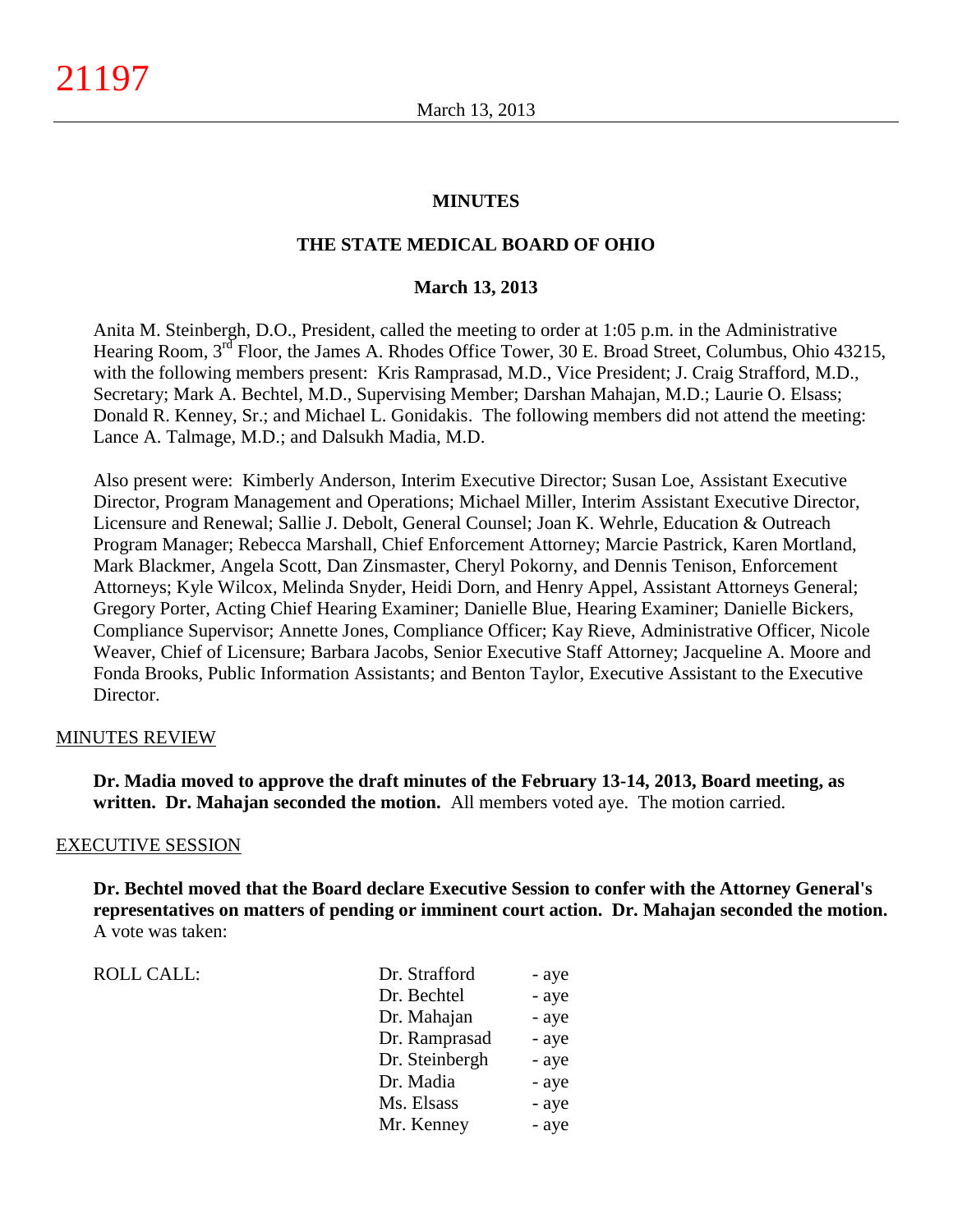The motion carried.

Pursuant to Section 121.22(G)(3), Ohio Revised Code, the Board went into executive session with Ms. Anderson, Ms. Loe, Ms. Debolt, Ms. Wehrle, Ms. Marshall, the Enforcement Attorneys, the Assistant Attorneys General, Ms. Bickers, Ms. Jones, Ms. Rieve, Ms. Weaver, Ms. Jacobs, Ms. Moore, Ms. Brooks, and Mr. Taylor in attendance.

The Board returned to public session.

## APPLICANTS FOR LICENSURE

**Dr. Mahajan moved to approve for licensure, contingent upon all requested documents being received and approved in accordance with licensure protocols, the physician applicants listed in Exhibit "A," the physician assistant applicants listed in Exhibit "B," the massage therapy applicants listed in Exhibit "C," and the acupuncturist applicants listed in Exhibit "D"; and to approve the results of the March 2013 Cosmetic Therapy Examination and to certify as passing and license those receiving a score of 75 or greater on their examination, and to certify as failing and deny licensure to those who received a score of less than 75 on the examination, as listed in the Agenda Supplement Dr. Bechtel seconded the motion.** A vote was taken:

| <b>ROLL CALL:</b> | Dr. Strafford  | - aye |
|-------------------|----------------|-------|
|                   | Dr. Bechtel    | - aye |
|                   | Dr. Mahajan    | - aye |
|                   | Dr. Ramprasad  | - aye |
|                   | Dr. Steinbergh | - aye |
|                   | Ms. Elsass     | - aye |
|                   | Mr. Kenney     | - aye |
|                   | Mr. Gonidakis  | - aye |
|                   |                |       |

The motion carried.

## REPORTS AND RECOMMENDATIONS

Dr. Steinbergh announced that the Board would now consider the Reports and Recommendations appearing on its agenda.

Dr. Steinbergh asked whether each member of the Board had received, read and considered the hearing records; the Findings of Fact, Conclusions of Law, Proposed Orders, and any objections filed in the matters of: Phillip L. Cardwell, P.A.; Alan Arnold Godofsky, M.D.; Cecil Curtis Graham, M.D.; Raffi Gurunluoglu, M.D.; Derek Wyman Thomson, D.O.; and Robert Davis Williams, M.D.

A roll call was taken: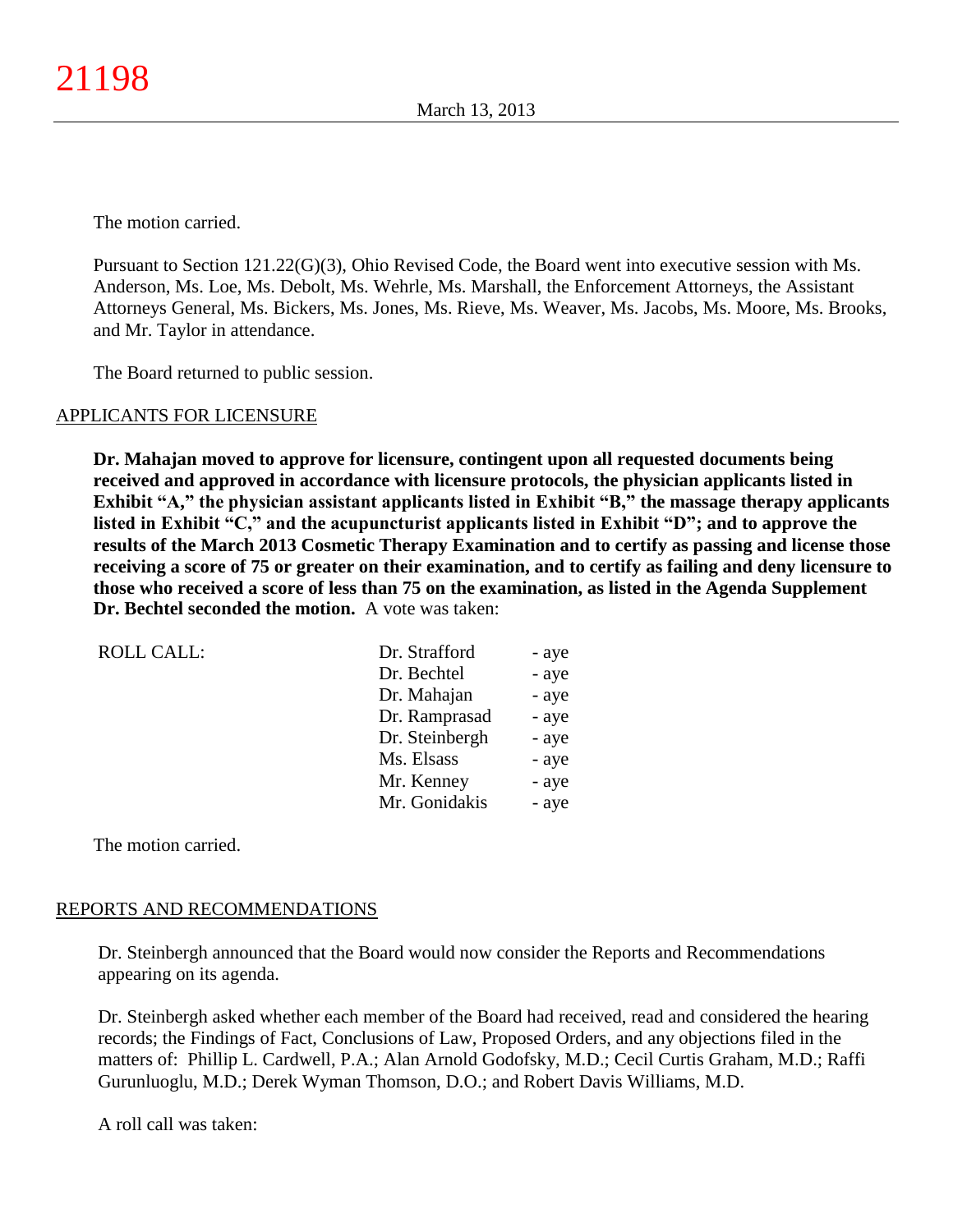#### ROLL CALL:

| Dr. Strafford  | - aye |
|----------------|-------|
| Dr. Bechtel    | - aye |
| Dr. Mahajan    | - aye |
| Dr. Ramprasad  | - aye |
| Dr. Steinbergh | - aye |
| Ms. Elsass     | - aye |
| Mr. Kenney     | - aye |
| Mr. Gonidakis  | - aye |
|                |       |

Dr. Steinbergh asked whether each member of the Board understands that the disciplinary guidelines do not limit any sanction to be imposed, and that the range of sanctions available in each matter runs from dismissal to permanent revocation. A roll call was taken:

| Dr. Bechtel<br>Dr. Mahajan<br>Dr. Ramprasad<br>Dr. Steinbergh<br>Ms. Elsass<br>Mr. Kenney<br>Mr. Gonidakis | <b>ROLL CALL:</b> | Dr. Strafford | - aye |
|------------------------------------------------------------------------------------------------------------|-------------------|---------------|-------|
|                                                                                                            |                   |               | - aye |
|                                                                                                            |                   |               | - aye |
|                                                                                                            |                   |               | - aye |
|                                                                                                            |                   |               | - aye |
|                                                                                                            |                   |               | - aye |
|                                                                                                            |                   |               | - aye |
|                                                                                                            |                   |               | - aye |

Dr. Steinbergh noted that, in accordance with the provision in section 4731.22(F)(2), Ohio Revised Code, specifying that no member of the Board who supervises the investigation of a case shall participate in further adjudication of the case, the Secretary and Supervising Member must abstain from further participation in the adjudication of any disciplinary matters. In the matter before the Board today, Dr. Strafford served as Secretary and Dr. Bechtel served as Supervising Member.

Dr. Steinbergh reminded all parties that no oral motions may be made during these proceedings.

The original Reports and Recommendations shall be maintained in the exhibits section of this Journal.

#### PHILLIP L. CARDWELL, P.A., Case No. 12-CRF-081

Dr. Steinbergh directed the Board's attention to the matter of Phillip L. Cardwell, P.A. She advised that objections were filed and were previously distributed to Board members. Ms. Blue was the Hearing Examiner.

Dr. Steinbergh continued that a request to address the Board has been timely filed on behalf of Mr. Cardwell. Five minutes will be allowed for that address.

Mr. Cardwell was represented by his attorney, Elizabeth Collis.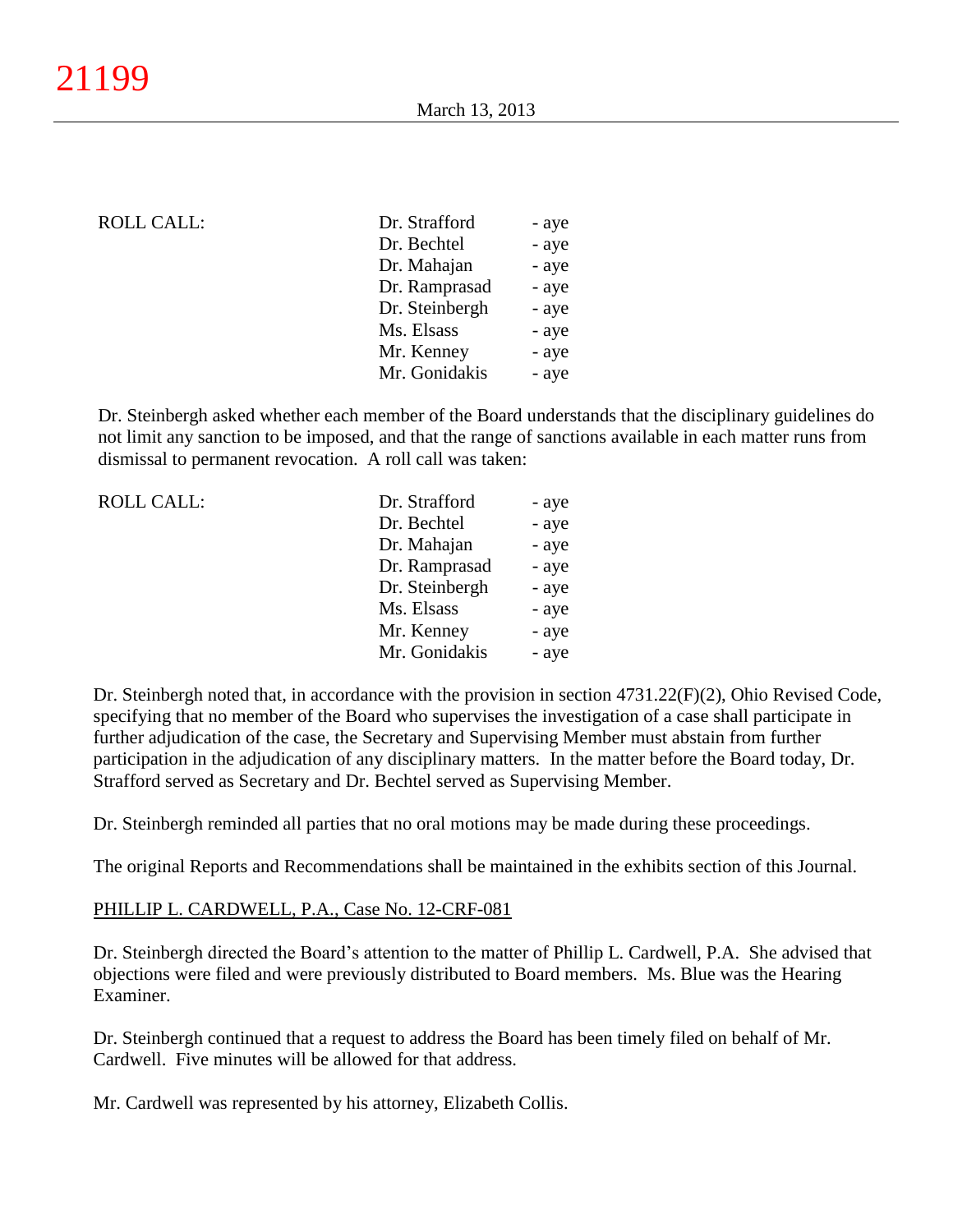Ms. Collis stated that she wished to highlight portions of Mr. Cardwell's written objections. First, Ms. Collis stated that Mr. Cardwell has taken full responsibility for his conduct and pleaded guilty to attempted pandering of sexually-oriented material involving a minor. Ms. Collis also noted that Mr. Cardwell fully cooperated with the police and with the Medical Board. Ms. Collis stated that the record is confused somewhat by the fact that the State repeatedly introduced information for which Mr. Cardwell did not plead guilty and for which he was not convicted. Ms. Collis stated that Mr. Cardwell was not found guilty of possession of, or intentionally downloading, child pornography. Ms. Collis stated that Mr. Cardwell's conviction is based on the fact that he entered the term "Lolita" into the search box on his computer and that he knew, or should have known, that the search term would have downloaded videos involving children. Ms. Collis stated that the Medical Board cannot revoke Mr. Cardwell's license based on the allegation of possession of child pornography.

Second, Ms. Collis asked the Board to carefully consider the testimony of David J. Tennenbaum, Ph.D. Ms. Collis stated that Dr. Tennenbaum is a nationally-recognized expert with 30 years of experience in forensic psychology and his testimony is regularly relied upon by the courts. Dr. Tennenbaum performed a thorough evaluation of Mr. Cardwell and found that he does not pose any harm to his patients or the public. Ms. Collis noted that the Assistant Attorney General's argument that Dr. Tennenbaum's assessment should be discounted because Mr. Cardwell told Dr. Tennenbaum that he did not intentionally download the videos onto his computer. However, Ms. Collis reiterated that Mr. Cardwell was not convicted of possessing or intentionally downloading child pornography. Ms. Collis stated that it is inconceivable that Mr. Cardwell would have been able to mislead or dupe Dr. Tennenbaum in a way that would invalidate his findings.

Third, Ms. Collis argued that permanent revocation of Mr. Cardwell's license is an inappropriate sanction. Ms. Collis stated that Mr. Cardwell has never harmed a patient, has never been disciplined by the Medical Board, and has no prior convictions. Ms. Collis opined that an appropriate sanction in this case would be a 90-day suspension of Mr. Cardwell's license, continuing education, and a limitation that he not be able to provide care to pediatric patients.

Mr. Cardwell stated that he has been a physician assistant in Ohio since 1998 and he has never before been the subject of discipline by the Board. Mr. Cardwell stated that he downloaded a program called Limewire onto his computer that allowed him to share computer files and videos with others. Mr. Cardwell stated that his intent was to share music files and, on a few occasions, exercise videos. Mr. Cardwell stated that in rare instances, he downloaded pornography. Mr. Cardwell stated that it was never his desire or intent to download pornography involving children and he has no sexual interest in children. Mr. Cardwell stated that he is in a committed, long-term relationship with a caring and beautiful woman whose support during this time has meant the world to him.

Mr. Cardwell continued that to download a file, he would enter a search term into the search box. This would return results related to the search term and Mr. Cardwell would select files to be downloaded. Mr. Cardwell stated that at times, he unfortunately used the "download all" feature instead of examining the search results before downloading. Mr. Cardwell further stated that, on occasion, he entered the term "Lolita" into the search box. Mr. Cardwell stated that his intention was to search for videos involving younger women, college-age women, and women in their 20's, not pornography involving minors. Mr.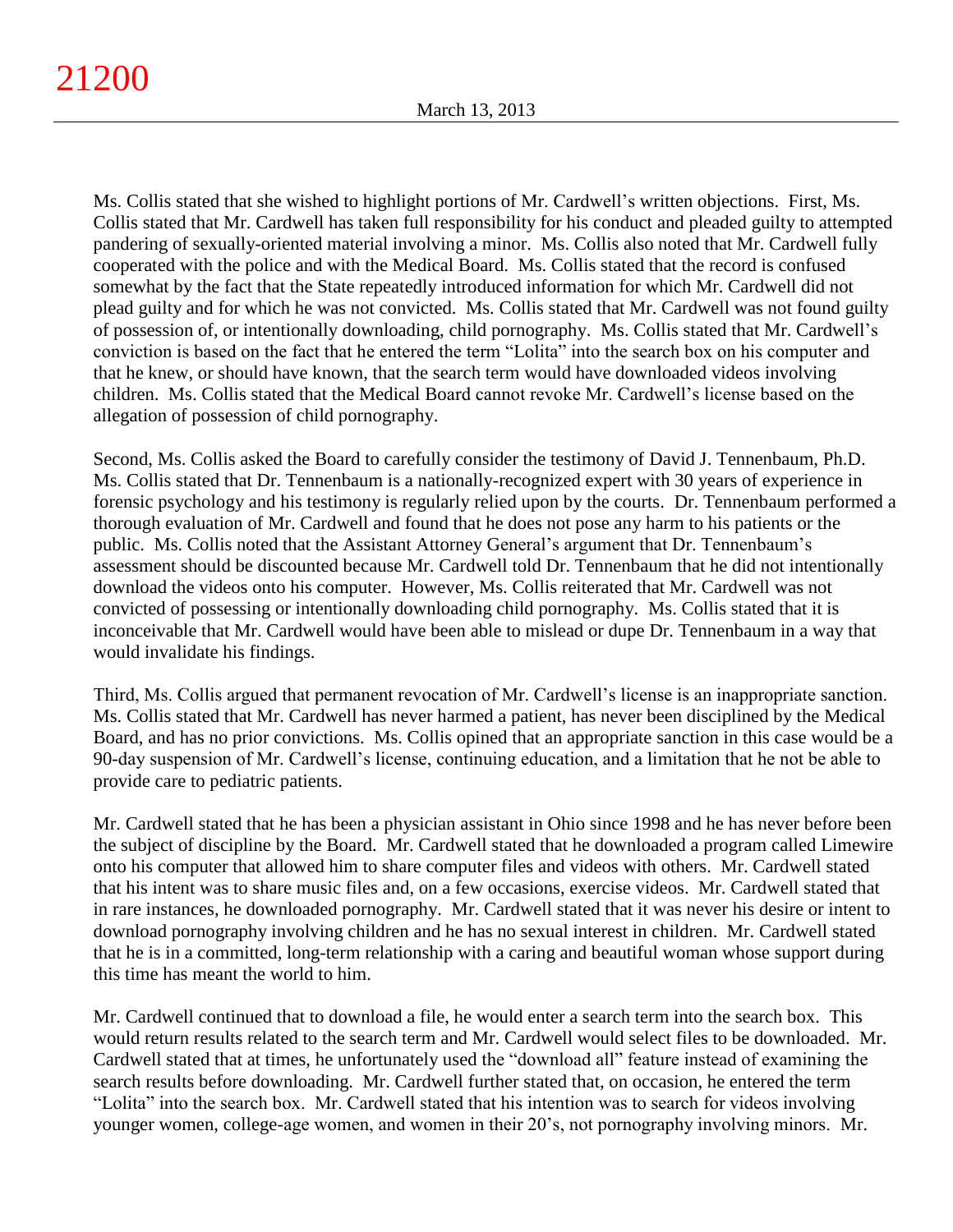Cardwell stated that, frequently, the titles of the files did not reflect the actual file contents, and he was unfamiliar with the terms and abbreviations used in the file titles that indicated that they were potentially child pornography. Mr. Cardwell stated that on rare occasions, videos with children were downloaded onto his computer. Mr. Cardwell stated that if he ever came upon an inappropriate video involving a child, he would immediately delete it.

Mr. Cardwell stated that in August 2012, he pleaded guilty to one felony count of attempted pandering sexually-oriented matter involving a minor. Mr. Cardwell stated that the conduct that led to this conviction was the entry of the term "Lolita" into the search box of Limewire after that search term had returned results that included child pornography. Mr. Cardwell stated that he takes full responsibility for his conduct and does not blame anyone else. Mr. Cardwell noted that he fully cooperated with the police and with the Medical Board. Mr. Cardwell stated that he grieves for the exploited and abused children in the videos and he sympathizes with anyone who has been abused or exploited in any way.

Mr. Cardwell stated that he has been a hardworking, stable member of society his whole life. Mr. Cardwell stated that he worked as a physician assistant for the same medical practice for ten years, but resigned because the law does not allow someone with a felony conviction to work in a pain treatment clinic. Mr. Cardwell stated that he fully disclosed his conviction to his current employer, where he has been employed since November 2012. Mr. Cardwell stated that he has never harmed any of his patients.

Mr. Cardwell stated that he sincerely and openly apologizes for his actions. Mr. Cardwell asked the Medical Board not to revoke his physician assistant license. Mr. Cardwell stated that he loves what he does and wants to continue practicing.

Dr. Steinbergh asked if the Assistant Attorney General would like to respond. Ms. Snyder stated that she would like to respond.

Ms. Snyder stated that Mr. Cardwell pled guilty to a felony which involves possession of child pornography. By pleading guilty, Mr. Cardwell admitted that he purposely searched for and tried to exchange child pornography. Ms. Snyder noted that the phrase "tried to exchange" is in the language of statute which Mr. Cardwell pled guilty to violating. Today, just as at his hearing, Mr. Cardwell stated that he had not been looking for child pornography, but had merely entered the search term "Lolita" and did not know what it meant. Ms. Snyder stated that this is not true, as shown by the testimony of John Priest, an Investigator for the Upper Arlington Division of Police and Task Force Officer for the Franklin County Sheriff's Department of Internet Crimes Against Children.

Ms. Snyder stated that Mr. Cardwell has not taken responsibility for his actions. Ms. Snyder stated that today Mr. Cardwell said that he grieves for the victims he found in the videos, but at his hearing he only grieved for himself and how his life has changed. Ms. Snyder stated that if the police found child pornography on a computer whose owner truly had not been aware of it, that owner would express shock and dismay. However, when Mr. Cardwell found himself in that situation, he told the police that he guessed that he downloaded it out of curiosity.

Ms. Snyder noted that Mr. Cardwell is now a registered sex offender for 25 years, which he knew would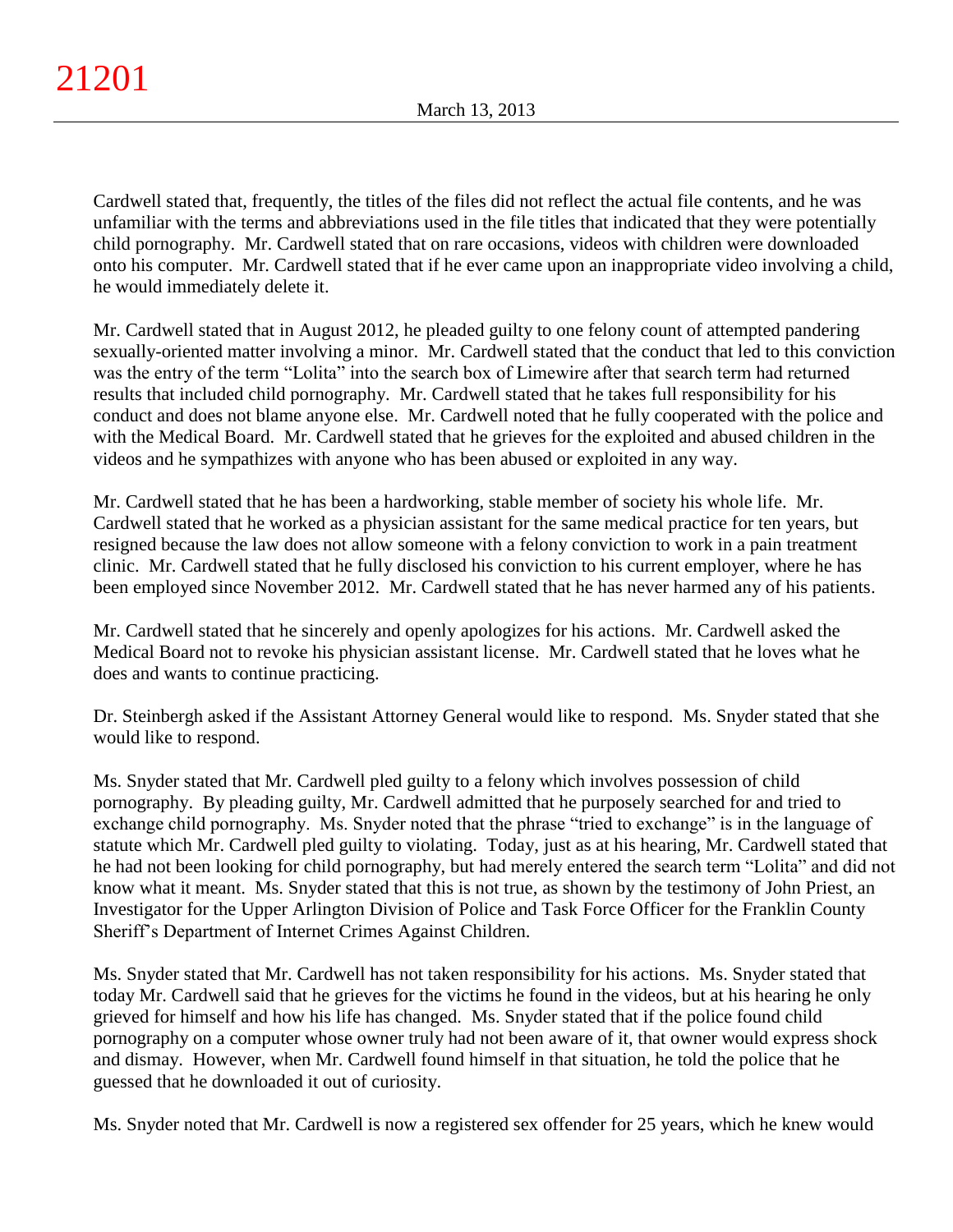happen when he pled guilty. According to state law, Mr. Cardwell cannot live within 1,000 feet of a school. According to the Board's rules, Mr. Cardwell cannot work in a pain treatment clinic. Yet, as of today, Mr. Cardwell is a physician assistant in a family practice.

Ms. Snyder stated that in his objections, Mr. Cardwell claims that the Board should not consider evidence that he actually possessed child pornography because he pled guilty only to trying to possess and exchange child pornography. Ms. Snyder stated that this shows that Mr. Cardwell is being dishonest with the Board and he was dishonest with his expert, Dr. Tennenbaum. Ms. Snyder stated that the Board should not consider Dr. Tennenbaum's opinions because they were based on the "fact" that Mr. Cardwell never purposely downloaded the videos, never opened them, and never viewed them. Ms. Snyder stated that it is important for the Board to know the underlying evidence of Mr. Cardwell's conviction in order to protect the public safety. Ms. Snyder noted that the documents that the State used to prove Mr. Cardwell's possession of child pornography were provided by Mr. Cardwell to Dr. Tennenbaum. Ms. Snyder further noted that there was no objection at hearing to admitting those documents as evidence.

Ms. Snyder stated that working with patients requires compassion, empathy, and caring. Ms. Snyder stated that no one who has the desire to exchange or seek out child pornography has any of those qualities. Ms. Snyder asked the Board to adopt the Proposed Order of permanent revocation.

## **Dr. Mahajan moved to approve and confirm Ms. Blue's Findings of Fact, Conclusions of Law, and Proposed Order in the matter of Phillip L. Cardwell, P.A. Dr. Ramprasad seconded the motion.**

Dr. Steinbergh stated that she would now entertain discussion in the above matter.

Mr. Gonidakis stated that as the father to two young children, he found the facts of this case difficult to review. Mr. Gonidakis stated that law enforcement recovered multiple videos from Mr. Cardwell's computer depicting young girls between ages 8 and 11 being sexually assaulted, which should shock the conscience of the Board and of society in general. Mr. Gonidakis further noted that, according to law enforcement, there was no chance that Mr. Cardwell downloaded the child pornography accidentally. Mr. Gonidakis stated that Mr. Cardwell is now registered as a Tier II sex offender for the next 25 years and must do in-person verification every 180 days.

Regarding Dr. Tennenbaum's testimony, Mr. Gonidakis noted that Dr. Tennenbaum admitted that he did not perform a thorough review of the computer forensic analysis and did not address the search terms that were inputted into Limewire. Mr. Gonidakis opined that this calls into question Dr. Tennenbaum's review of Mr. Cardwell.

Mr. Gonidakis stated that he supports the Proposed Order of permanent revocation, noting that being a licensed medical professional in Ohio is a privilege and not a right.

Dr. Ramprasad agreed with Mr. Gonidakis and opined that the videos in question were not downloaded accidentally. Dr. Ramprasad could not see how patients could find themselves to be safe with Mr. Cardwell after what has happened. Dr. Ramprasad also could not understand what "curiosity" means when there are such young children involved. Dr. Ramprasad stated that he cannot consider any sanction other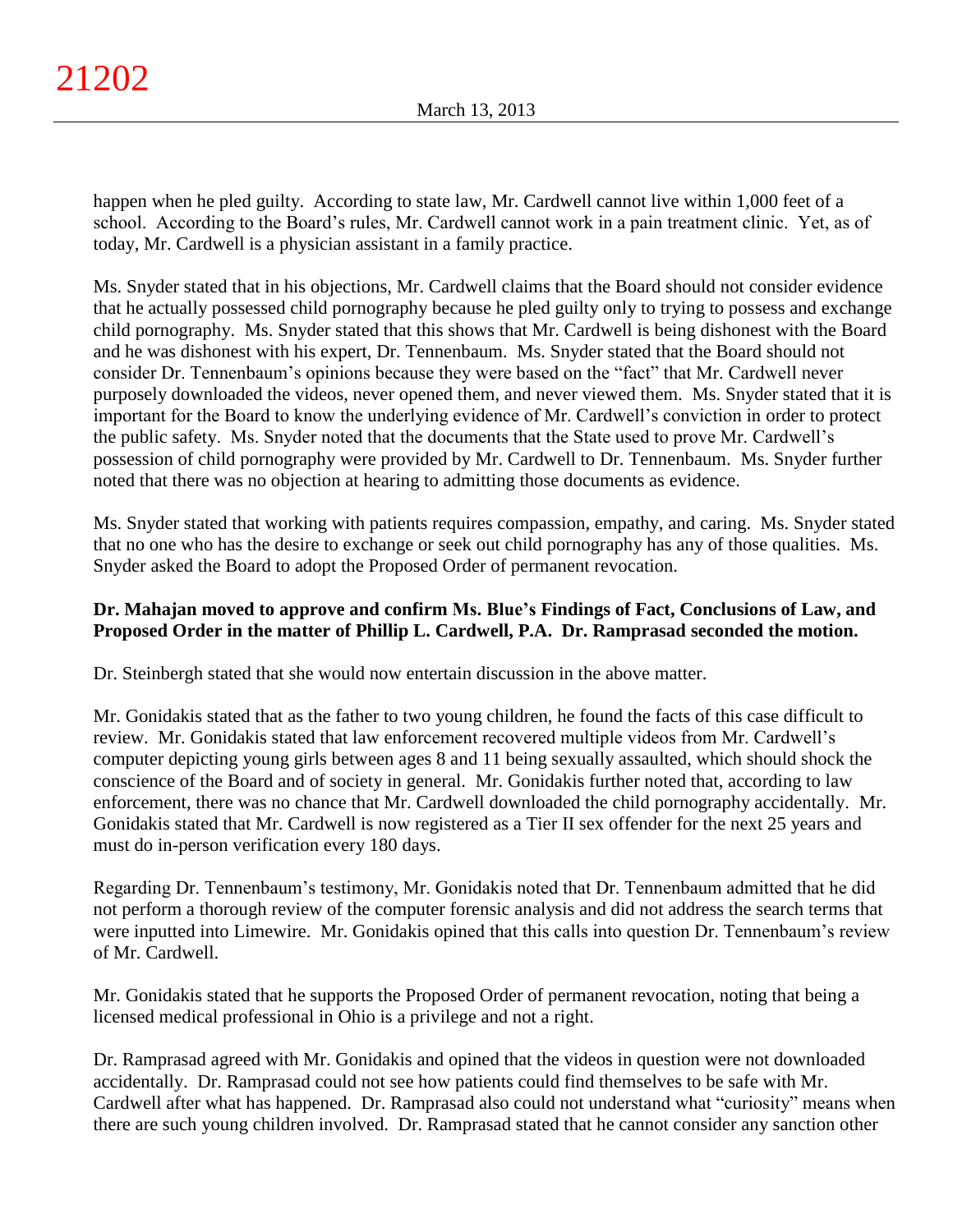than permanent revocation.

Dr. Steinbergh reiterated that Mr. Cardwell pled guilty to the charges he was convicted on. Dr. Steinbergh stated that it is very difficult for the Board, as medical professionals, to understand how the downloading of the videos could have been accidental. Dr. Steinbergh stated that one incident may be an accident, but more than that is no accident. Dr. Steinbergh stated that the concept of a person going to a child pornography site is morally offensive to her.

Dr. Steinbergh stated that she read Dr. Tennenbaum's comments, but felt that this case is not a matter of recidivism or the thought that Mr. Cardwell might attack someone. Rather, this case is about the moral and ethical dilemma. Dr. Steinbergh stated that when the Board issues its order, it will be because Mr. Cardwell pled guilty to, and was found guilty of, one felony count of attempted pandering sexuallyoriented matter involving a minor. Dr. Steinbergh stated that she agrees with the Proposed Order of permanent revocation.

A vote was taken on Dr. Mahajan's motion to approve:

| ROLL CALL: | Dr. Strafford  | - abstain |
|------------|----------------|-----------|
|            | Dr. Bechtel    | - abstain |
|            | Dr. Mahajan    | - aye     |
|            | Dr. Ramprasad  | - aye     |
|            | Dr. Steinbergh | - aye     |
|            | Ms. Elsass     | - aye     |
|            | Mr. Kenney     | - aye     |
|            | Mr. Gonidakis  | - aye     |
|            |                |           |

The motion to approve carried.

## ALAN ARNOLD GODOFSKY, M.D., Case No. 12-CRF-082

Dr. Steinbergh directed the Board's attention to the matter of Alan Arnold Godofsky, M.D. She advised that no objections were filed. Ms. Blue was the Hearing Examiner.

## **Dr. Mahajan moved to approve and confirm Ms. Blue's Findings of Fact, Conclusions of Law, and Proposed Order in the matter of Alan Arnold Godofsky, M.D. Dr. Ramprasad seconded the motion.**

Dr. Steinbergh stated that she would now entertain discussion in the above matter.

Mr. Kenney stated that Dr. Godofsky was issued an Agreed Order from the Kentucky Board of Medical Licensure which indefinitely restricted his license to practice medicine in Kentucky. Mr. Kenney briefly reviewed Dr. Godofsky's training and career.

Mr. Kenney continued that in or about July 2011, the Kentucky Board received a complaint that Central Kentucky Bariatric and Pain Management, which employed Dr. Godofsky, was operating a pill mill and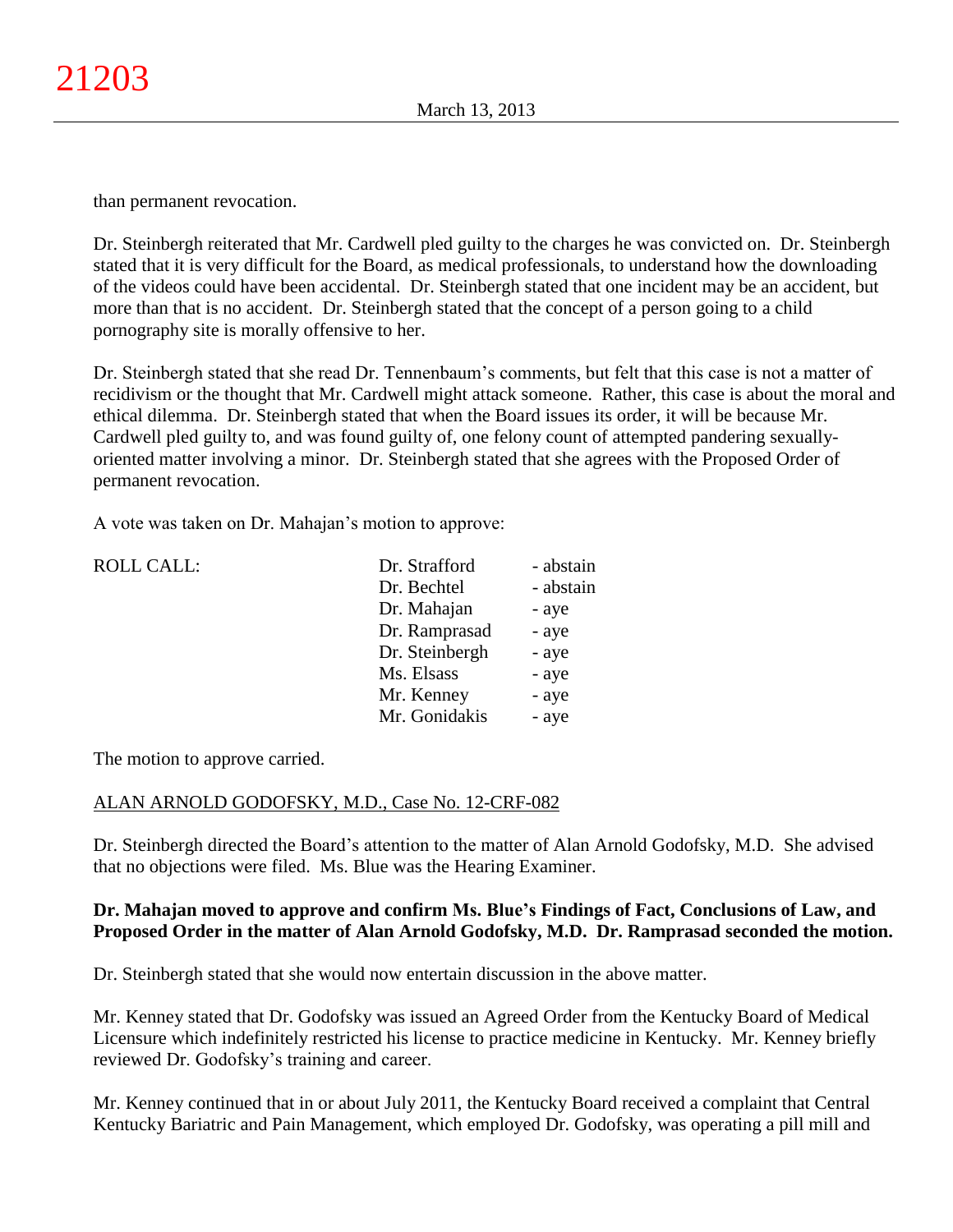was charging \$450.00 for prescriptions which local pharmacists refused to fill. Several concerns were noted, including the following: Long-term use of one or more controlled substances; patients traveling long distances to obtain medications, 100 to 200 miles in some cases; young patients on large doses of narcotic medications; prescribing high doses of narcotics on initial patient visits; and family members of patients receiving the same or similar controlled substances.

The Kentucky Board reviewed 19 patient charts and found the Dr. Godofsky only provided layman's diagnoses, most notably "low back pain." Patient histories were completely absent from the charts. The treatments of the patients were the same, prescribing 15 to 30 mg doses usually combined with Valium. The practice was found to be a cash-only, non-referral environment. Mr. Kenney stated that he would consider such a practice to be a pill mill. Mr. Kenney stated that Dr. Godofsky, although denying wrongdoing, acknowledges that he entered into an Agreed Order with the Kentucky Board that indefinitely restricted his license to practice medicine in Kentucky.

Mr. Kenney stated that based on these facts, there appears to be no question that Dr. Godofsky's license to practice medicine in Ohio should be permanently revoked. However, the Hearing Examiner noted that this is an unusual case and suggested that the Board consider the following: Dr. Godofsky had had a long and distinguished career in Cincinnati with no prior disciplinary history; Dr. Godofsky was paid a flat fee for his services, and therefore had no financial incentive to inappropriately prescribe; there is evidence that there could be some question of the Agreed Order's reliability; the Kentucky Board's expert admitted that his worksheets only represented a general assessment of all the physicians of the practice and was not targeted on Dr. Godofsky; and the expert further admitted that he had difficulty determining which physician in the practice treated a patient on any particular day.

Mr. Kenney stated that, in light of this additional information, he proposed an amendment to the Proposed Order, copies of which were provided to the Board. Mr. Kenney's proposed amendment would suspend Dr. Godofsky's license to practice in Ohio, stay the suspension, and impose the same probationary terms as in the Proposed Order. In addition, the amendment would indefinitely restrict Dr. Godofsky's license as follows: Dr. Godofsky shall practice anesthesiology solely in the perioperative environment and only dispense and otherwise professionally utilize controlled substances on patients undergoing surgical and/or diagnostic procedures. This restriction will continue until the Board issues an order lifting the restrictions based on receipt of documents from the Kentucky Board that it has lifted all restrictions from Dr. Godofsky's Kentucky Medical License.

Ms. Debolt noted that some other procedural changes to the Order were necessitated by the indefinite limitation and restriction. Notably, it is made clear that upon the termination of probation, the limitation on Dr. Godofsky's license will continue until lifted by order of the Board.

# **Mr. Kenney moved to amend the Proposed Order to read as follows:**

It is hereby ORDERED that:

A. **SUSPENSION OF CERTIFICATE, STAYED; PROBATION**: The certificate of Alan Arnold Godofsky, M.D., to practice medicine and surgery in the State of Ohio shall be SUSPENDED for an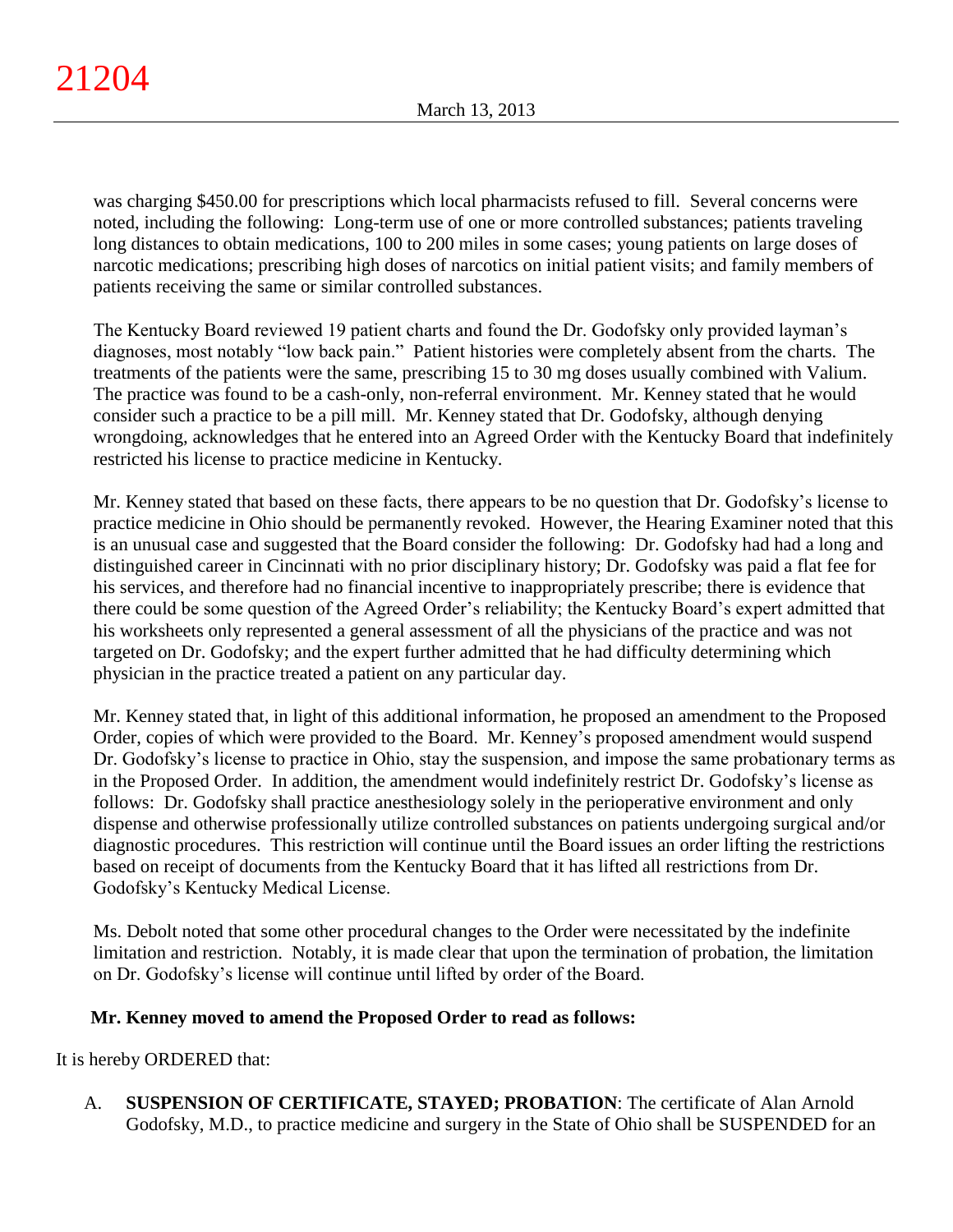indefinite period of time. Such suspension is STAYED, subject to the following LIMITATION/RESTRICTION and PROBATIONARY REQUIREMENTS.

- B. **LIMITATION/RESTRICTION**: The certificate of Dr. Godofsky to practice medicine and surgery in the State of Ohio shall be LIMITED and RESTRICTED for an indefinite period of time as follows: Dr. Godofsky shall practice anesthesiology solely in a perioperative practice environment and shall only dispense or otherwise professionally utilize controlled substances on patients undergoing surgical and/or diagnostic procedures. This limitation and restriction shall remain in effect until the Board issues an order lifting the limitation and restriction upon Dr. Godofsky's Ohio medical license based upon the receipt of documents from the Kentucky Board of Medical Licensure that it has lifted the indefinite restriction upon Dr. Godofsky's Kentucky medical license in Case No. 1398.
- C. **PROBATION:** The certificate of Dr. Godofsky to practice medicine and surgery in the State of Ohio shall be subject to the following PROBATIONARY terms, conditions, and limitations for a period of at least two years:
	- 1. **Obey the Law**: Dr. Godofsky shall obey all federal, state, and local laws, and all rules governing the practice of medicine and surgery in Ohio.
	- 2. **Declarations of Compliance**: Dr. Godofsky shall submit quarterly declarations under penalty of Board disciplinary action and/or criminal prosecution, stating whether there had been compliance with all the conditions of this Order. The first quarterly declaration must be received in the Board's offices on or before the first day of the third month following the month in which this Order becomes effective. Subsequent quarterly declarations must be received in the Board's offices on or before the first day of every third month.
	- 3. **Personal Appearances**: Dr. Godofsky shall appear in person for an interview before the full Board or its designated representative during the sixth month following the month in which this Order becomes effective, or as otherwise directed by the Board. Subsequent personal appearances shall occur every six months thereafter, and/or as otherwise directed by the Board. If an appearance is missed or is rescheduled for any reason, ensuing appearances shall be scheduled based on the appearance date as originally scheduled.
	- 4. **Evidence of Compliance with the Order of the Kentucky Board:** At the time he submits his declarations of compliance, Dr. Godofsky shall also submit declarations under penalty of Board disciplinary action and/or criminal prosecution stating whether he has complied with all terms, conditions, and limitations imposed by the Kentucky Board, Case No. 1398. Moreover, Dr. Godofsky shall cause to be submitted to the Board copies of any reports that he submits to the Kentucky Board whenever and at the same time the Kentucky Board requires submission.
	- 5. **Notification of Change in Terms of Probation by the Kentucky Board:** Dr. Godofsky shall immediately notify the Board in writing of any modification or change to any terms, conditions,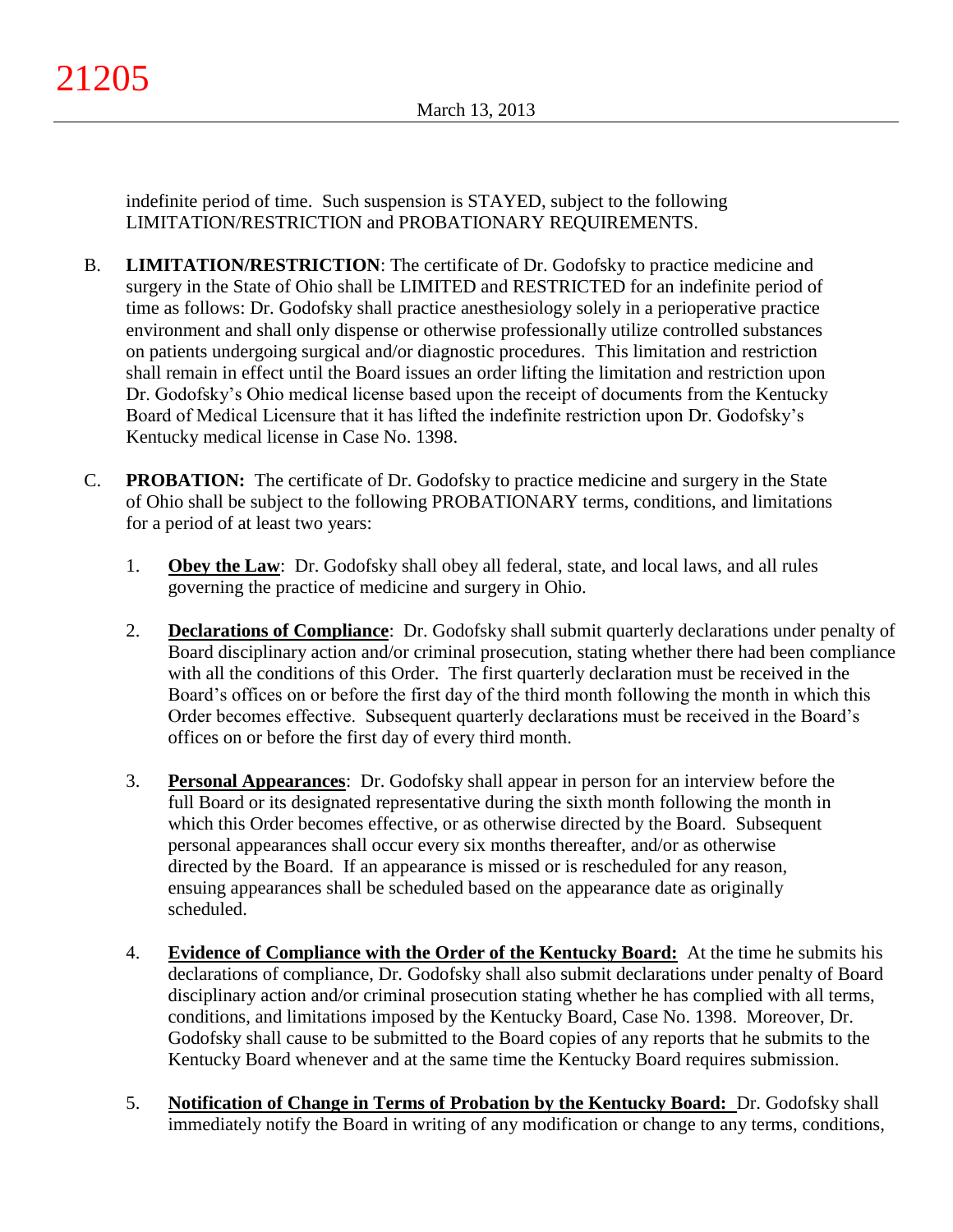or limitation imposed by the Kentucky Board in Case No. 1398, including termination of the Agreed Order.

- 6. **Required Reporting of Change of Address**: Dr. Godofsky shall notify the Board in writing of any change of address and/or principal practice address within 30 days of change.
- 7. **Tolling of Probationary Period While Out of Compliance**: In the event Dr. Godofsky is found by the Secretary of the Board to have failed to comply with any provision of this Order, and is so notified of that deficiency in writing, such period(s) of noncompliance will not apply to the reduction of the probationary period under this Order.
- D. **TERMINATION OF PROBATION; LIMITATION/RESTRICTION:** Upon successful completion of probation, as evidenced by a written release from the Board, Dr. Godofsky's certificate will be restored, but the LIMITATION/RESTRICTION placed upon his license as set forth in Paragraph B shall remain in effect until the Board issues an order lifting the limitation and restriction in the manner specified in Paragraph B.
- E. **VIOLATION OF THE TERMS OF THIS ORDER:** If Dr. Godofsky violates the terms of this Order in any respect, the Board, after giving his notice and the opportunity to be heard, may institute whatever disciplinary action it deems appropriate, up to and including the permanent revocation of his certificate.

# F. **REQUIRED REPORTING WITHIN 30 DAYS OF THE EFFECTIVE DATE OF THIS ORDER:**

1. **Required Reporting to Employers and Others**: Within 30 days of the effective date of this Order, Dr. Godofsky shall provide a copy of this Order to all employers or entities with which he is under contract to provide healthcare services (including but not limited to third-party payors), or is receiving training; and the Chief of Staff at each hospital or healthcare center where he has privileges or appointments. Further, Dr. Godofsky shall promptly provide a copy of this Order to all employers or entities with which he contracts in the future to provide healthcare services (including but not limited to third-party payors), or applies for or receives training, and the Chief of Staff at each hospital or healthcare center where he applies for or obtains privileges or appointments. This requirement shall continue until Dr. Godofsky receives from the Board written notification of the successful completion of his probation.

In the event that Dr. Godofsky provides any healthcare services or healthcare direction or medical oversight to any emergency medical services organization or emergency medical services provider in Ohio, within 30 days of the effective date of this Order, he shall provide a copy of this Order to the Ohio Department of Public Safety, Division of Emergency Medical Services. This requirement shall continue until Dr. Bowers receives from the Board written notification of the successful completion of his probation.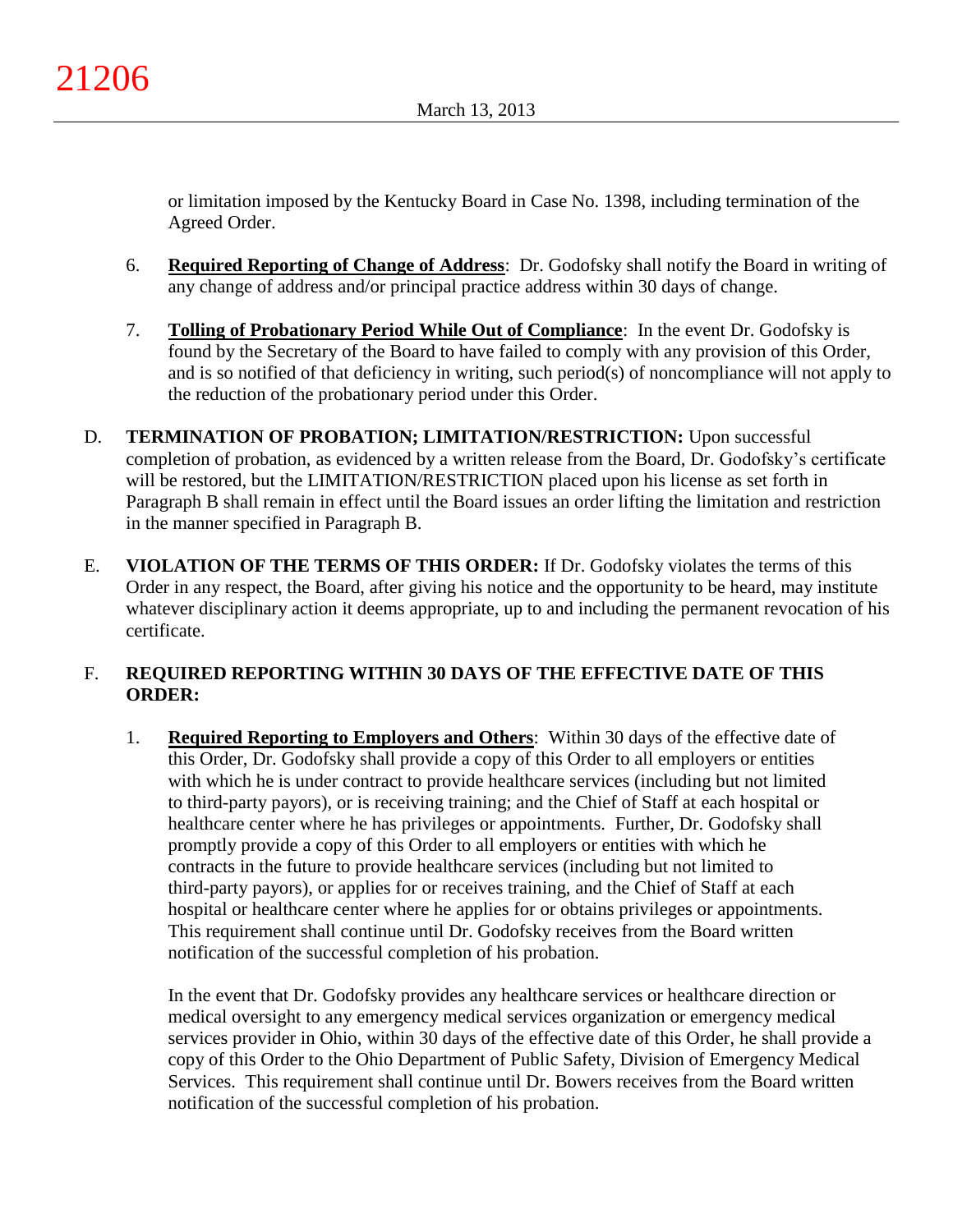- 2. **Required Reporting to Other State Licensing Authorities**: Within 30 days of the effective date of this Order, Dr. Godofsky shall provide a copy of this Order to the proper licensing authority of any state or jurisdiction in which he currently holds any professional license, as well as any federal agency or entity, including but not limited to the Drug Enforcement Agency, through which he currently holds any license or certificate. Also, Dr. Godofsky shall provide a copy of this Order at the time of application to the proper licensing authority of any state or jurisdiction in which he applies for any professional license or reinstatement/restoration of any professional license. This requirement shall continue until Dr. Godofsky receives from the Board written notification of the successful completion of his probation.
- 3. **Required Documentation of the Reporting Required by Paragraph F**: Dr. Godofsky shall provide this Board with one of the following documents as proof of each required notification within 30 days of the date of each such notification: (a) the return receipt of certified mail within 30 days of receiving that return receipt, (b) an acknowledgement of delivery bearing the original ink signature of the person to whom a copy of the Order was hand delivered, (c) the original facsimile-generated report confirming successful transmission of a copy of the Order to the person or entity to whom a copy of the Order was faxed, or (d) an original computer-generated printout of electronic mail communication documenting the e-mail transmission of a copy of the Order to the person or entity to whom a copy of the Order was e-mailed.

**EFFECTIVE DATE OF ORDER:** This Order shall become effective immediately upon the mailing of the notification of approval by the Board.

# **Dr. Mahajan seconded the motion.**

Dr. Steinbergh stated that she will now entertain discussion in the above matter.

Dr. Ramprasad stated that he agreed with Mr. Kenney's proposed amended Order. Dr. Ramprasad questioned the notion that Dr. Godofsky had no financial incentive, stating that he was employed on a salary basis to do exactly what he was doing. Dr. Ramprasad stated that the question arises as to whether Dr. Godofsky knew what it was he was doing. Dr. Ramprasad stated that Dr. Godofsky was employed at the practice for nine to ten months and he knew what kind of patients were coming in.

Dr. Steinbergh stated that she agrees with the Finding of Fact and Conclusion of Law in the Report and Recommendation. Dr. Steinbergh disagreed with the concept that there are mitigating factors in this case. Dr. Steinbergh agreed with Dr. Ramprasad and stated that no one does what Dr. Godofsky did without a financial incentive. Dr. Steinergh imagined that Dr. Godofsky made a great deal of money seeing a lot of patients. Dr. Steinbergh stated that she was astounded to learn that Dr. Godofsky saw 14 to 20 new patients every day, as well as 40 to 50 follow-up patients daily. Regarding the reliablity of the Kentucky Board's expert, Dr. Steinbergh stated that the Ohio Board is taking action based on the fact that Dr. Godofsky entered into an Agreed Order with the Kentucky Board, and that is the issue that the Ohio Board's order will address.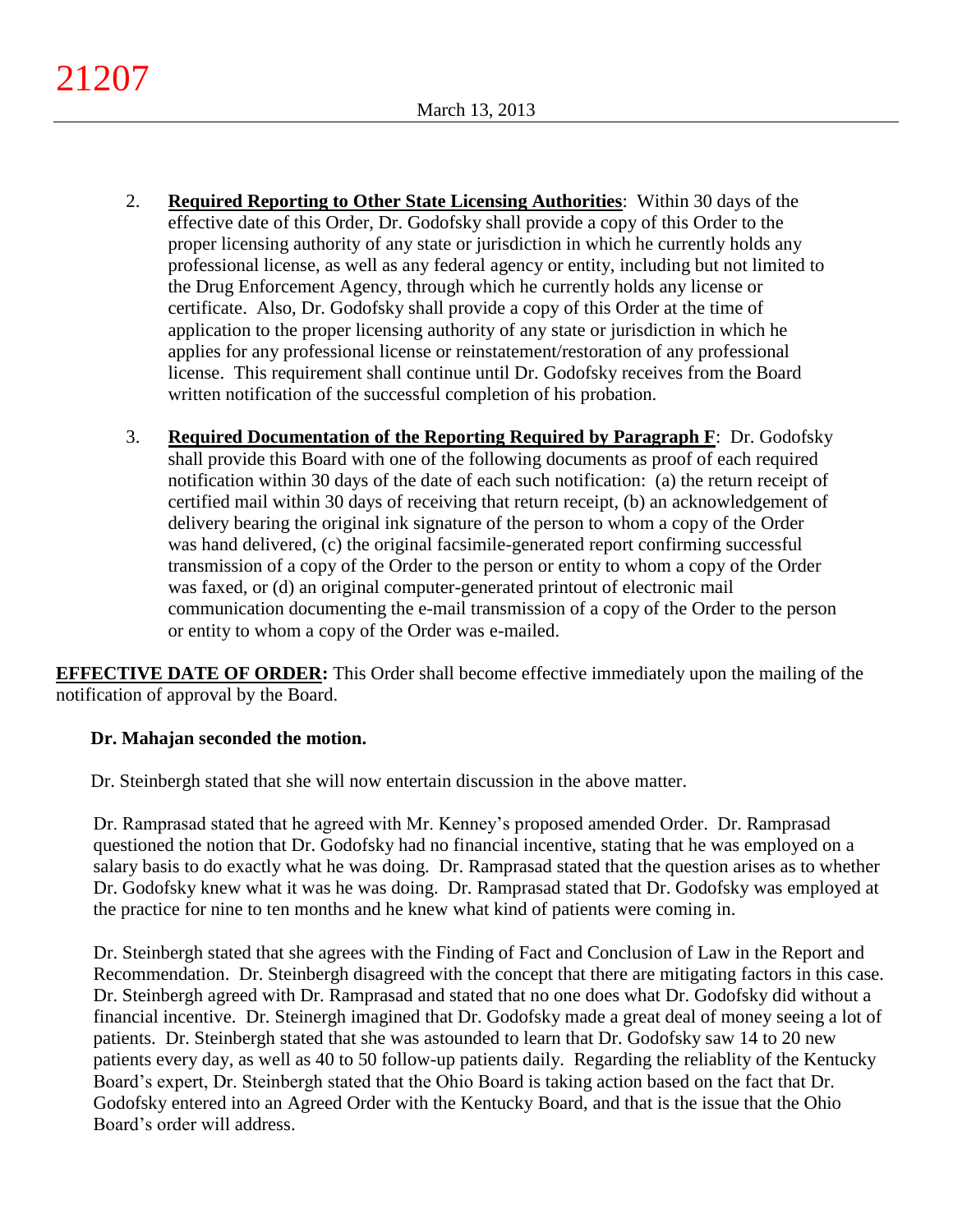Dr. Steinbergh stated that she supports Mr. Kenney's proposed amendment.

Dr. Mahajan stated that he will support Mr. Kenney's proposed amendment, but opined that it is very lenient for someone prescribing that amount of medications to that many patients over such a long period. Mr. Kenney agreed that the proposed amendment is lenient, but stated that he offered the amendment in light of the Hearing Examiner's information questioning the reliability of the Kentucky case. Dr. Steinbergh reiterated that the Board's Order will be based on the fact that Dr. Godofsky has an Agreed Order with the Kentucky Board and that the merits of the case are not being relitigated.

A vote was taken on Mr. Kenney's motion to amend:

| ROLL CALL: | Dr. Strafford  | - abstain |
|------------|----------------|-----------|
|            | Dr. Bechtel    | - abstain |
|            | Dr. Mahajan    | - aye     |
|            | Dr. Ramprasad  | - aye     |
|            | Dr. Steinbergh | - aye     |
|            | Ms. Elsass     | - aye     |
|            | Mr. Kenney     | - aye     |
|            | Mr. Gonidakis  | - aye     |
|            |                |           |

The motion to amend carried.

**Dr. Mahajan moved to approve and confirm Ms. Blue's Findings of Fact, Conclusions of Law, and Proposed Order, as amended, in the matter of Alan Arnold Godofsky, M.D. Dr. Ramprasad seconded the motion.** A vote was taken:

| <b>ROLL CALL:</b> | Dr. Strafford  | - abstain |
|-------------------|----------------|-----------|
|                   | Dr. Bechtel    | - abstain |
|                   | Dr. Mahajan    | - aye     |
|                   | Dr. Ramprasad  | - aye     |
|                   | Dr. Steinbergh | - aye     |
|                   | Ms. Elsass     | - aye     |
|                   | Mr. Kenney     | - aye     |
|                   | Mr. Gonidakis  | - aye     |
|                   |                |           |

The motion to approve carried.

## CECIL CURTIS GRAHAM, M.D., Case No. 12-CRF-083

Dr. Steinbergh directed the Board's attention to the matter of Cecil Curtis Graham, M.D. She advised that no objections were filed. Ms. Clovis was the Hearing Examiner.

## **Dr. Ramprasad moved to approve and confirm Ms. Clovis' Findings of Fact, Conclusions of Law,**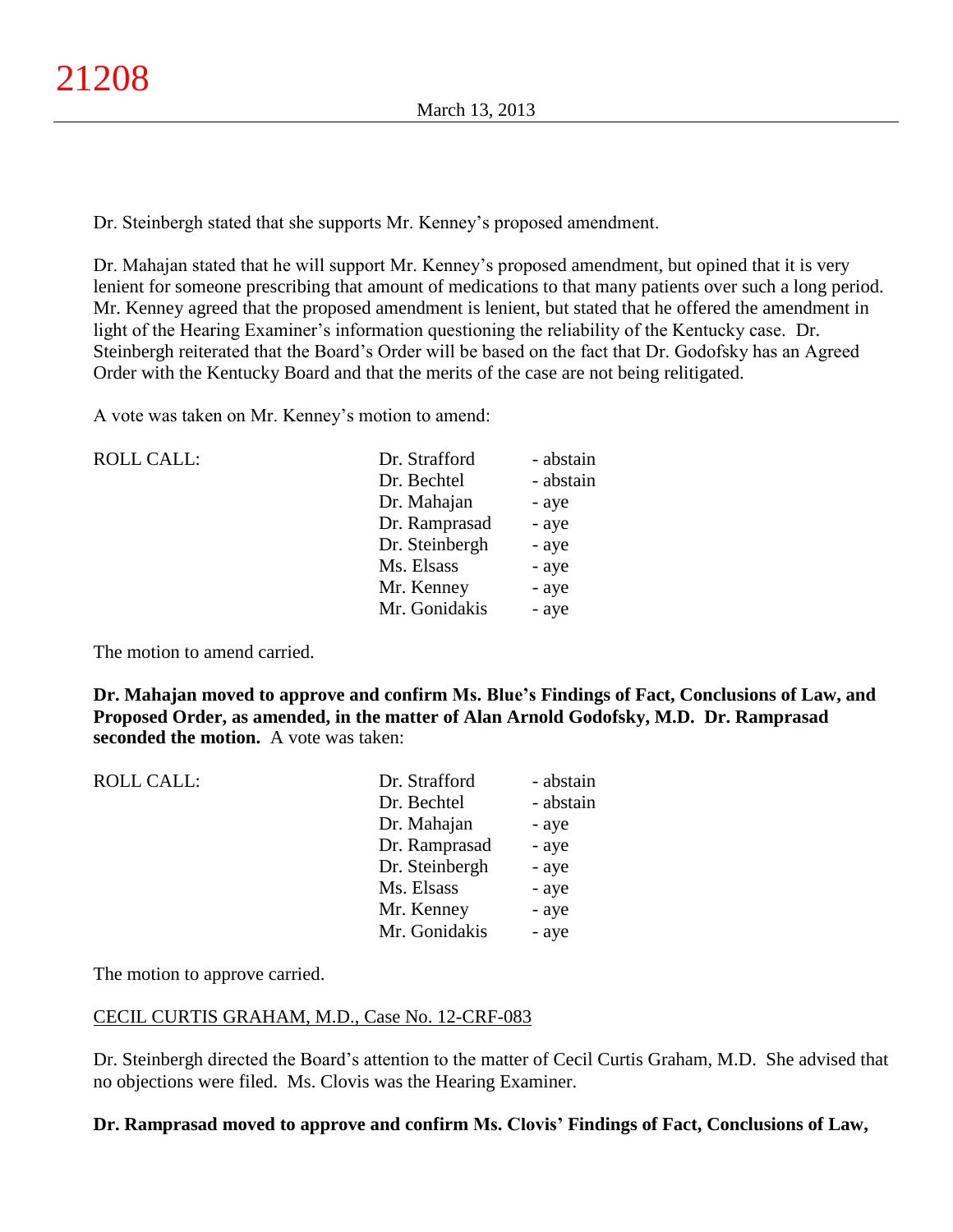## **and Proposed Order in the matter of Cecil Curtis Graham, M.D. Ms. Elsass seconded the motion.**

Dr. Steinbegh stated that she will now entertain discussion in this matter.

Dr. Mahajan breifly reviewed Dr. Graham's training and career, noting that after his fellowship he engaged in the private practice of anesthesia and pain management. As part of his practice, Dr. Graham formed a company called The Know Pain Clinic, Inc, as well as two other companies through which he provided anesthesia services. In 2001, Dr. Graham moved to Arizona and began practice there, making arrangements for another physician to assume the day-to-day practice at The Know Pain Clinic in West Virginia. Dr. Mahajan noted that Dr. Graham continued to be the owner of The Know Pain Clinic, which continued under the direction of Narciso Rodriguez-Cayro, M.D., until August 2009.

Dr. Mahajan continued that the events surrounding the closure of the clinic precipitated action against Dr. Graham by the West Virginia Board of Medicine. In November 2009, the West Virginia Board received a complaint alleging that The Know Pain Clinic abandoned patients by failing to adequately staff the facility with a physician. In April 2011, a report from a physician who conducted an independent review of the allegations concluded that Dr. Graham had not properly supervised physician assistants at The Know Pain Clinic, had not personally evaluated the patients, had not assessed patients to determine the appropriateness of prescribing controlled substances for them, and had not ensured that patient records met the standard of care for a practicing pain physician.

In response to the report, the West Virginia Board reprimanded Dr. Graham for unprofessional conduct and failure to fulfill the legal obligations placed on a licensed physician. Dr. Graham was also assessed a fine of \$5,000.00. Dr. Graham's West Virginia medical license was allowed to expire in June 2012 upon the West Virginia Board's determination that he was in full compliance with the terms and conditions of a Consent Order.

Dr. Mahajan stated that during the days following Dr. Rodriguez-Cayro's departure in 2009, physician assistants continued refilling prescriptions for patients despite lack of authorization from Dr. Rodriguez or Dr. Graham. Dr. Mahajan stated that he agrees with the Findings of Fact and Conclusions of Law of the Report and Recommendation, as well as the Proposed Order. Dr. Mahajan stated that the Proposed Order will reprimand Dr. Graham and impose a permanent limitation against supervising physician assistants when practicing in Ohio.

A vote was taken on Dr. Ramprasad's motion to approve:

ROLL CALL:

| Dr. Strafford  | - abstain |
|----------------|-----------|
| Dr. Bechtel    | - abstain |
| Dr. Mahajan    | - aye     |
| Dr. Ramprasad  | - aye     |
| Dr. Steinbergh | - aye     |
| Ms. Elsass     | - aye     |
| Mr. Kenney     | - aye     |
| Mr. Gonidakis  | - aye     |
|                |           |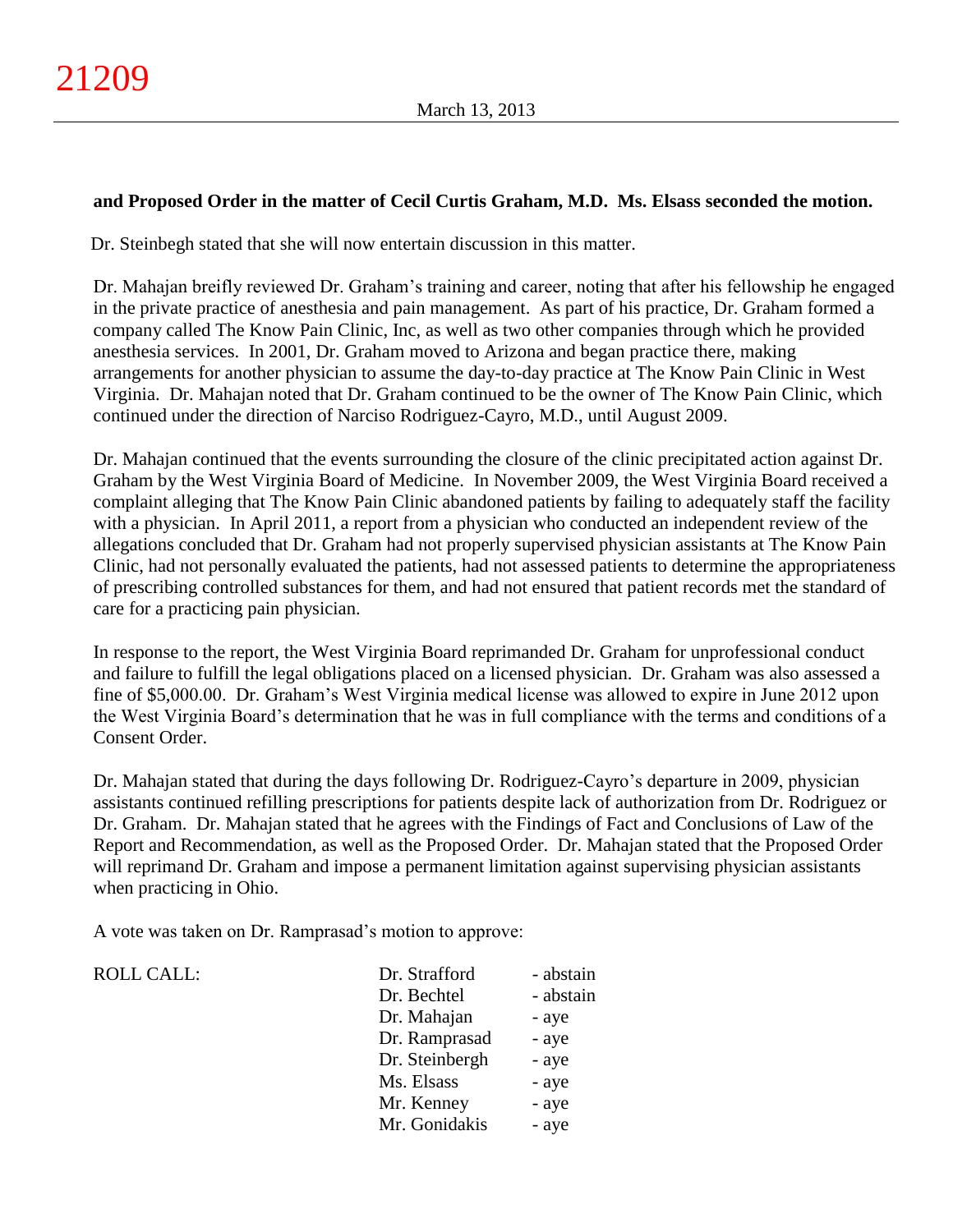The motion to approve carried.

## RAFFI GURUNLUOGLU, M.D., Case No. 12-CRF-114

Dr. Steinbergh directed the Board's attention to the matter of Raffi Gurunluoglu, M.D. She advised that no objections were filed. Mr. Porter was the Hearing Examiner.

# **Dr. Ramprasad moved to approve and confirm Mr. Porter's Findings of Fact, Conclusions of Law, and Proposed Order in the matter of Raffi Gurunluoglu, M.D. Dr. Mahajan seconded the motion.**

Dr. Steinbergh stated that she will now entertain discussion in the above matter.

Dr. Ramprasad stated that this non-disciplinary case involves the question of whether to grant Dr. Gurunluoglu licensure in Ohio. Dr. Gurunluoglu is a plastic reconstructive surgeon who had his initial surgery residency in Istanbul, Turkey. After practicing in Istanbul for a time, Dr. Gurunluoglu did a fellowship at the Cleveland Clinic. Dr. Ramprasad noted that Dr. Gurunluoglu has participated in ovarian transplantation in patients who have received chemotherapy radiation and had their ovaries removed and transplanted so that they would be able to conceive in the future. Dr. Gurunluoglu also practiced in Innsbruck, Austria, from 2002 to 2003 in a prestigious institution which performed a double forearm transplantation. Dr. Gurunluoglu's clinical training in Innsbruck was confirmed by Dr. Gerhard Pierer of Innsbruck Medical University.

Dr. Ramprasad stated that Dr. Gurunluoglu has completed Step III of the United States Medical Licensing Examination (USMLE), obtained a medical license in Colorado, and is being considered for a full professorship. Dr. Gurunluoglu is currently Chief-Director of Plastic and Reconstructive Surgery at Denver Health Medical Center, a position he has held for six years. Dr. Ramprasad noted that, among other things, Dr. Gurunluoglu has done functional lower lip reconstruction in a series of gunshot wound patients, which according to Dr. Gurunluoglu is unknown in the plastic surgery literature. Dr. Gurunluoglu has also participated in redundant skin surgeries for patients who lose a great deal of weight following bariatric surgery, as well as performed reconstructive microsurgery on patients who have had basal cell cancer, squamous cell cancer of the face, and other malignant lesions.

Dr. Ramprasad stated that the original question was whether Dr. Gurunluoglu had training at the Cleveland Clinic which encompassed some clinical training. Upon further checking, it was noted that Dr. Gurunluoglu did have clinic training during residency in addition to being research-oriented.

Dr. Ramprasad stated that he agrees with the Findings of Fact and Conclusions of Law of the Report and Recommendation. Dr. Ramprasad supported the Proposed Order to grant Dr. Gurunluoglu's application for licensure, provided he otherwise meets all other requirements.

A vote was taken on Dr. Ramprasad's motion to approve:

ROLL CALL: Dr. Strafford - aye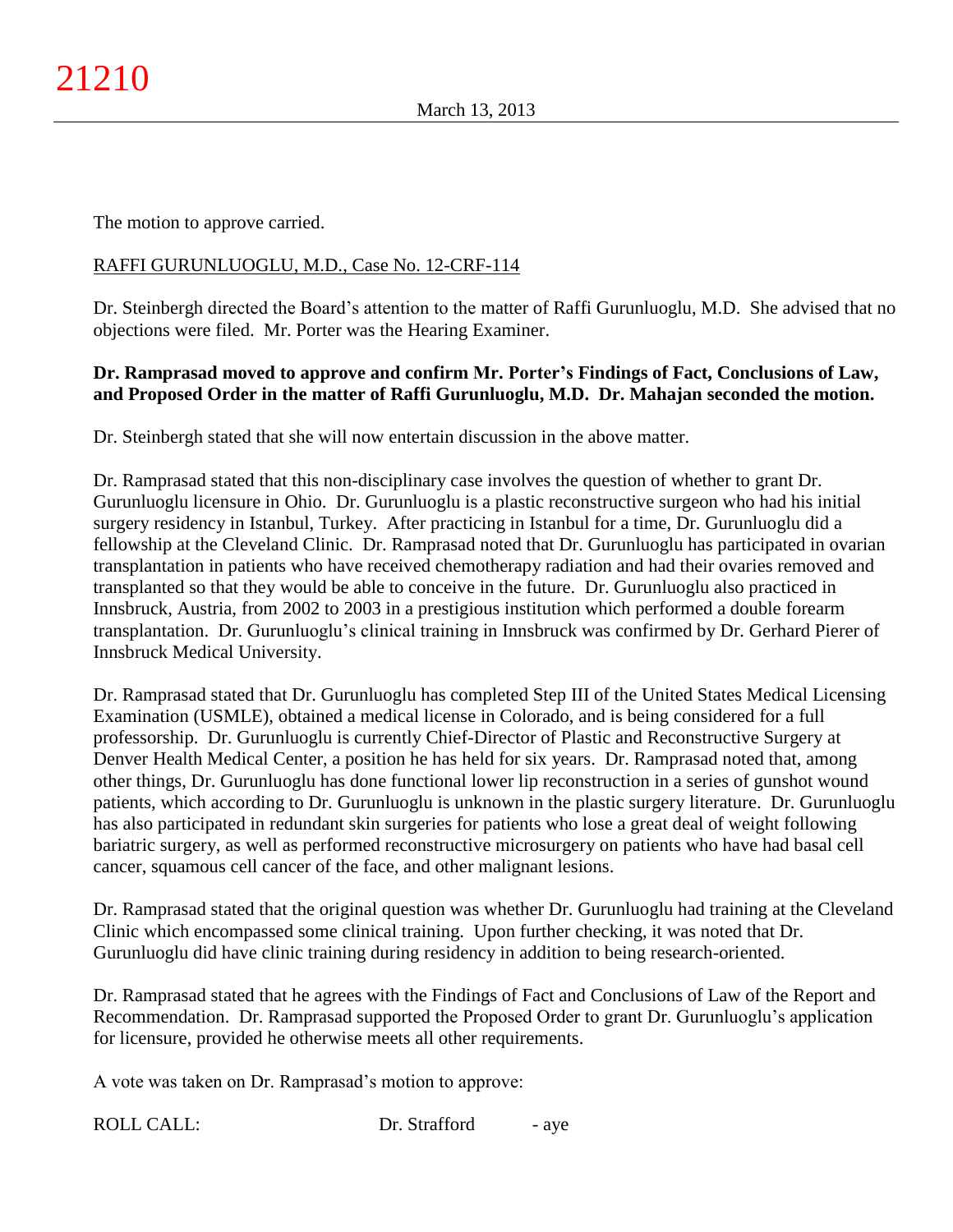| - aye |
|-------|
| - aye |
| - aye |
| - aye |
| - aye |
| - aye |
| - aye |
|       |

The motion to approve carried.

### DEREK WYMAN THOMSON, D.O., Case No. 12-CRF-090

Dr. Steinbergh directed the Board's attention to the matter of Derek Wyman Thomson, D.O. She advised that objections were filed and were previously distributed to Board members. Ms. Clovis was the Hearing Examiner.

Dr. Steinbergh continued that a request to address the Board has been timely filed on behalf of Dr. Thomson. Five minutes will be allowed for that address.

Dr. Thomson was represented by his attorney, Eric Plinke.

Mr. Plinke stated that Dr. Thomson, an applicant for licensure in Ohio, is currently licensed in Virginia. Therefore, under the Ohio Board's procedures this would be an endorsement application. Mr. Plinke noted a few errors that he had made in his written objections regarding references to the Ohio Administrative Code.

Mr. Plinke stated that the purpose that the Board serves and the purpose of the authority granted to it by the General Assembly is to ensure that licensed physicians are fully trained, competent, and ready to practice medicine at a high level in order to protect the citizens of Ohio. Mr. Plinke opined that when the Board reads the report, it will conclude that Dr. Thomson is of that class and caliber of person.

Mr. Plinke continued that the record is replete with references to Dr. Thomson's abilities, not only from his former classmates but also from the attending physicians who trained him. Mr. Plinke stated that Dr. Thomson is an Ohio native, his father currently practices as a physician in Ohio, and he wants to serve a community in need. Mr. Plinke asked the Board to use the statutory authority granted by the General Assembly to grant Dr. Thomson's licensure application by endorsement, stating that it cannot be denied under the rules cited.

Dr. Thomson stated that growing up in southwestern Ohio, he was able to admire his father's rural family practice in a healthcare provider shortage area. Dr. Thomson stated that seeing the impact his father's practice had on the community fueled his desire to go into family medicine. Dr. Thomson stated that prior to pursuing a medical degree, he served as a nuclear engineer on a fast attack submarine, the *U.S.S. Providence*, during Desert Storm. Dr. Thomson stated that these experiences refined his ability to work under stressful conditions for extended period of time.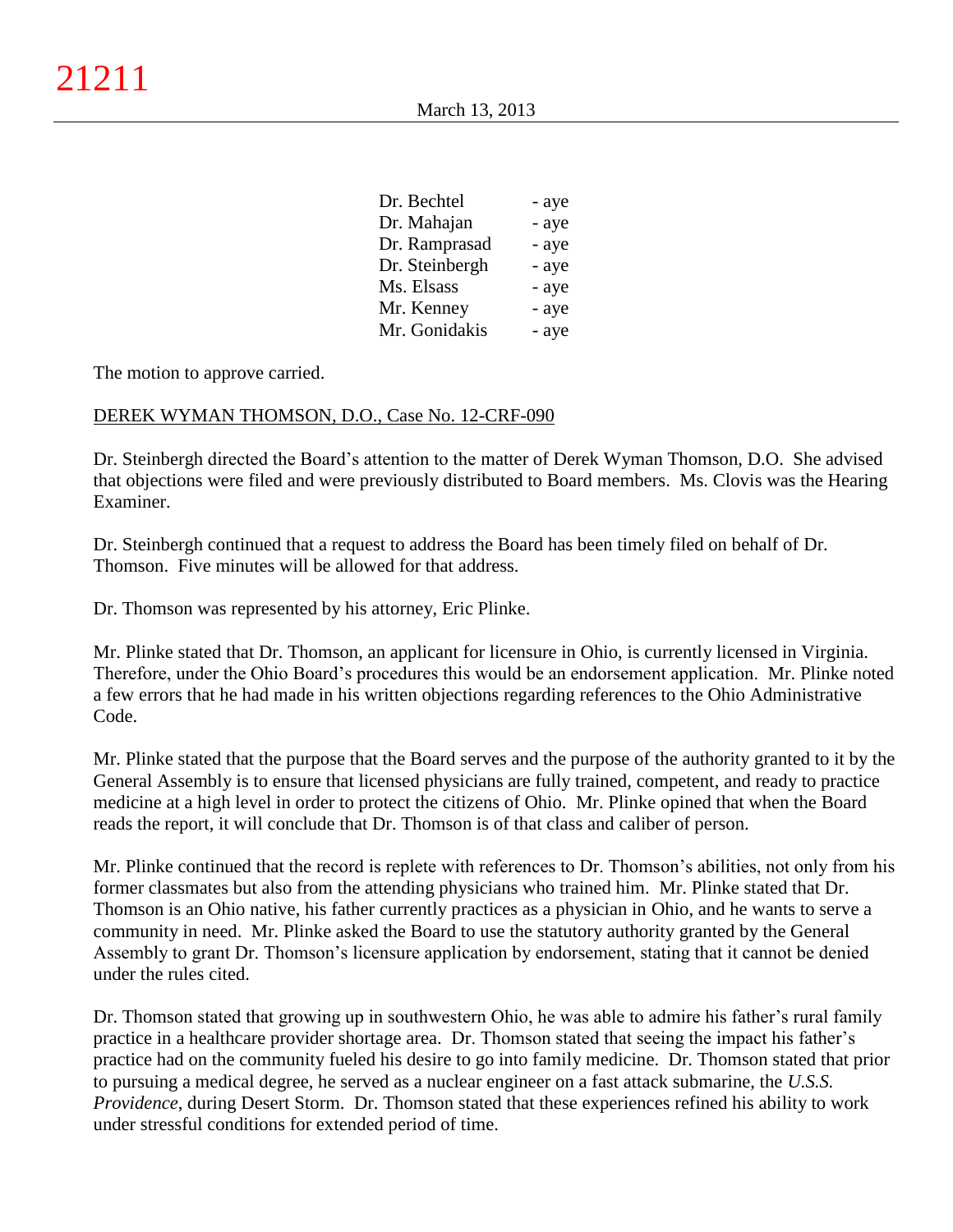Dr. Thomson stated that while excelling in medical school, he managed to maintain part-time employment to support his wife and three young children. Near the end of medical school, marital problems compounded the stressors of studying and supporting a family. Consequently, Dr. Thomson had great difficulty studying for and passing Level I and Level II of the Comprehensive Osteopathic Medical Licensing Examination (COMLEX). Dr. Thomson stated that his marriage eventually ended, but he continued to pursue his dreams of becoming a family physician.

Dr. Thomson stated that he worked in construction after medical school to continue supporting his children. When Dr. Thomson had accumulated enough resources, he enrolled in a six-week comprehensive review course in Chicago to prepare him for the examinations. Following the course, Dr. Thomas passed Level I and Level II of the COMLEX, each on his first attempt. Dr. Thomson was accepted into a residency program in Bristol, Tennessee. Dr. Thomson stated that he has numerous letters of recommendation confirming that he served as a role model, teacher, and excellent physician for three years during his residency. Dr. Thomson stated that while serving as a resident he obtained a Virginia medical license, allowing him to moonlight during residency.

Dr. Thomson stated that while finishing his residency, he agreed to a contract with a local hospital in which he agreed to serve the surrounding community. Dr. Thomson stated that he was supposed to begin work in August 2012 but he is currently in breach of his contract. Dr. Thomson stated that prior to completing residency, he added approximately 3,500 square feet to his father's existing practice in Preble County, a healthcare provider shortage area, at a cost of approximately \$800,000.00. Dr. Thomson stated that this facility currently sits empty while he awaits Ohio licensure.

Dr. Thomson felt that denying his licensure application would be denying the American dream. Dr. Thomson stated that he is a veteran who came home to pursue his education while supporting a family. Dr. Thomson stated that he has completed his education and all requirements to make him an excellent physician. Dr. Thomson noted that he is currently licensed in Virginia and Indiana, but he has always dreamed of serving his hometown in rural southwest Ohio.

Dr. Thomson stated that the two examinations he had difficulties with were approximately 10 years ago and he has done nothing but excel since that time, as evidenced by his letters of recommendation. Dr. Thomson stated that he did not want to move to Virginia to practice medicine and he preferred to stay in Ohio and serve the community he grew up in. Dr. Thomson asked the Board to use its authority to grant his licensure application.

Dr. Steinbergh asked if the Assistant Attorney General would like to respond. Ms. Snyder stated that she would like to respond.

Ms. Snyder stated that Dr. Thomson does not meet the Board's testing criteria because he failed Level I and Level II of the COMLEX four times each. Ms. Snyder stated that it is difficult when the Board is presented with a candidate who otherwise appears to be qualified for licensure. Ms. Snyder encouraged the Board to treat all applicants uniformly and to follow its rule. Ms. Snyder stated that when the rule in question was adopted, it defined what the Board believed to be a qualified candidate. Ms. Snyder noted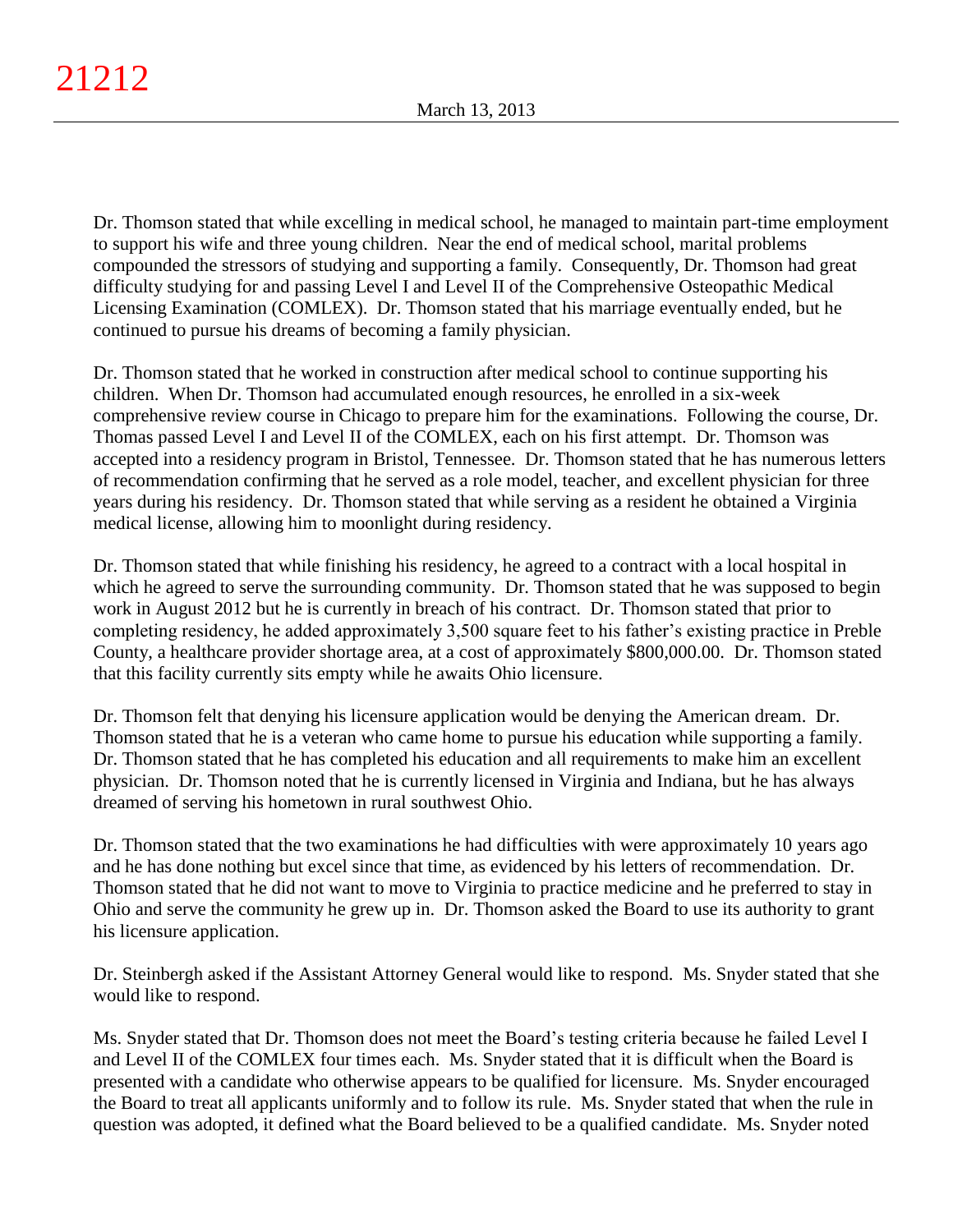that the Board is currently considering changing that rule, but stated that the Board should treat all applicants uniformly while the rule is in place.

Ms. Snyder noted that there is an error in the Board's endorsement rule. Ms. Snyder stated that when one of the rules was modified, a cross reference was not modified with it. As a consequence, instead of referring to the COMLEX requirements, the rule refers to the Federal Licensing Examination (FLEX). Ms. Snyder opined that this error does not change the Board's consideration of Dr. Thomson's application, noting that everyone in Dr. Thomson's hearing knew what the hearing was about. Ms. Snyder stated that Dr. Thomson testified that he did not look at the Board's rule or do anything to learn about Ohio's requirements and just assumed that he was qualified because he was practicing in Virginia. Dr. Thomson did not testify that he looked at the rule and believed he might be qualified because of the error.

Ms. Snyder stated that errors are never good, but errors happen. Ms. Snyder noted that Mr. Plinke also made some errors in referring to rules in his written objections, but everyone knew nevertheless that Mr. Plinke was talking about the testing requirements. Ms. Snyder opined that the Hearing Examiner correctly applied the Board's rule. Ms. Snyder supported the Proposed Order to deny Dr. Thomson's licensure application.

# **Dr. Ramprasad moved to approve and confirm Ms. Clovis' Findings of Fact, Conclusions of Law, and Proposed Order in the matter of Derek Wyman Thomson, D.O. Dr. Mahajan seconded the motion.**

Dr. Steinbergh stated that she will now entertain discussion in the above matter.

Dr. Steinbergh stated that Dr. Thomson attended medical school at Ohio University and completed his requirements for graduation in 2004, except that he had not passed Level I or Level II of the COMLEX. However, after taking a review course, Dr. Thomson passed Levels I, II, and III, all on his first attempts and within the Board's 10-year limit. Dt. Thomson was later accepted into an Accreditation Council for Graduate Medical Education (ACGME) approved residency program in family medicine in Tennessee. Dr. Thomson also obtained licensure in Virginia.

Dr. Steinbergh referred to Section 4731.29, Ohio Revised Code, which allows for endorsement of Dr. Thomson's Virginia medical license. Dr. Steinbergh stated that Section 4731.29 grants the Medical Board discretion to issue licenses to physicians licensed in another state without requiring them to sit for an Ohio examination when certain requirements are met. The Board exercised this discretion by adopting rules that recognize acceptable examinations sequences. Section 4731-6-16, Ohio Administrative Code, is the rule which sets the examination requirements for physicians already licensed in another state. That rule refers to Section 4731-6-14, Ohio Administrative Code, for the attempt limits for both the United States Medical Licensing Examination (USMLE) and the COMLEX.

Dr. Steinbergh noted that the attempt limits were placed in paragraph (C)(3) of rule 4731-6-14. However, Rule 4731-6-16 refers to paragraph (C)(4) of Rule 4731-6-14 for the examination attempt limits for the COMLEX. The language of paragraph  $(C)(4)$  pertains to the FLEX examination, not the COMLEX. As a result, there is no link between Rule 4731-6-16 and the attempt limit set in Rule 4731-6-14 as it relates to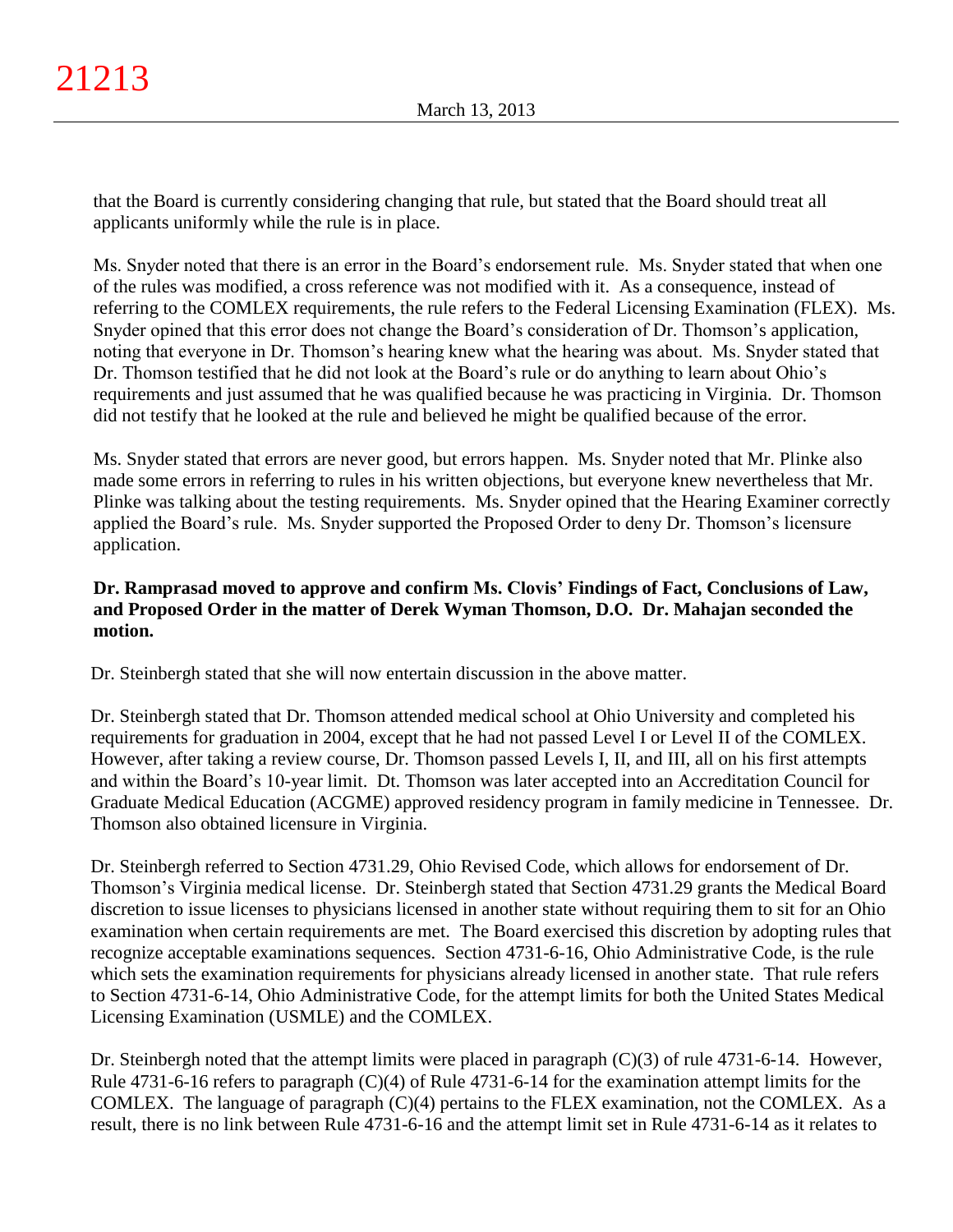the passage of all levels of the COMLEX.

Dr. Steinbergh stated that the Medical Board's discretion is not limited to determining whether Dr. Thomson has passed an acceptable examination sequence, as defined in Rule 4731-6-14(C). Dr. Steinbergh stated that the Medical Board also has full discretion to determine whether Dr. Thomson's application and supporting documents establish that he meets the requirements for licensure under Section 4731.29, Ohio Revised Code.

Dr. Steinbergh read from Section 4731.29, Ohio Revised Code:

When a person licensed to practice medicine and surgery or osteopathic medicine and surgery by the licensing department of another state … wishes to remove to this state to practice, the person shall file an application with the state medical board. The board may, in its discretion, by an affirmative vote of not less than six of its members, issue its certificate to practice medicine and surgery or osteopathic medicine and surgery without requiring the applicant to submit to examination, provided the applicant submits evidence satisfactory to the board of meeting the same age, moral character, and educational requirements individuals must meet under sections 4731.08, 4731.09, 4731.091, and 4731.14 of the Revised Code.

Dr. Steinbergh stated that one letter of recommendation for Dr. Thomson was written by Dr. Keith Watson, who in 2004 was a Senior Associate Dean at the Ohio University Heritage College of Osteopathic Medicine. The letter was written in 2004, the year Dr. Thomson would have graduated had he passed Level I and Level II of the COMLEX. Dr. Steinbergh stated that she knows Dr. Watson well and he is a fine man of high character. Dr. Steinbergh stated that the Board also received at least 10 letters of support from Dr. Thomson's professors and trainers from East Tennessee State University. Dr. Steinbergh highlighted some comments from the letters:

- "He's an excellent, caring, thoughtful, industrious, and compassionate physician who serves as a  $\bullet$ wonderful role model and teacher."
- "He has excellent clinical skills and is a thoroughly competent diagnostician, as well as being  $\bullet$ complete and compassionate in his care of all patients as any physician I know."
- "I would be comfortable having him take care of myself or members of my family. He is a fine  $\bullet$ family physician overall."
- "I've had the distinct pleasure of working with Derek for over three years in a supervising role as a  $\bullet$ faculty member. He is an outstanding physician. His interactions with patients, colleagues, and supervisors are notable for hard work, candor, and insight. He is the epitome of a team player. As for clinical skills, I have observed him first-hand to be capable of a very high level of work, both in terms of medical knowledge and patient care. Further, his clinical acumen is terrific. He really gets it when it comes to patient care. Certainly, any past issues with board tests are not reflected in his clinical knowledge today."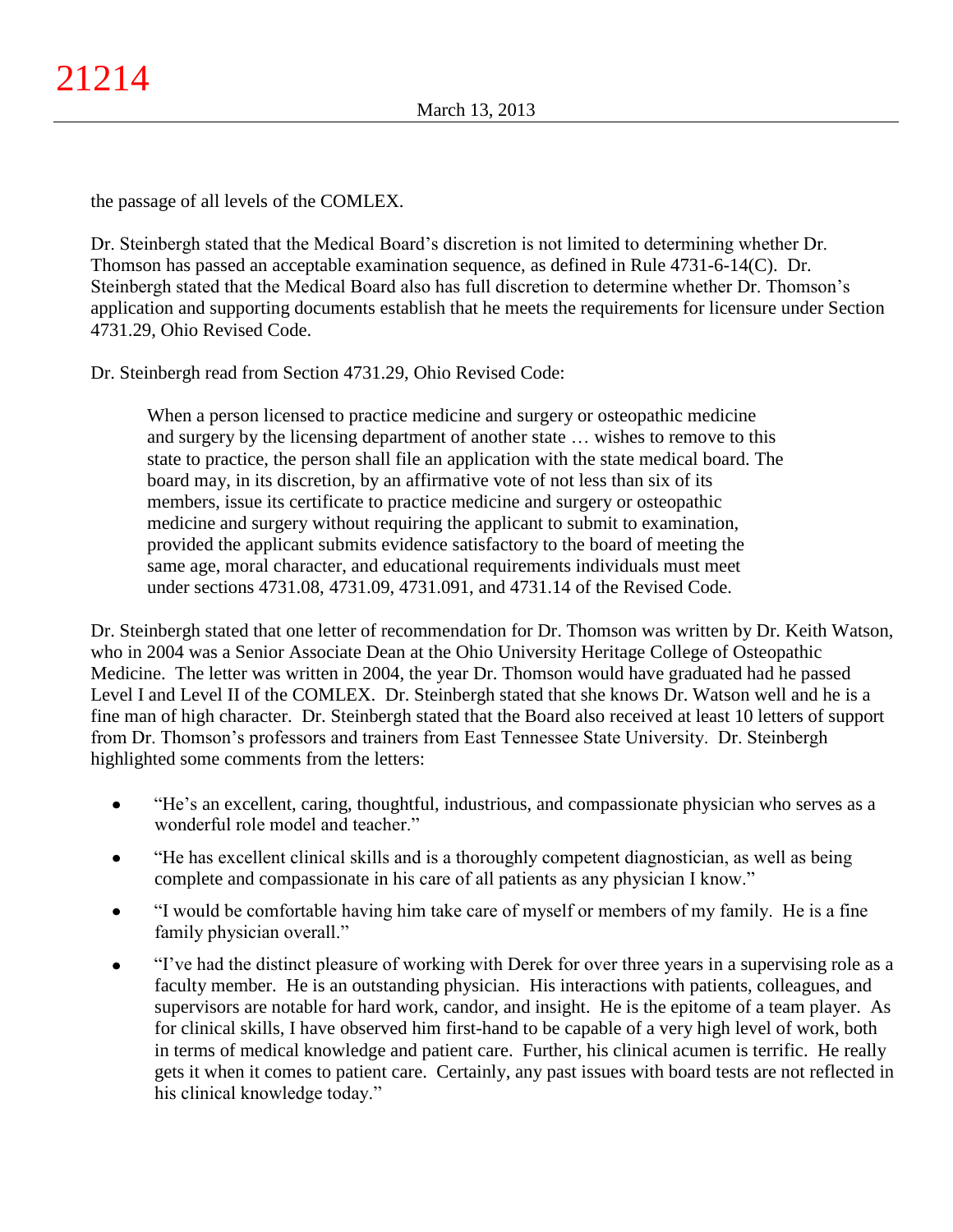Dr. Steinbergh proposed an amended Finding of Fact #2 and amended Conclusion of Law. Dr. Steinbergh also proposed an amended Proposed Order to grant Dr. Thomson's licensure by endorsement of his Virginia medical license. Mr. Kenney agreed with Dr. Steinbergh's proposal.

## **Mr. Kenney moved to amend Finding of Fact #2 of Ms. Clovis' Report and Recommendation to read as follows:**

2. Dr. Thomson has completed an examination sequence acceptable to the Board.

## **Mr. Kenney further moved to amend the Conclusions of Law of Ms. Clovis' Report and Recommendation to read as follows:**

Derek Wyman Thompson, D.O., meets the requirements of Sections 4731.14 and/or 4731.29, Ohio Revised Code, and Rule 4731-6-16, Ohio Administrative Code. The requirements of Rule 4731-6-14, Ohio Administrative Code, are not applicable.

## **Mr. Kenney further moved to amend the Proposed Order of Ms. Clovis' Report and Recommendation to read as follows:**

The application of Derek Wyman Thomson, D.O., for a license to practice osteopathic medicine and surgery in the State of Ohio is granted.

# **Dr. Mahajan seconded the motion.**

Dr. Steinbergh stated that she would now entertain discussion in the above matter.

Mr. Gonidakis asked if the Board could reach the same conclusion without amending Finding of Fact #2. Ms. Debolt replied that, for the amendment to be valid, the Finding of Fact will need to say that Dr. Thomson has completed an examination sequence acceptable to the Board.

Dr. Mahajan noted that there are many good physicians who are unable to pass the examinations. The fact the Dr. Thomson passed Level III, the clinical portion, on his first attempt gave Dr. Mahajan confidence in his ability to practice good medicine. Dr. Mahajan noted that Dr. Thomson is already licensed to practice medicine in Virginia and has a temporary license in Indiana.

Dr. Ramprasad stated that he agrees with the proposed amendment, but expressed concern about the Board's consistency. Dr. Ramprasad noted that other applicants have appeared before the Board recently and have been denied licensure, even when they were licensed in another state and had specialty board certification. Ms. Debolt stated that because of the misplaced reference in the Board's rules noted by Dr. Steinbergh, an osteopathic physician can be licensed in this manner. Ms. Debolt noted that the Board's rules regarding licensure of allopathic physicians has a correct reference, and therefore would not be able to be licensed in this manner. Dr. Ramprasad responded that this is a discrimination between physicians that he cannot accept and that the rule should apply equally to all physician applicants. Dr. Ramprasad favored granting licensure to Dr. Thomson.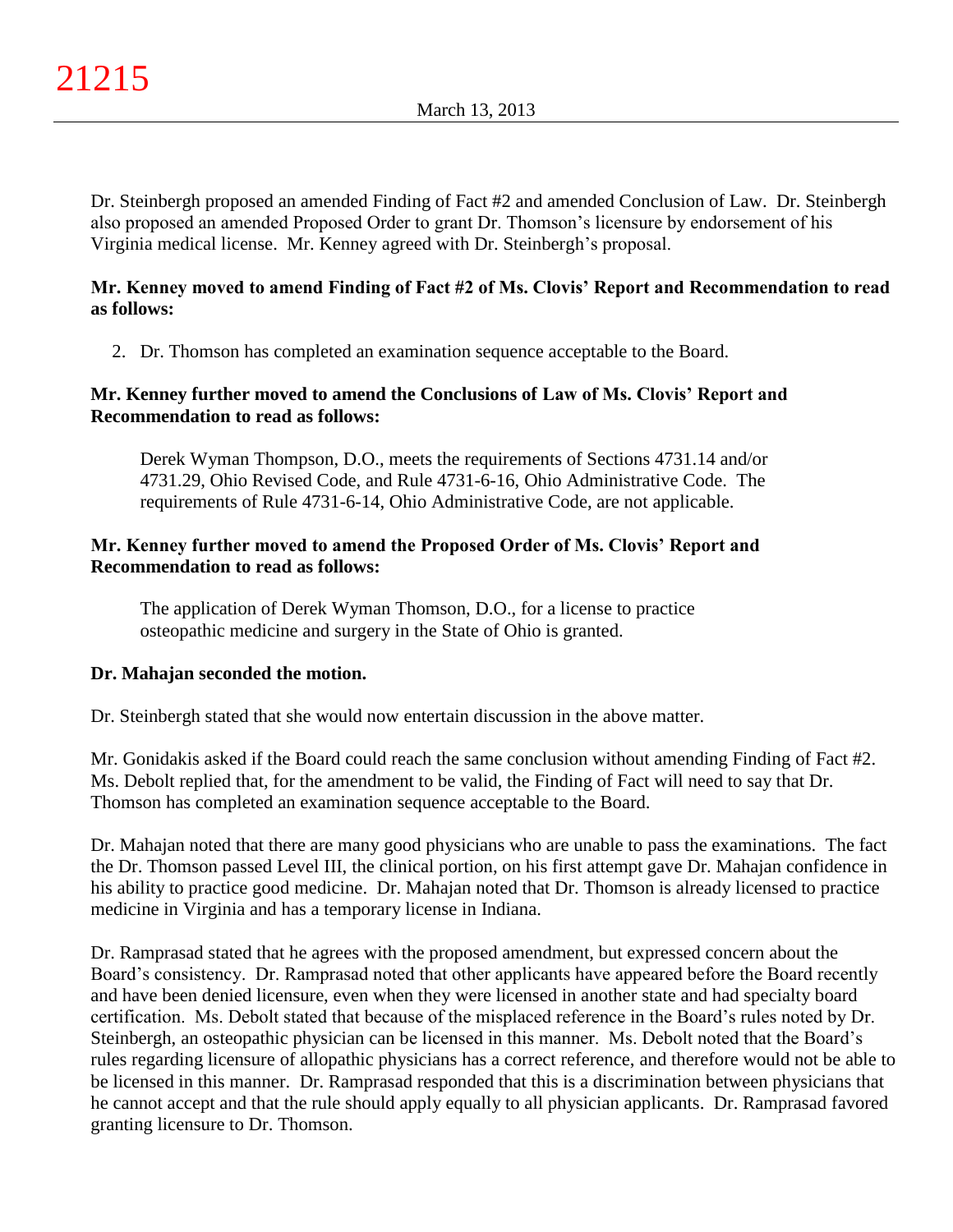A vote was taken on Mr. Kenney's motion to amend:

ROLL CALL:

| - aye |
|-------|
| - aye |
| - aye |
| - aye |
| - aye |
| - aye |
| - aye |
| - aye |
|       |

The motion to amend carried.

**Ms. Elsass moved to approve and confirm Ms. Clovis' Findings of Fact, Conclusions of Law, and Proposed Order, as amended, in the matter of Derek Wyman Thomson, D.O. Dr. Mahajan seconded the motion.** A vote was taken:

| <b>ROLL CALL:</b> | Dr. Strafford  | - aye |
|-------------------|----------------|-------|
|                   | Dr. Bechtel    | - aye |
|                   | Dr. Mahajan    | - aye |
|                   | Dr. Ramprasad  | - aye |
|                   | Dr. Steinbergh | - aye |
|                   | Ms. Elsass     | - aye |
|                   | Mr. Kenney     | - aye |
|                   | Mr. Gonidakis  | - aye |
|                   |                |       |

The motion to approve carried.

#### ROBERT DAVIS WILLIAMS, M.D., Case No. 12-CRF-049

Dr. Steinbergh directed the Board's attention to the matter of Robert Davis Williams, M.D. She advised that no objections were filed. Ms. Davidson was the Hearing Examiner.

## **Dr Mahajan moved to approve and confirm Ms. Davidson's Findings of Fact, Conclusions of Law, and Proposed Order in the matter of Robert Davis Williams, M.D. Dr. Ramprasad seconded the motion.**

Dr. Steinbergh stated that she will now entertain discussion in the above matter.

Ms. Elsass stated that the allegations against Dr. Williams include that he has been found guilty of receiving child pornography and that his license to practice medicine in Florida has been revoked. In November 2010, the Florida Department of Health filed an administrative complaint against Dr. Williams alleging that in April 2010, the Georgia Composite Medical Board had entered an interim consent order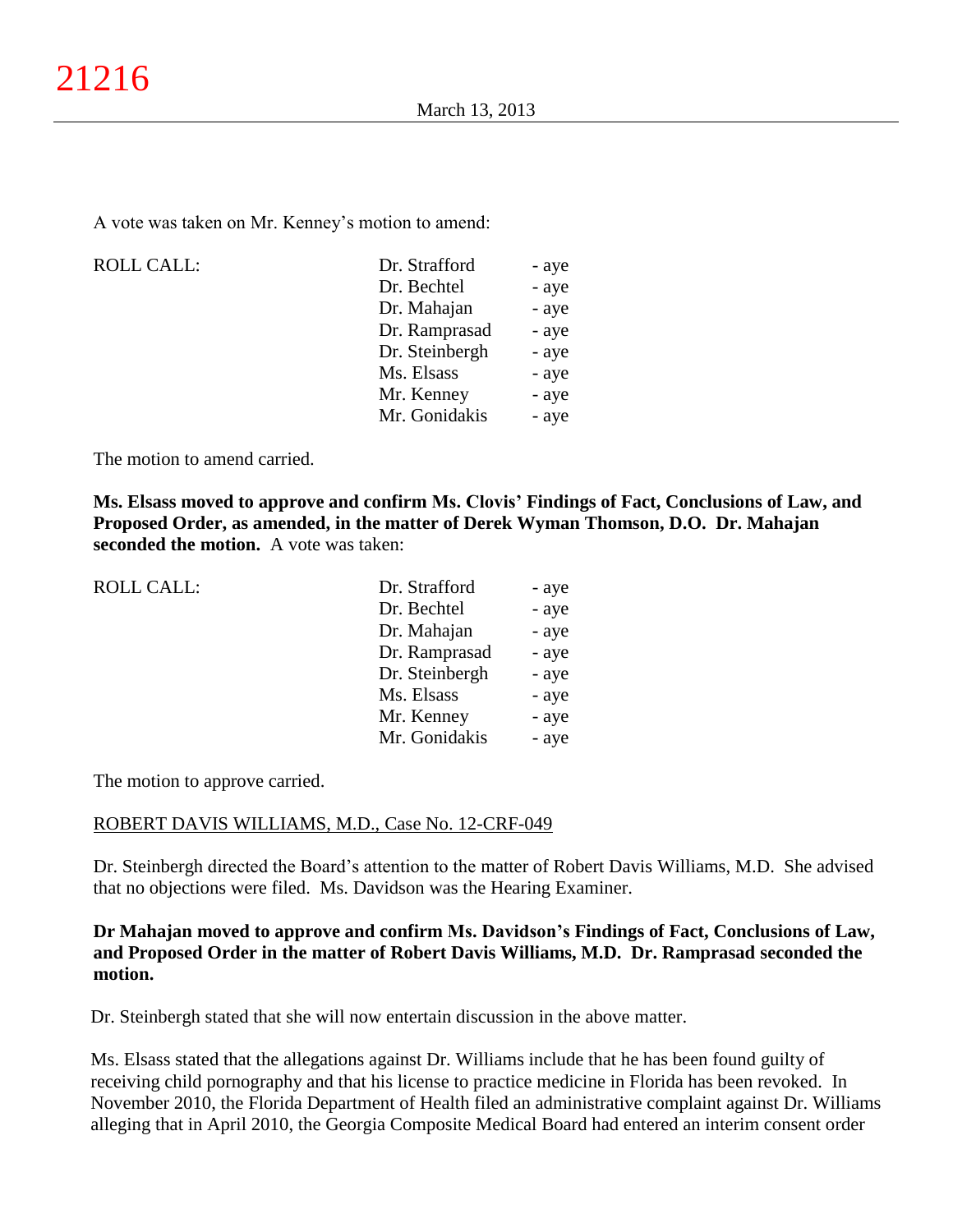against Dr. Williams' Georgia medical license. Under the Georgia order, Dr. Williams was not allowed to practice medicine in Georgia until pending criminal charges against him had been resolved. Dr. Williams failed to notify the Florida Board of Medicine of the Georgia action, as required by Florida law.

Ms. Elsass continued that in February 2011, an Information was filed in federal court in which Dr. Williams was charged with one count of receipt of child pornography. Dr. Williams signed a plea agreement in which he acknowledged the elements of the offense, including knowingly receiving visual depictions of at least one minor child engaged in sexually explicit conduct and that he knew that at least one of the performers in such depiction was a minor child.

Ms. Elsass stated that a second administrative action by the Florida Board alleged that Dr. Williams had pled guilty and had been found guilty of receipt of child pornography and that that crime is related to the ability to practice medicine. The Florida Board further stated, "Dr. Williams, by supporting such heinous acts to be inflicted upon another human being, has demonstrated his disregard for the health, safety, and well-being of human life as well as the law. Further, his ability to practice is impaired as witnessed by his lack of judgment and disregard for the welfare of a child."

In September 2011, Dr. Williams entered into a settlement agreement which included a reprimand, suspension of his Florida medical license subject to reinstatement under certain conditions, ethics education, a fine, and payment of costs. However, in January 2012, the Florida Board rejected the settlement agreement and offered a counter proposal in which Dr. Williams agreed to revocation of his Florida medical license.

Regarding Dr. Williams' criminal proceedings, Ms. Elsass stated that Dr. Williams was sentenced to 60 months of imprisonment and 10 years of supervised released probation. The court also ordered that Dr. Williams register as a sex offender, participate in mental health treatment for sex offenders, and have no direct contact with minors without prior written approval.

Ms. Elsass noted that there was a prior administrative action by the State Medical Board of Ohio which alleged violation of Section 4731.22(B)(22), Ohio Revised Code, and a Notice of Opportunity for Hearing was issued for Case No. 10-CRF-139. However, the Board dismissed that case in September 2012 due to lack of service and due to subsequent administrative action commenced in Case No. 10-CRF-049.

In the current matter, Ms. Elsass stated that she agrees with the Findings of Fact and Conclusions of Law in the Report and Recommendation. Ms. Elsass also agreed with the Proposed Order to permanently revoke Dr. Williams' Ohio medical license.

A vote was taken on Dr. Mahajan's motion to approve:

| Dr. Strafford  | - abstain |
|----------------|-----------|
| Dr. Bechtel    | - abstain |
| Dr. Mahajan    | - aye     |
| Dr. Ramprasad  | - aye     |
| Dr. Steinbergh | - aye     |
|                |           |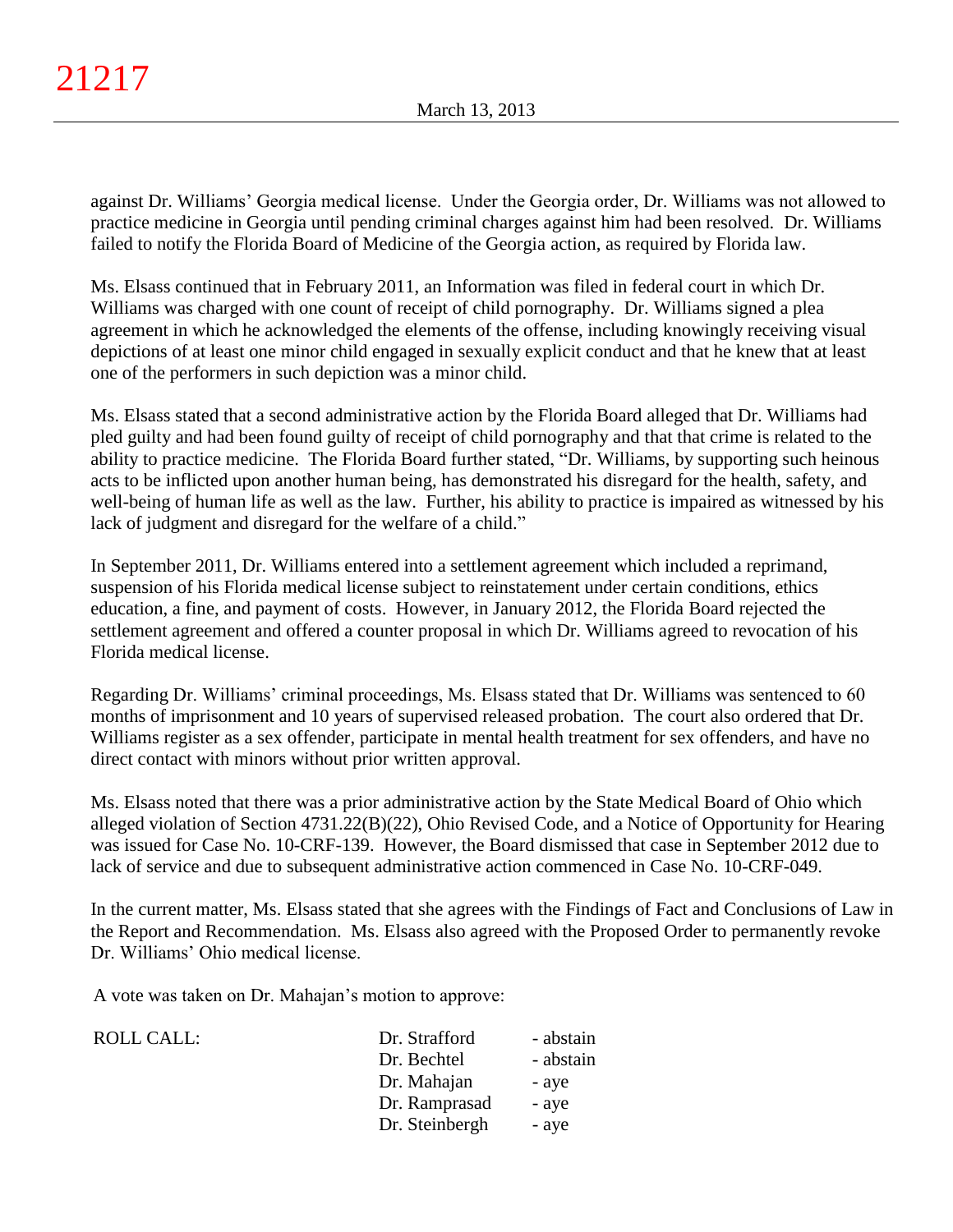| Ms. Elsass    | - aye |
|---------------|-------|
| Mr. Kenney    | - aye |
| Mr. Gonidakis | - aye |

The motion to approve carried.

### FINDINGS, ORDERS, AND JOURNAL ENTRIES

Dr. Steinbergh advised that in the following matters, the Board issued a Notice of Opportunity for Hearing, and documentation of service was received for each. There were no requests for hearing filed, and more than 30 days have elapsed since the mailing of the Notices.The matters are therefore before the Board for final disposition. Dr. Steinbergh stated that these items are non-disciplinary in nature. Therefore, all Board members may vote.

### SUSAN KERINS KLEIN, M.D., Case No. 12-CRF-095

**Dr. Ramprasad moved to find that the allegations as set forth in the November 9, 2012 Notice in the matter of Susan Kerins Klein, M.D., have been proven to be true by a preponderance of the evidence, and that the Board enter an Order, effective upon mailing, approving her application for a license to practice medicine and surgery in Ohio, provided that she takes and passes the Special Purpose Examination (SPEX) or the recertification examination in pediatrics or Psychiatry and Neurology (Child Neurology) within one year of November 9, 2012. Dr. Bechtel seconded the motion.**

Dr. Steinbergh stated that she would now entertain discussion in the above matter.

Dr. Mahajan stated that Dr. Klein has not engaged in the active practice of medicine for more than two years. Dr. Mahajan agreed with the motion to grant Dr. Klein's application for a license to practice medicine and surgery in Ohio, provided that she takes and passes the SPEX or the recertification examination in pediatrics or Psychiatry and Neurology (Child Neurology) within one year of November 9, 2012.

A vote was taken on Dr. Ramprasad's motion:

| <b>ROLL CALL:</b> | Dr. Strafford  | - aye |
|-------------------|----------------|-------|
|                   | Dr. Bechtel    | - aye |
|                   | Dr. Mahajan    | - aye |
|                   | Dr. Ramprasad  | - aye |
|                   | Dr. Steinbergh | - aye |
|                   | Ms. Elsass     | - aye |
|                   | Mr. Kenney     | - aye |
|                   | Mr. Gonidakis  | - aye |

The motion carried.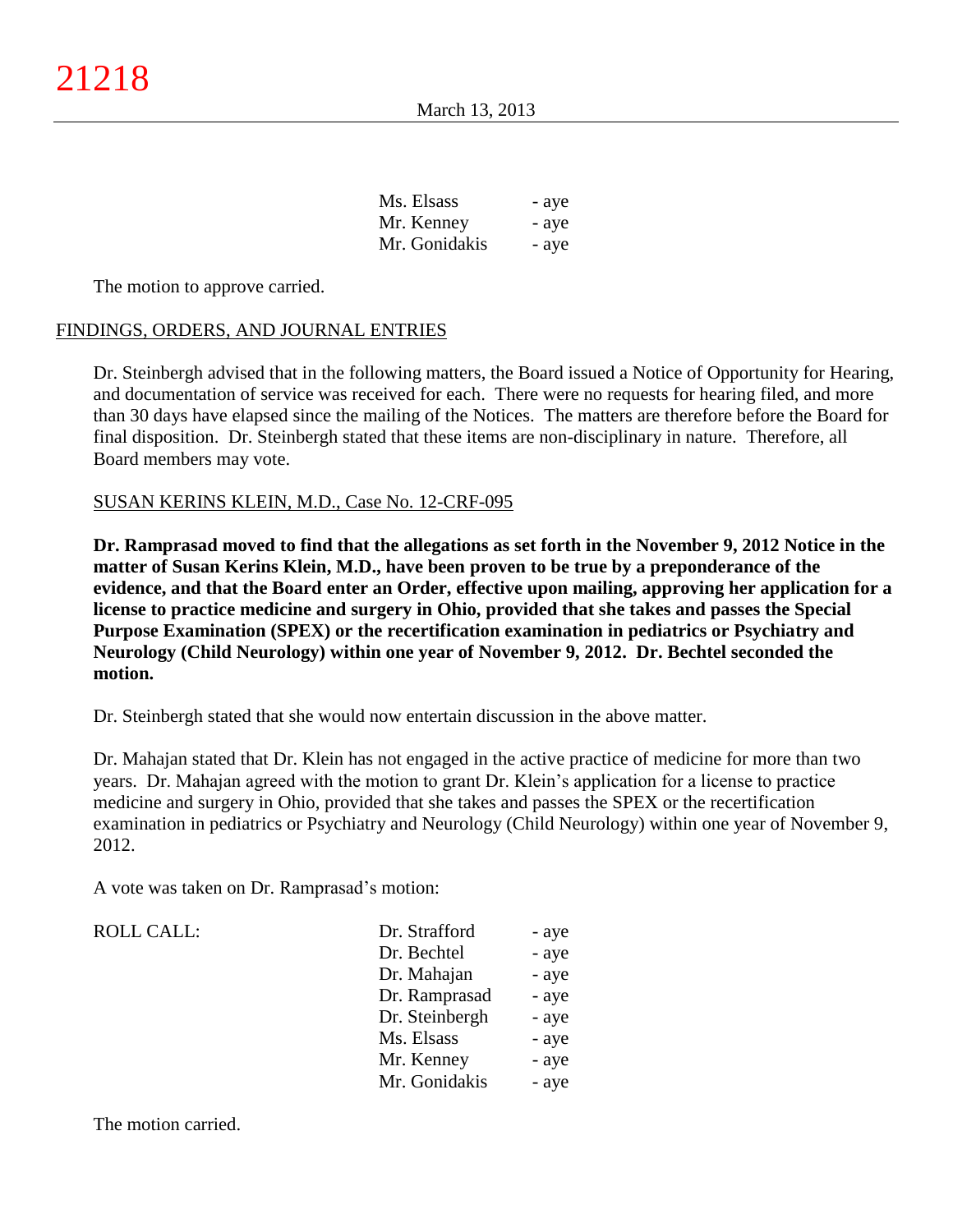## HONG-GUANG GAO, M.D., Case No. 13-CRF-007

**Dr. Bechtel moved to find that the allegations as set forth in the January 22, 2013 Notice in the matter of Hong-Guang Gao, M.D., have been proven to be true by a preponderance of the evidence, and that the Board enter an Order, effective upon mailing, denying his application for a license to practice medicine and surgery in Ohio. Dr. Mahajan seconded the motion.**

Dr. Steinbergh stated that she would now entertain discussion in the above matter.

Dr. Ramprasad stated that Dr. Gao passed Step I of the United States Medical Licensing Examination (USMLE) on the second attempt, passed Step II on the fifth attempt, and passed Step III on the fifth attempt. According to the Board's rules, Dr. Gao's application was denied because he failed to pass all steps of the USMLE with no more than three failures. Dr. Ramprasad noted that Dr. Gao holds a medical license in another state and is certified by the American Board of Pathology. Dr. Ramprasad speculated that Dr. Gao had trouble passing Step III because of his specialty of pathology. Dr. Ramprasad expressed concern that Dr. Gao, who may be a well-qualified pathologist, may be denied licensure in Ohio.

Dr. Steinbergh stated that Dr. Gao was given Notice of the proposed denial of his licensure application and he did not request a hearing. Ms. Debolt advised the Board that a decision to grant licensure to Dr. Gao, an allopathic physician, when all other similarly-situated allopathic physicians have been denied would leave the Board open to the charge of making arbitrary decisions.

Dr. Ramprasad asked why Dr. Gao does not qualify for licensure under Section 4731.29, Ohio Revised Code. Ms. Debolt responded that that statute actually refers to an examination statute.

Dr. Steinbergh opined that this matter should be tabled for further discussion by the Board. Dr. Ramprasad agreed.

**Dr. Ramprasad moved to table this matter. Dr. Mahajan seconded the motion.** A vote was taken:

| Dr. Strafford  | - aye |
|----------------|-------|
| Dr. Bechtel    | - aye |
| Dr. Mahajan    | - aye |
| Dr. Ramprasad  | - aye |
| Dr. Steinbergh | - aye |
| Ms. Elsass     | - aye |
| Mr. Kenney     | - aye |
| Mr. Gonidakis  | - aye |

The motion to table carried.

ROLL CALL:

RACHEL M. WOODS, M.T., Case No. 13-CRF-006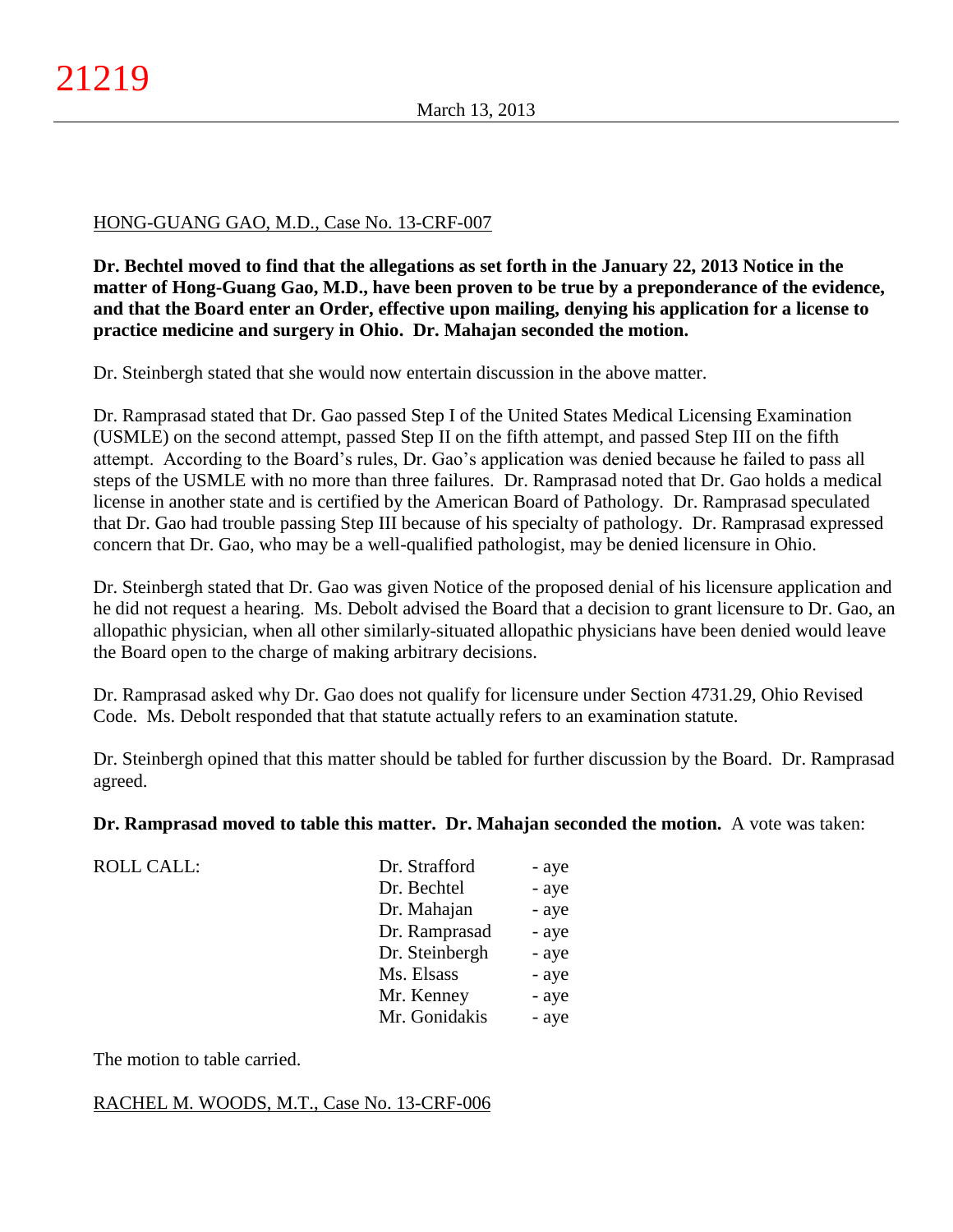**Dr. Ramprasad moved to find that the allegations as set forth in the January 11, 2013 Notice in the matter of Rachel M. Woods, M.T., have been proven to be true by a preponderance of the evidence, and that the Board enter an Order, effective upon mailing, approving her application for restoration of her license to practice massage therapy in Ohio, provided that she takes and passes the Massage and Bodywork Licensing Examination (MBLEx) within six months of January 11, 2013. Dr. Mahajan seconded the motion.**

Dr. Steinbergh stated that she would now entertain discussion in the above matter.

Dr. Steinbergh stated that she agreed with the motion to approve Ms. Woods' application for restoration, provided that she passed the MBLEx within six months of January 11, 2013.

A vote was taken on Dr. Madia's motion:

| <b>ROLL CALL:</b> | Dr. Strafford  | - aye |
|-------------------|----------------|-------|
|                   | Dr. Bechtel    | - aye |
|                   | Dr. Mahajan    | - aye |
|                   | Dr. Ramprasad  | - aye |
|                   | Dr. Steinbergh | - aye |
|                   | Ms. Elsass     | - aye |
|                   | Mr. Kenney     | - aye |
|                   | Mr. Gonidakis  | - aye |
|                   |                |       |

The motion carried.

## RONGBI DUAN, Case No. 12-CRF-103

**Dr. Ramprasad moved to find that the allegations as set forth in the November 6, 2012 Notice in the matter of Rongbi Duan have been proven to be true by a preponderance of the evidence, and that the Board enter an Order, effective upon mailing, denying her application for a license to practice massage therapy in Ohio. Dr. Mahajan seconded the motion.**

Dr. Steinbergh stated that she would now entertain discussion in the above matter.

Ms. Elsass stated that Ms. Duan graduated from ASM Beauty World Academy in Davie, Florida, in September 2011. Ms. Duan documented completion of 750 hours of training over 8 months of instruction and was granted a license to practice massage therapy in Florida in November 2011. Ms. Elsass stated that Ms. Duan does not meet the Board's requirements for licensure because she did not graduate from a school or institution in good standing with the State Medical Board of Ohio, had not held a massage therapy license in another state for at least the preceding five years, had course work over an eight-month period instead of the required nine-month period, and her coursework failed to meet the required number of clock hours in several areas.

A vote was taken on Dr. Ramprasad's motion: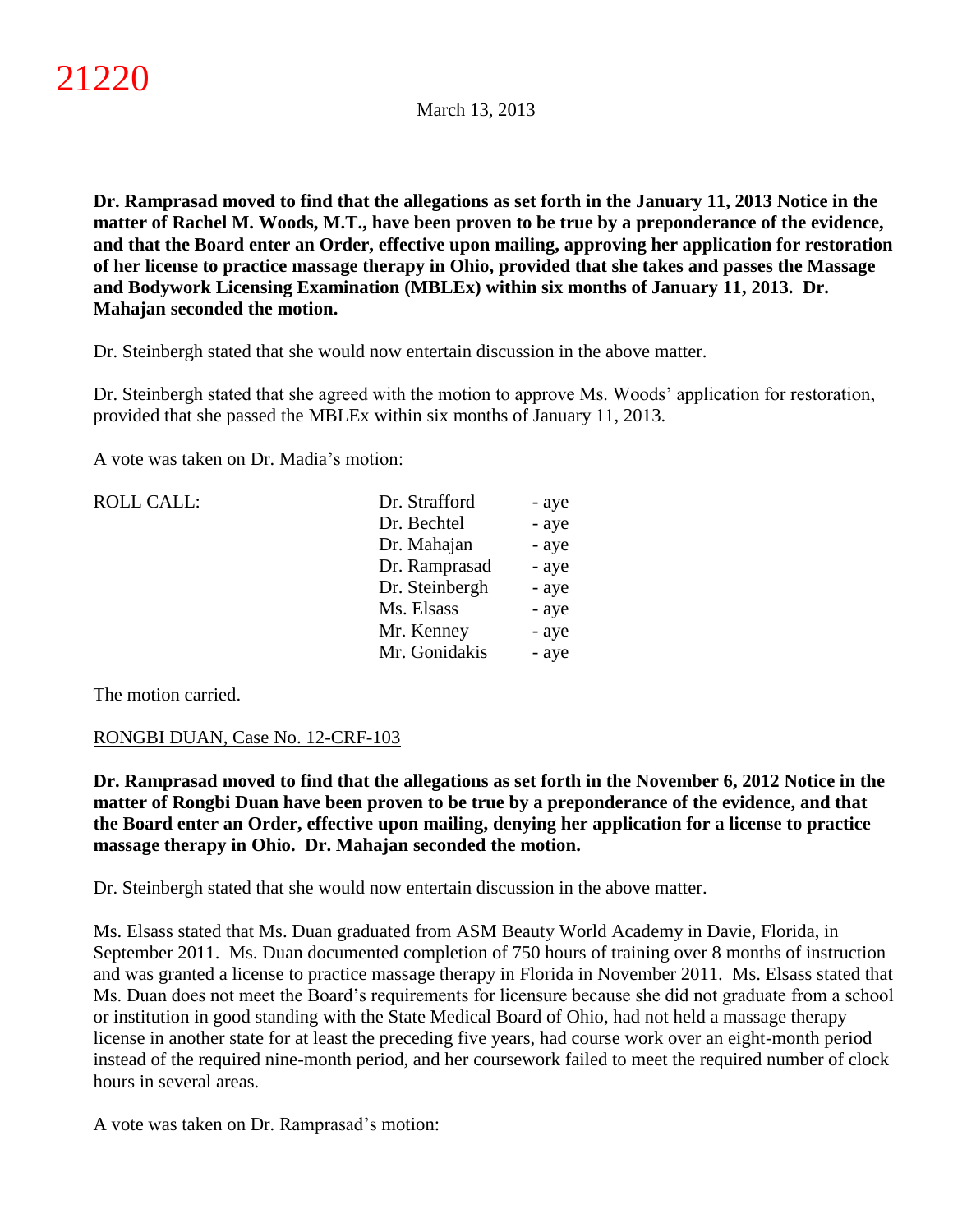| <b>ROLL CALL:</b> | Dr. Strafford  | - aye |
|-------------------|----------------|-------|
|                   | Dr. Bechtel    | - aye |
|                   | Dr. Mahajan    | - aye |
|                   | Dr. Ramprasad  | - aye |
|                   | Dr. Steinbergh | - aye |
|                   | Ms. Elsass     | - aye |
|                   | Mr. Kenney     | - aye |
|                   | Mr. Gonidakis  | - aye |
|                   |                |       |

### The motion carried.

## KELLI ANNE JOHNSON, Case No. 12-CRF-138

**Dr. Bechtel moved to find that the allegations as set forth in the November 20, 2012 Notice in the matter of Kelli Anne Johnson have been proven to be true by a preponderance of the evidence, and that the Board enter an Order, effective upon mailing, denying her application for a license to practice massage therapy in Ohio. Dr. Mahajan seconded the motion.**

Dr. Steinbergh stated that she would now entertain discussion in the above matter.

Mr. Kenney stated that Ms. Johnson's application for a license to practice massage therapy in Ohio was denied because she does not hold a diploma or certificate from a school in good standing with the State Medical Board of Ohio and she has not held a massage therapy license in another state for at least the preceding five years. Mr. Kenney stated that he supports the motion to deny.

A vote was taken on Dr. Bechtel's motion:

| Dr. Strafford  | - aye |
|----------------|-------|
| Dr. Bechtel    | - aye |
| Dr. Mahajan    | - aye |
| Dr. Ramprasad  | - aye |
| Dr. Steinbergh | - aye |
| Ms. Elsass     | - aye |
| Mr. Kenney     | - aye |
| Mr. Gonidakis  | - aye |
|                |       |

The motion carried.

## JIAN WANG, Case No. 12-CRF-139

**Dr. Bechtel moved to find that the allegations as set forth in the November 20, 2012 Notice in the matter of Jian Wang have been proven to be true by a preponderance of the evidence, and that the Board enter an Order, effective upon mailing, denying his application for a license to practice**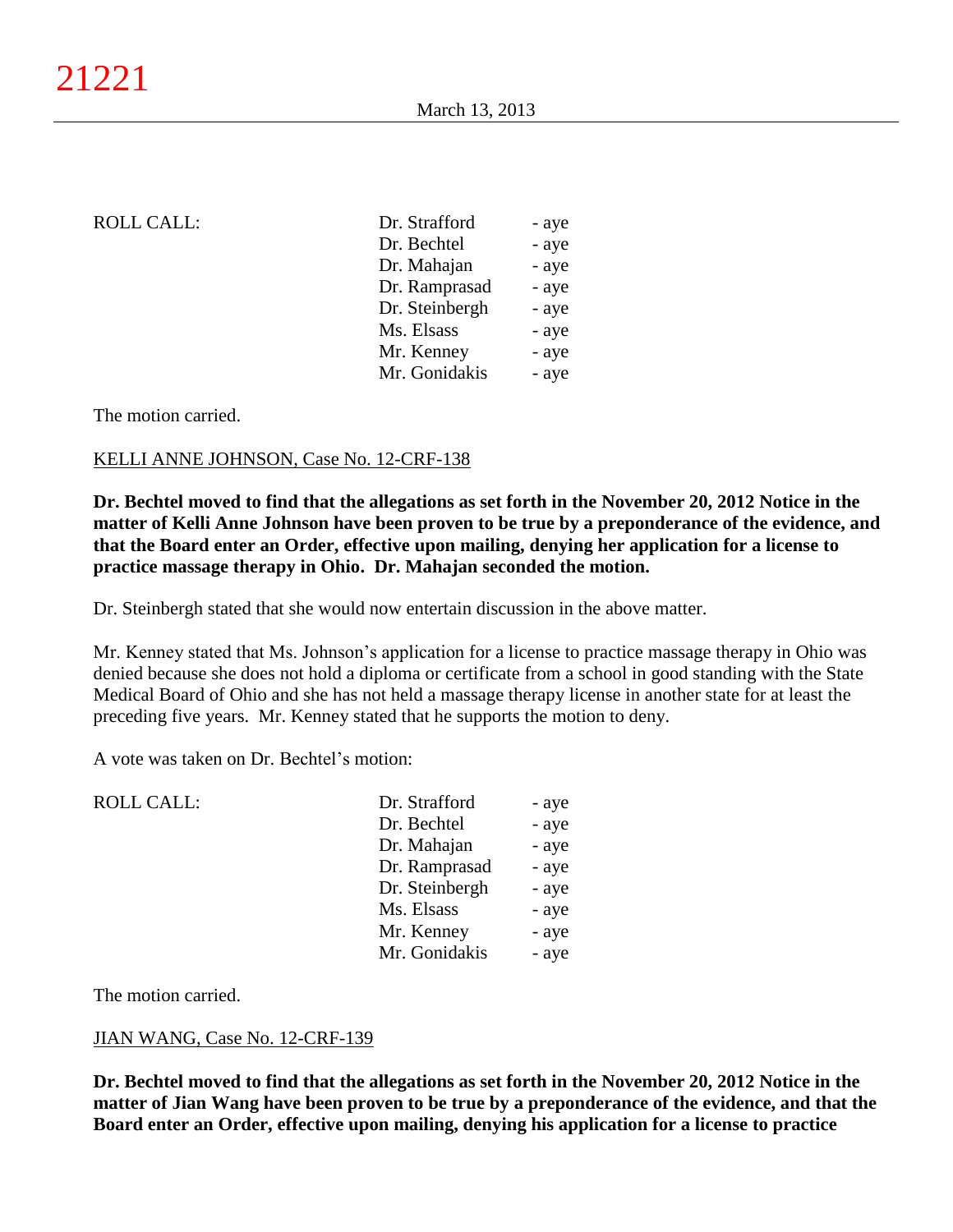### **massage therapy in Ohio. Ms. Elsass seconded the motion.**

Dr. Steinbergh stated that she would now entertain discussion in the above matter.

Mr. Gonidakis stated that Mr. Wang graduated from ASM Beauty World Academy in Davie, Florida. Mr. Gonidakis stated that Mr. Wang did not receive a diploma or certificate from a school in good standing with the Board, fails to meet the Board's required course of instruction, and has not held a license to practice massage therapy in another state for at least the preceding five years. Mr. Gonidakis stated that he supports the motion to deny.

A vote was taken on Dr. Bechtel's motion:

| <b>ROLL CALL:</b> | Dr. Strafford  | - aye |
|-------------------|----------------|-------|
|                   | Dr. Bechtel    | - aye |
|                   | Dr. Mahajan    | - aye |
|                   | Dr. Ramprasad  | - aye |
|                   | Dr. Steinbergh | - aye |
|                   | Ms. Elsass     | - aye |
|                   | Mr. Kenney     | - aye |
|                   | Mr. Gonidakis  | - aye |
|                   |                |       |

The motion carried.

## LI MEI ZHAO, Case No. 12-CRF-137

**Dr. Ramprasad moved to find that the allegations as set forth in the November 20, 2012 Notice in the matter of Li Mei Zhao have been proven to be true by a preponderance of the evidence, and that the Board enter an Order, effective upon mailing, denying her application for a license to practice massage therapy in Ohio. Dr. Mahajan seconded the motion.**

Dr. Steinbergh stated that she would now entertain discussion in the above matter.

Dr. Mahajan stated that Ms. Li Mei Zhao has not received a diploma or certificate from a school with a Certificate of Good Standing from the State Medical Board of Ohio. Also, Ms. Li Mei Zhao has not held a license to practice massage therapy in another state for at least the preceding five years.

A vote was taken on Dr. Ramprasad's motion:

| ROLL CALL: | Dr. Strafford  | - aye |
|------------|----------------|-------|
|            | Dr. Bechtel    | - aye |
|            | Dr. Mahajan    | - aye |
|            | Dr. Ramprasad  | - aye |
|            | Dr. Steinbergh | - aye |
|            | Ms. Elsass     | - aye |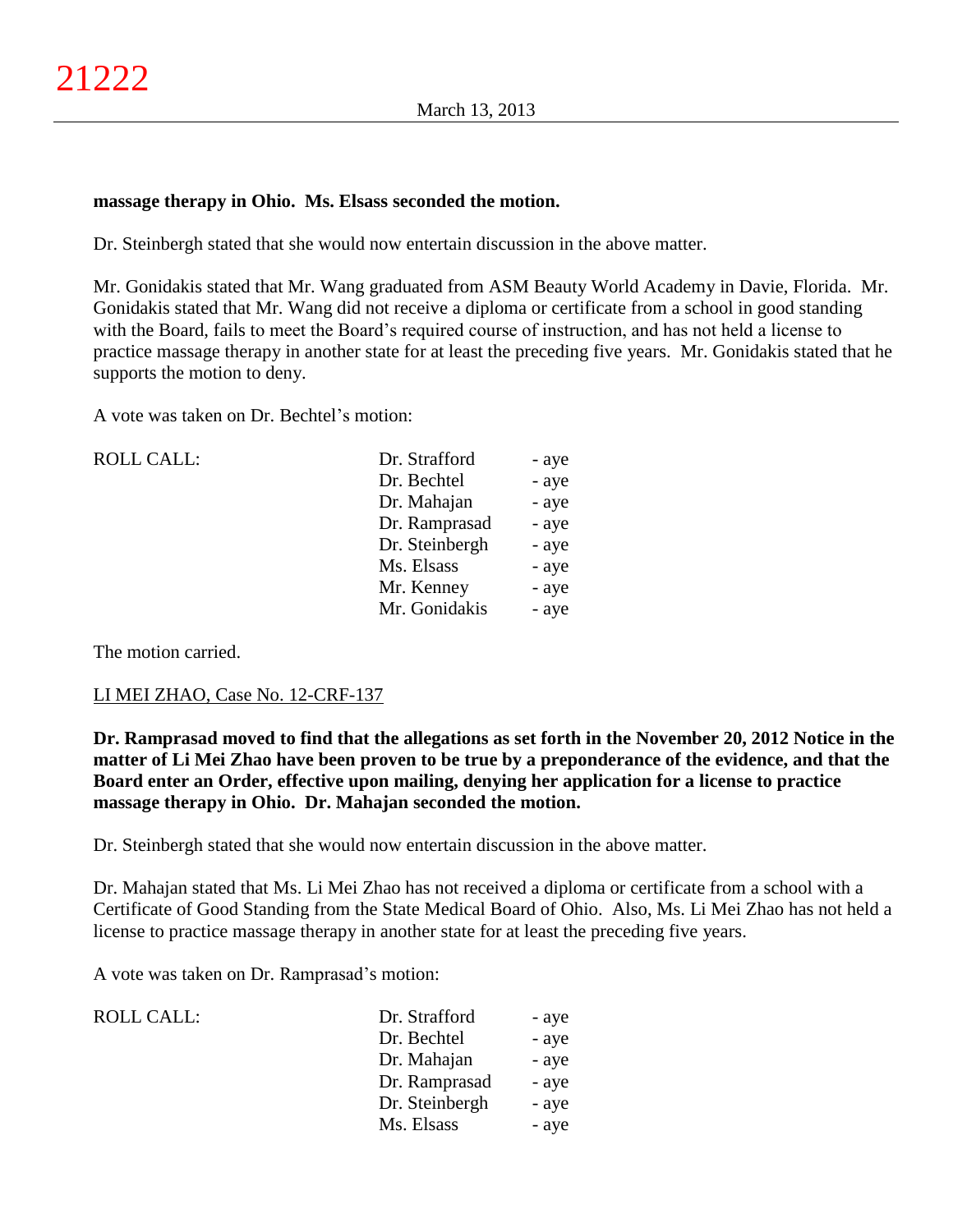| Mr. Kenney    | - aye |
|---------------|-------|
| Mr. Gonidakis | - aye |

The motion carried.

#### LIJUAN ZHAO, Case No. 12-CRF-136

**Dr. Ramprasad moved to find that the allegations as set forth in the November 20, 2012 Notice in the matter of Lijuan Zhao have been proven to be true by a preponderance of the evidence, and that the Board enter an Order, effective upon mailing, denying her application for a license to practice massage therapy in Ohio. Dr. Mahajan seconded the motion.**

Dr. Steinbergh stated that she would now entertain discussion in the above matter.

Dr. Ramprasad stated that Ms. Lijuan Zhao graduated from ASM Beauty World Academy in Davie, Florida in December 2011. Dr. Ramprasad stated that Ms. Lijuan Zhao does not qualify for a massage therapy license in Ohio because she has not received a diploma or certificate from a school with a Certificate of Good Standing from the State Medical Board of Ohio. Also, Ms. Lijuan Zhao's instruction fails to meet the required number of clock hours and she has not held a license to practice massage therapy in another state for at least the preceding five years

A vote was taken on Dr. Ramprasad's motion:

| <b>ROLL CALL:</b> | Dr. Strafford  | - aye |
|-------------------|----------------|-------|
|                   | Dr. Bechtel    | - aye |
|                   | Dr. Mahajan    | - aye |
|                   | Dr. Ramprasad  | - aye |
|                   | Dr. Steinbergh | - aye |
|                   | Ms. Elsass     | - aye |
|                   | Mr. Kenney     | - aye |
|                   | Mr. Gonidakis  | - aye |
|                   |                |       |

The motion carried.

The Board took a recess at 2:55 p.m. and resumed at 3:25 p.m.

## CITATIONS, PROPOSED DENIALS, DISMISSALS, ORDERS OF SUMMARY SUSPENSION & NOTICES OF IMMEDIATE SUSPENSION

Dr. Steinbergh noted for the record that the issuance of a citation does not constitute the imposition of discipline. Therefore, the Revised Code does not require an affirmative vote of six members of the Board for the issuance of citations. Because a quorum is present, action may be taken by a majority of the members voting on a particular motion, excluding those who abstain.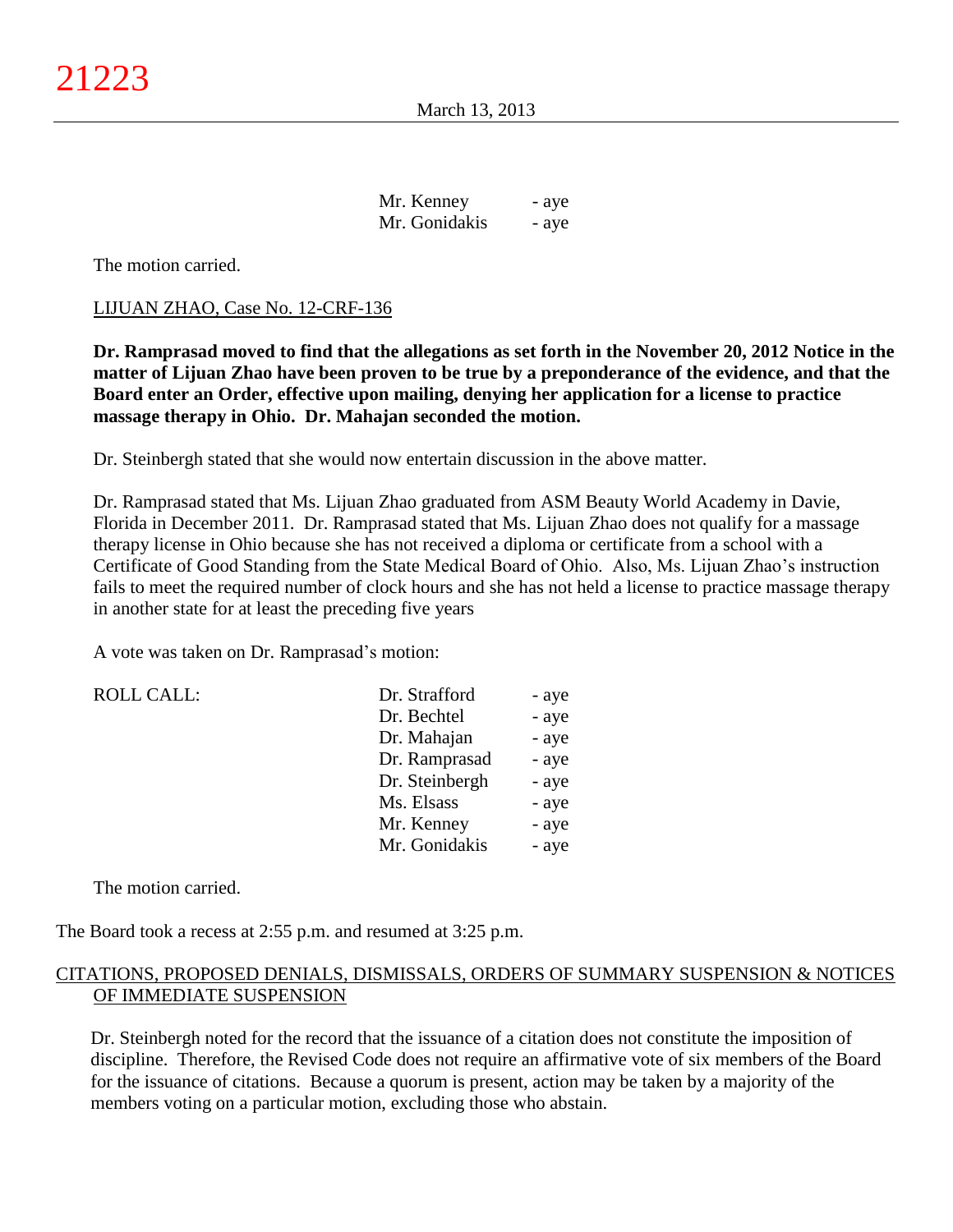## PATRICK EUGENE MUFFLEY, D.O. – CITATION LETTER

At this time the Board read and considered the proposed Citation Letter in the above matter, a copy of which shall be maintained in the exhibits section of this Journal.

**Dr. Mahajan moved to send the Citation Letter to Dr. Muffley. Mr. Kenney seconded the motion.** A vote was taken:

| <b>ROLL CALL:</b> | Dr. Strafford  | - abstain |
|-------------------|----------------|-----------|
|                   | Dr. Bechtel    | - abstain |
|                   | Dr. Mahajan    | - aye     |
|                   | Dr. Ramprasad  | - abstain |
|                   | Dr. Steinbergh | - aye     |
|                   | Ms. Elsass     | - aye     |
|                   | Mr. Kenney     | - aye     |
|                   | Mr. Gonidakis  | - aye     |
|                   |                |           |

The motion to send carried.

### HEATHER NICOLE NIXON, L.M.T. - CITATION LETTER

At this time the Board read and considered the proposed Citation Letter in the above matter, a copy of which shall be maintained in the exhibits section of this Journal.

**Dr. Mahajan moved to send the Citation Letter to Ms. Nixon. Dr. Ramprasad seconded the motion.** A vote was taken:

| <b>ROLL CALL:</b> | Dr. Strafford  | - abstain |
|-------------------|----------------|-----------|
|                   | Dr. Bechtel    | - abstain |
|                   | Dr. Mahajan    | - aye     |
|                   | Dr. Ramprasad  | - aye     |
|                   | Dr. Steinbergh | - aye     |
|                   | Ms. Elsass     | - aye     |
|                   | Mr. Kenney     | - aye     |
|                   | Mr. Gonidakis  | - aye     |
|                   |                |           |

The motion to send carried.

## EDWARD J. PAPES - CITATION LETTER

At this time the Board read and considered the proposed Citation Letter in the above matter, a copy of which shall be maintained in the exhibits section of this Journal.

## **Dr. Mahajan moved to send the Citation Letter to Mr. Papes. Dr. Ramprasad seconded the motion.**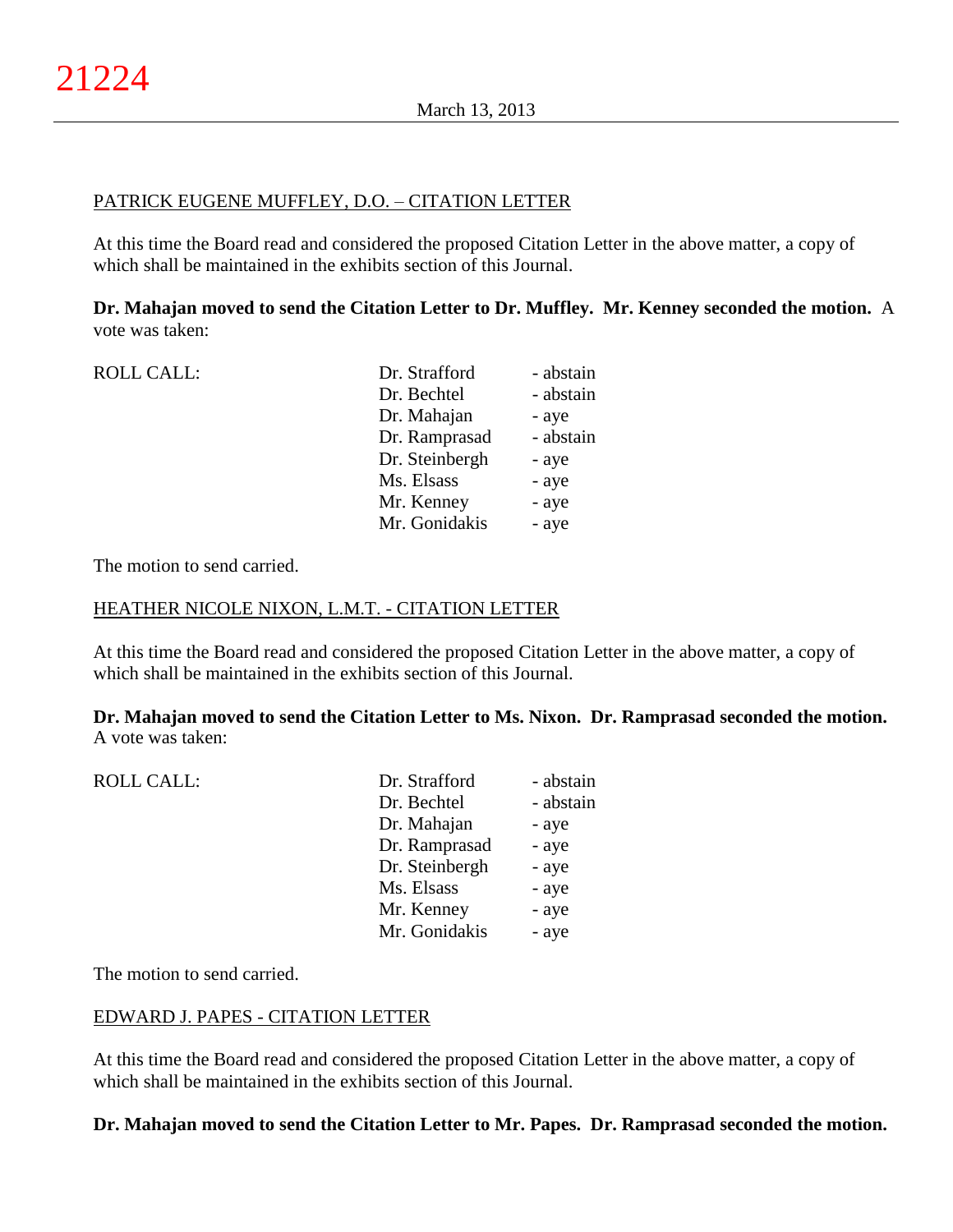A vote was taken:

| <b>ROLL CALL:</b> | Dr. Strafford  | - abstain |
|-------------------|----------------|-----------|
|                   | Dr. Bechtel    | - abstain |
|                   | Dr. Mahajan    | - aye     |
|                   | Dr. Ramprasad  | - aye     |
|                   | Dr. Steinbergh | - aye     |
|                   | Ms. Elsass     | - aye     |
|                   | Mr. Kenney     | - aye     |
|                   | Mr. Gonidakis  | - aye     |
|                   |                |           |

The motion to send carried.

## GARY ALLAN DUNLAP, D.O. – NOTICE OF OPPORTUNITY FOR HEARING ON FAILURE TO SUBMIT TO AN EXAMINATION AND NOTICE OF SUMMARY SUSPENSION BASED UPON PRESUMPTION OF AN ADMISSION OF INABILITY TO PRACTICE

At this time the Board read and considered the proposed Citation Letter in the above matter, a copy of which shall be maintained in the exhibits section of this Journal.

## **Dr. Mahajan moved to send the Notice of Opportunity for Hearing and Notice of Summary Suspension to Dr. Dunlap. Ms. Elsass seconded the motion.** A vote was taken:

| <b>ROLL CALL:</b> | Dr. Strafford  | - abstain |
|-------------------|----------------|-----------|
|                   | Dr. Bechtel    | - abstain |
|                   | Dr. Mahajan    | - aye     |
|                   | Dr. Ramprasad  | - aye     |
|                   | Dr. Steinbergh | - aye     |
|                   | Ms. Elsass     | - aye     |
|                   | Mr. Kenney     | - aye     |
|                   | Mr. Gonidakis  | - aye     |
|                   |                |           |

The motion to send carried.

## RATIFICATION OF SETTLEMENT AGREEMENTS

# JAMES RICHARD FREDE, M.D. – PERMANENT SURRENDER OF CERTIFICATE AND REQUEST FOR PERMANENT WITHDRAWAL OF APPLICATION FOR LICENSURE RESTORATION

**Dr. Mahajan moved to ratify the Proposed Permanent Surrender and Permanent Withdrawal with Dr. Frede. Dr. Ramprasad seconded the motion.** A vote was taken:

| <b>ROLL CALL:</b> | Dr. Strafford | - abstain |
|-------------------|---------------|-----------|
|                   | Dr. Bechtel   | - abstain |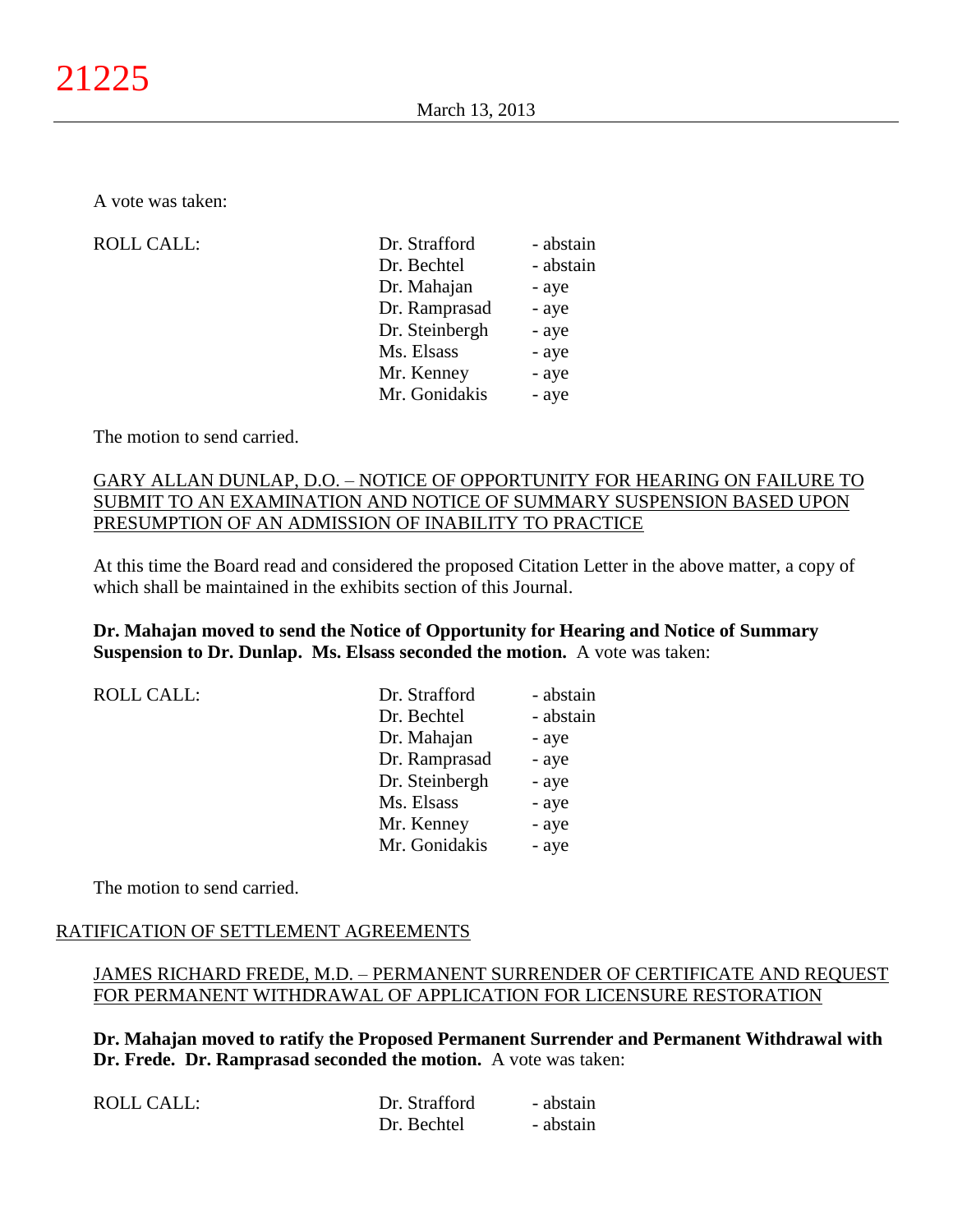| Dr. Mahajan    | - aye |
|----------------|-------|
| Dr. Ramprasad  | - aye |
| Dr. Steinbergh | - aye |
| Ms. Elsass     | - aye |
| Mr. Kenney     | - aye |
| Mr. Gonidakis  | - aye |

The motion to ratify carried.

## SAMUEL J. BRACKEN, JR, M.D. – PERMANENT SURRENDER OF CERTIFICATE TO PRACTICE MEDICINE AND SURGERY

**Dr. Mahajan moved to ratify the Proposed Permanent Surrender with Dr. Bracken. Dr. Ramprasad seconded the motion.** A vote was taken:

| <b>ROLL CALL:</b> | Dr. Strafford  | - abstain |
|-------------------|----------------|-----------|
|                   | Dr. Bechtel    | - abstain |
|                   | Dr. Mahajan    | - aye     |
|                   | Dr. Ramprasad  | - aye     |
|                   | Dr. Steinbergh | - aye     |
|                   | Ms. Elsass     | - aye     |
|                   | Mr. Kenney     | - aye     |
|                   | Mr. Gonidakis  | - aye     |
|                   |                |           |

The motion to ratify carried.

#### CHRISTOPHER S. CROOM, M.D. – STEP I CONSENT AGREEMENT

**Dr. Ramprasad moved to ratify the Proposed Step I Consent Agreement with Dr. Croom. Dr. Mahajan seconded the motion.** A vote was taken:

| <b>ROLL CALL:</b> | Dr. Strafford  | - abstain |
|-------------------|----------------|-----------|
|                   | Dr. Bechtel    | - abstain |
|                   | Dr. Mahajan    | - aye     |
|                   | Dr. Ramprasad  | - aye     |
|                   | Dr. Steinbergh | - aye     |
|                   | Ms. Elsass     | - aye     |
|                   | Mr. Kenney     | - aye     |
|                   | Mr. Gonidakis  | - aye     |
|                   |                |           |

The motion to ratify carried.

#### CRYSTAL LYNNE MILLER, L.M.T. – CONSENT AGREEMENT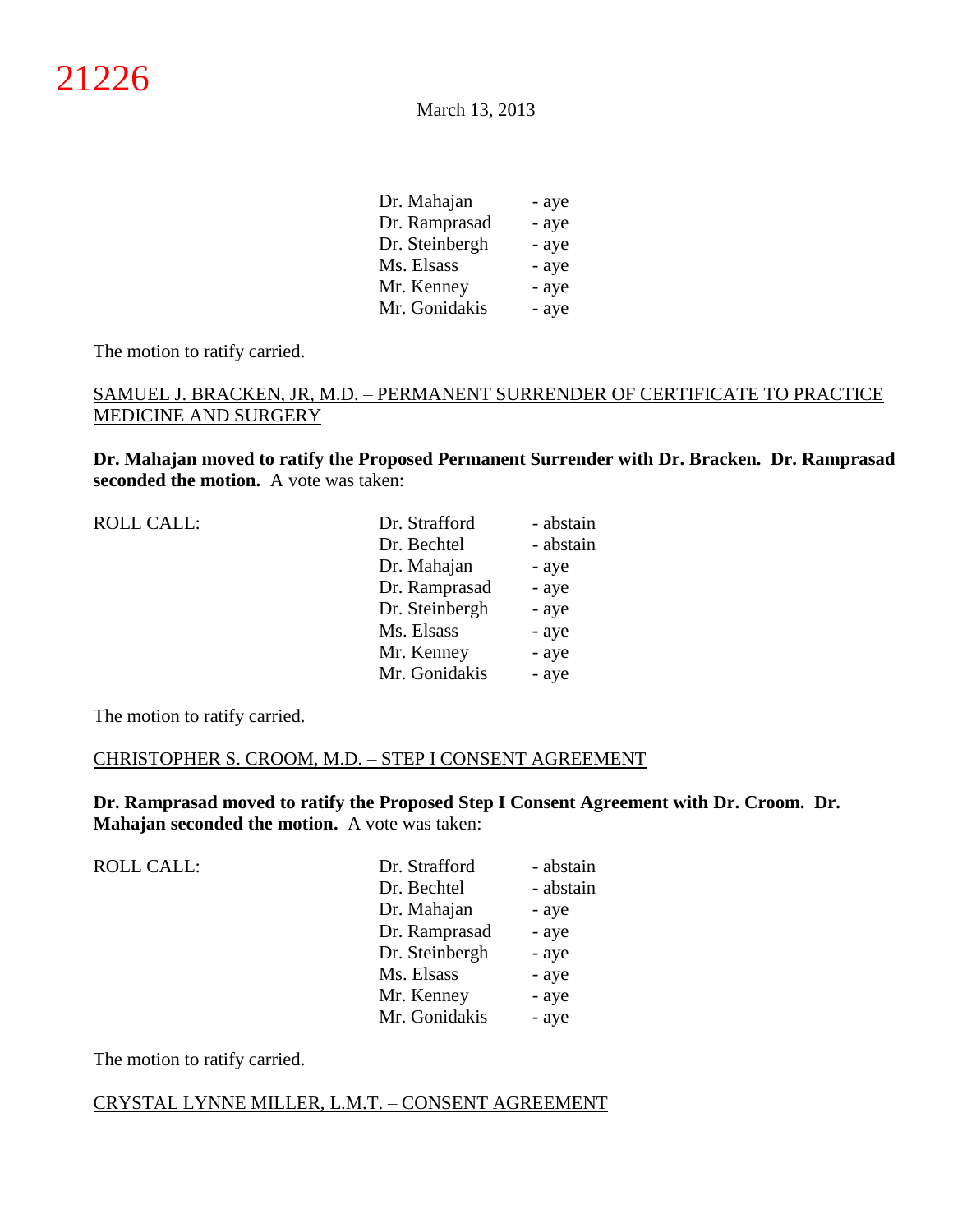## **Dr. Mahajan moved to ratify the Proposed Consent Agreement with Ms. Miller. Dr. Ramprasad seconded the motion.** A vote was taken:

ROLL CALL:

| Dr. Strafford  | - abstain |
|----------------|-----------|
| Dr. Bechtel    | - abstain |
| Dr. Mahajan    | - aye     |
| Dr. Ramprasad  | - aye     |
| Dr. Steinbergh | - aye     |
| Ms. Elsass     | - aye     |
| Mr. Kenney     | - aye     |
| Mr. Gonidakis  | - aye     |

The motion to ratify carried.

## DEAN J. WICKEL, M.D. – REQUEST FOR WITHDRAWAL OF APPLICATION FOR MEDICAL LICENSURE

**Dr. Mahajan moved to ratify the Proposed Request for Withdrawal of Application with Dr. Wickel. Dr. Ramprasad seconded the motion.** A vote was taken:

| <b>ROLL CALL:</b> | Dr. Strafford  | - abstain |
|-------------------|----------------|-----------|
|                   | Dr. Bechtel    | - abstain |
|                   | Dr. Mahajan    | - aye     |
|                   | Dr. Ramprasad  | - aye     |
|                   | Dr. Steinbergh | - aye     |
|                   | Ms. Elsass     | - aye     |
|                   | Mr. Kenney     | - aye     |
|                   | Mr. Gonidakis  | - aye     |

The motion to ratify carried.

### JOSEPH EDWARD BAUS, M.D. – STEP II CONSENT AGREEMENT

**Dr. Mahajan moved to ratify the Proposed Step II Consent Agreement with Dr. Baus. Dr. Ramprasad seconded the motion.** A vote was taken:

| <b>ROLL CALL:</b> | Dr. Strafford  | - abstain |
|-------------------|----------------|-----------|
|                   | Dr. Bechtel    | - abstain |
|                   | Dr. Mahajan    | - aye     |
|                   | Dr. Ramprasad  | - aye     |
|                   | Dr. Steinbergh | - aye     |
|                   | Ms. Elsass     | - aye     |
|                   | Mr. Kenney     | - aye     |
|                   | Mr. Gonidakis  | - aye     |
|                   |                |           |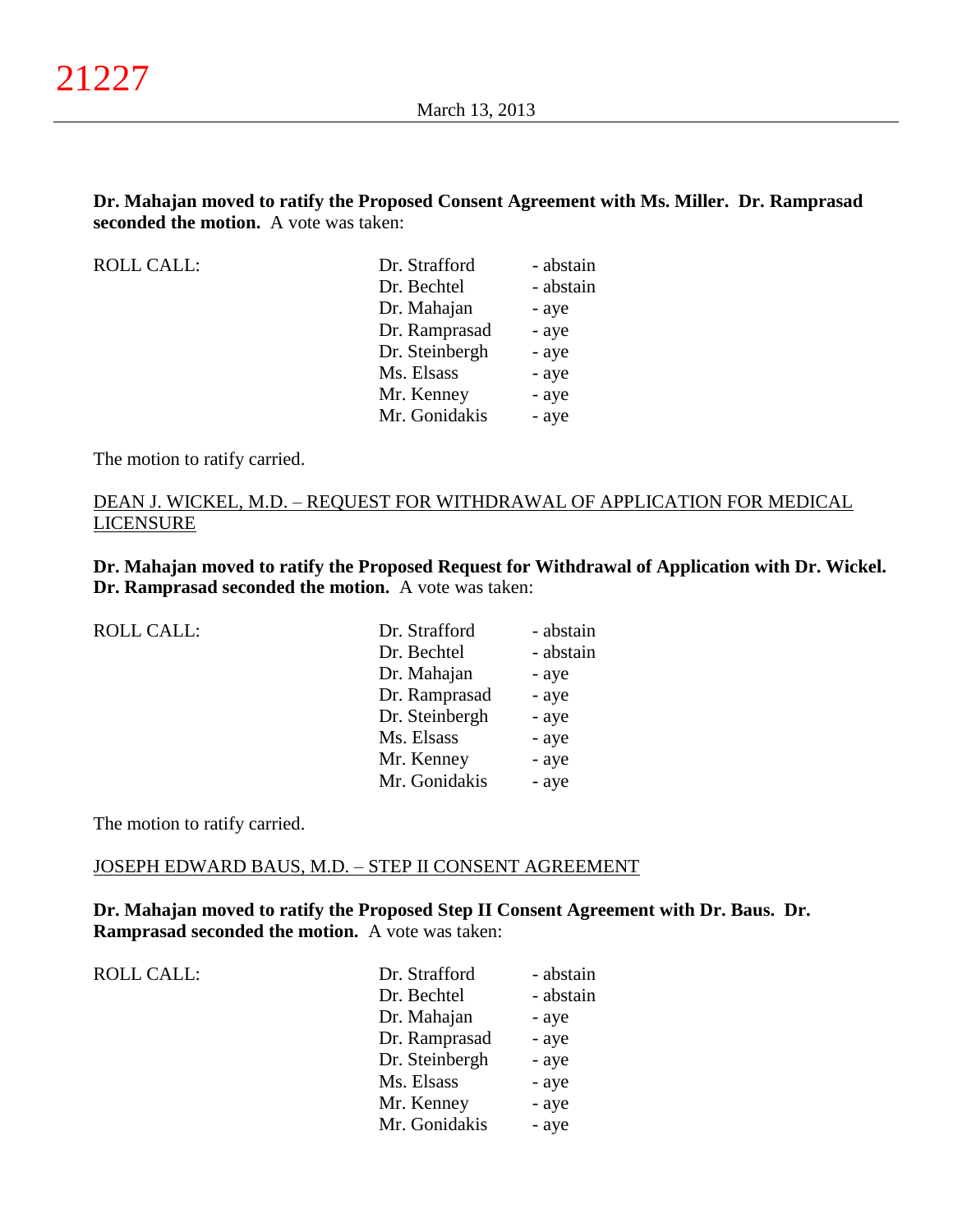The motion to ratify carried.

## LEONARD G. QUALLICH, JR., M.D. – PERMANENT SURRENDER OF CERTIFICATE TO PRACTICE MEDICINE AND SURGERY

**Dr. Mahajan moved to ratify the Proposed Permanent Surrender with Dr. Quallich. Dr. Ramprasad seconded the motion.** A vote was taken:

| <b>ROLL CALL:</b> | Dr. Strafford  | - abstain |
|-------------------|----------------|-----------|
|                   | Dr. Bechtel    | - abstain |
|                   | Dr. Mahajan    | - aye     |
|                   | Dr. Ramprasad  | - aye     |
|                   | Dr. Steinbergh | - aye     |
|                   | Ms. Elsass     | - aye     |
|                   | Mr. Kenney     | - aye     |
|                   | Mr. Gonidakis  | - aye     |
|                   |                |           |

The motion to ratify carried.

## REGIS BURLAS, D.O. – SUPERSEDING STEP I CONSENT AGREEMENT

## **Dr. Mahajan moved to ratify the Proposed Superseding Step I Consent Agreement with Dr. Burlas. Dr. Ramprasad seconded the motion.**

Dr. Steinbergh stated that she would now entertain discussion in the above matter.

Mr. Kenney asked how many relapses Dr. Burlas has had. Ms. Marshall replied that this is his second relapse, which requires a minimum of one year suspension under the Board's rules. Mr. Kenney asked how long the treatment had been. Ms. Marshall answered that the treatment had been at least 28 days. Mr. Kenney expressed continued concern regarding consent agreements for practitioners who relapse multiple times.

A vote was taken on Dr. Mahajan's motion to ratify:

ROLL CALL:

| Dr. Strafford  | - abstain |
|----------------|-----------|
| Dr. Bechtel    | - abstain |
| Dr. Mahajan    | - aye     |
| Dr. Ramprasad  | - aye     |
| Dr. Steinbergh | - aye     |
| Ms. Elsass     | - aye     |
| Mr. Kenney     | - aye     |
| Mr. Gonidakis  | - aye     |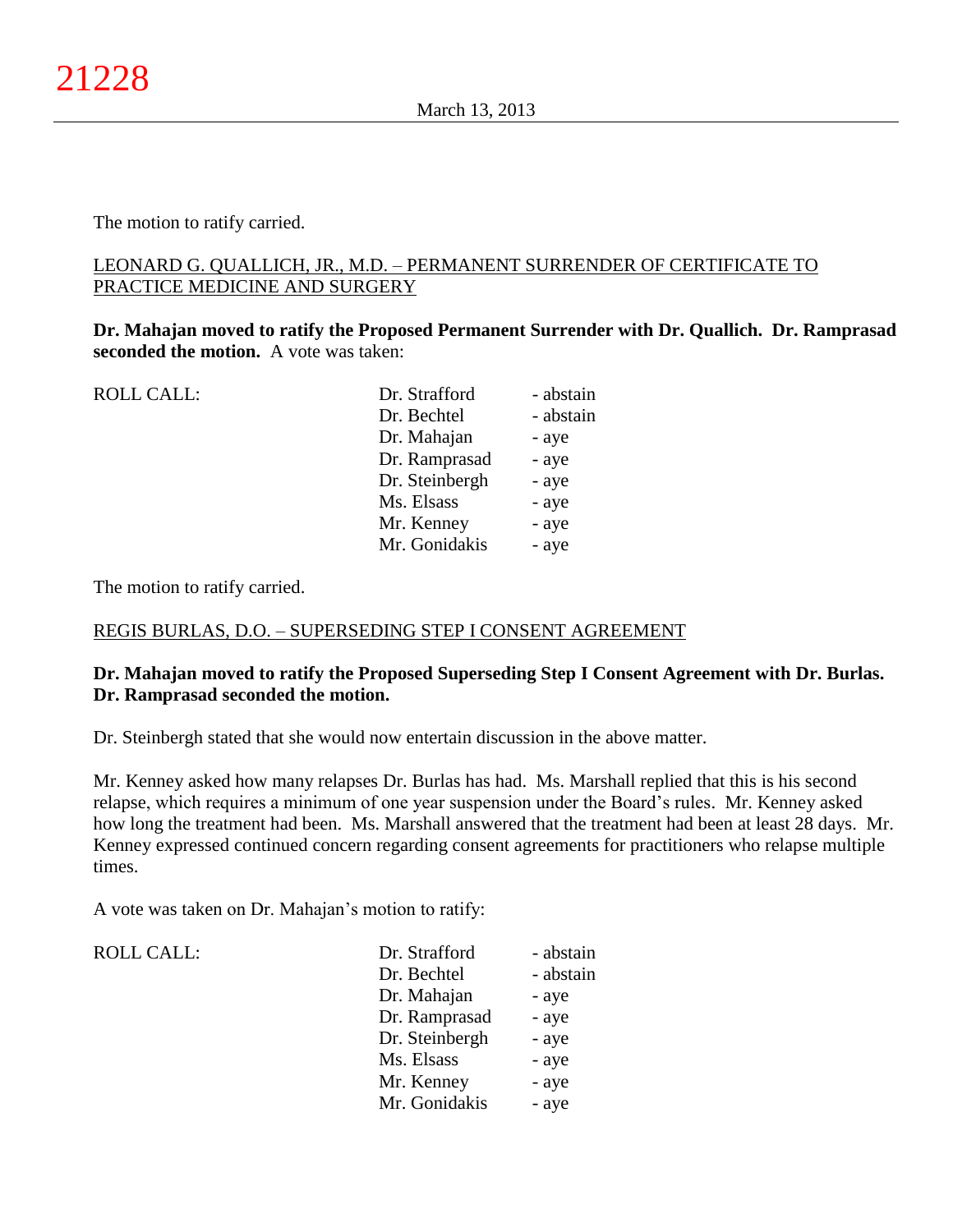The motion to ratify carried.

### ALEXANDER CLARK HALKIAS, M.D. – STEP I CONSENT AGREEMENT

### **Dr. Mahajan moved to ratify the Proposed Step I Consent Agreement with Dr. Halkias. Dr. Ramprasad seconded the motion.** A vote was taken:

| <b>ROLL CALL:</b> |  |
|-------------------|--|
|-------------------|--|

| <b>ROLL CALL:</b> | Dr. Strafford  | - abstain |
|-------------------|----------------|-----------|
|                   | Dr. Bechtel    | - abstain |
|                   | Dr. Mahajan    | - aye     |
|                   | Dr. Ramprasad  | - aye     |
|                   | Dr. Steinbergh | - aye     |
|                   | Ms. Elsass     | - aye     |
|                   | Mr. Kenney     | - aye     |
|                   | Mr. Gonidakis  | - aye     |
|                   |                |           |

The motion to ratify carried.

#### DAVID C. KIRKWOOD, M.D. –CONSENT AGREEMENT

**Dr. Mahajan moved to ratify the Proposed Consent Agreement with Dr. Kirkwood. Dr. Ramprasad seconded the motion.** A vote was taken:

ROLL CALL:

| Dr. Strafford  | - abstain |
|----------------|-----------|
| Dr. Bechtel    | - abstain |
| Dr. Mahajan    | - aye     |
| Dr. Ramprasad  | - aye     |
| Dr. Steinbergh | - aye     |
| Ms. Elsass     | - aye     |
| Mr. Kenney     | - aye     |
| Mr. Gonidakis  | - aye     |

The motion to ratify carried.

### REINSTATEMENT REQUESTS

#### JOSEPH F. DAUGHERTY, III, M.D.

**Dr. Ramprasad moved that the request for the reinstatement of the license of Joseph F. Daugherty, III, M.D., be approved, subject to the probationary terms and conditions as outlined in the December 12, 2012 Consent Agreement for a minimum of three years. Dr. Mahajan seconded the motion.** A vote was taken: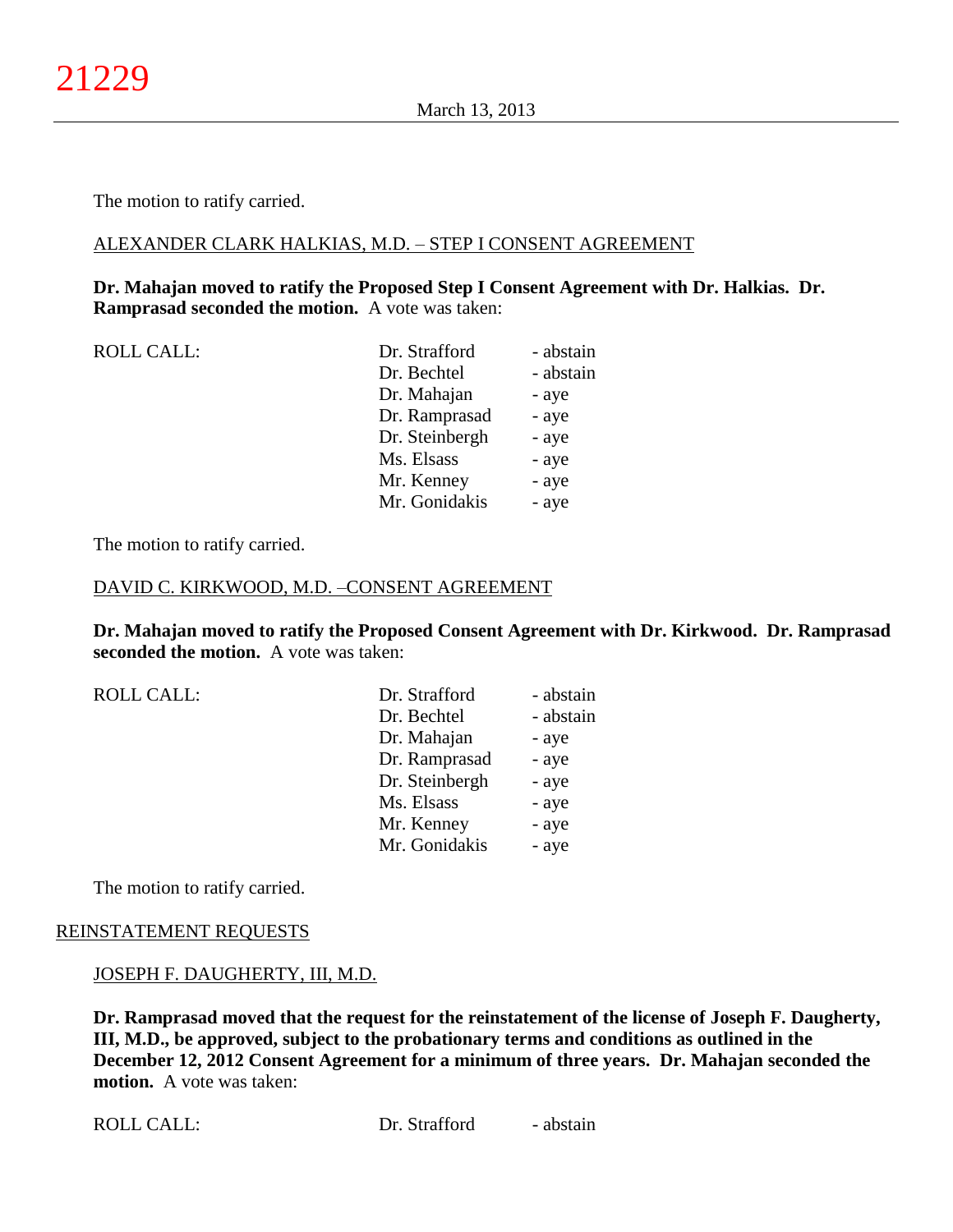| Dr. Bechtel    | - abstain |
|----------------|-----------|
| Dr. Mahajan    | - aye     |
| Dr. Ramprasad  | - aye     |
| Dr. Steinbergh | - aye     |
| Ms. Elsass     | - aye     |
| Mr. Kenney     | - aye     |
| Mr. Gonidakis  | - aye     |
|                |           |

The motion carried.

#### ROY W. HARRIS, D.O.

**Dr. Ramprasad moved that the request for the reinstatement of the license of Roy W. Harris, D.O., be approved, effective March 23, 2013, subject to the probationary terms and conditions as outlined in the August 11, 2010 Board Order for a minimum of three years. Dr. Mahajan seconded the motion.** A vote was taken:

| <b>ROLL CALL:</b> | Dr. Strafford  | - abstain |
|-------------------|----------------|-----------|
|                   | Dr. Bechtel    | - abstain |
|                   | Dr. Mahajan    | - aye     |
|                   | Dr. Ramprasad  | - aye     |
|                   | Dr. Steinbergh | - aye     |
|                   | Ms. Elsass     | - aye     |
|                   | Mr. Kenney     | - aye     |
|                   | Mr. Gonidakis  | - aye     |
|                   |                |           |

The motion carried.

#### PROBATIONARY APPEARANCES

#### AMBER D. CRAWFORD, M.T.

Ms. Crawford was making her final appearance before the Board pursuant to her request for release from the terms of her February 9, 2011 Consent Agreement. Ms. Bickers reviewed Ms. Crawford's history with the Board.

Dr. Ramprasad asked if Ms. Crawford has had a chance to reflect on what has happened. Ms. Crawford replied that she has had a lot of time to reflect. Dr. Ramprasad commented that sometimes under difficult circumstances, people do things they would not normally do. Ms. Crawford agreed. Dr. Ramprasad asked what Ms. Crawford learned from Dr. Homenko's ethics course. Ms. Crawford replied that she learned not compromise her own beliefs for someone else's.

Dr. Ramprasad asked if Ms. Crawford is currently working. Ms. Crawford answered that she is not currently working as a massage therapist, but she plans to in the future.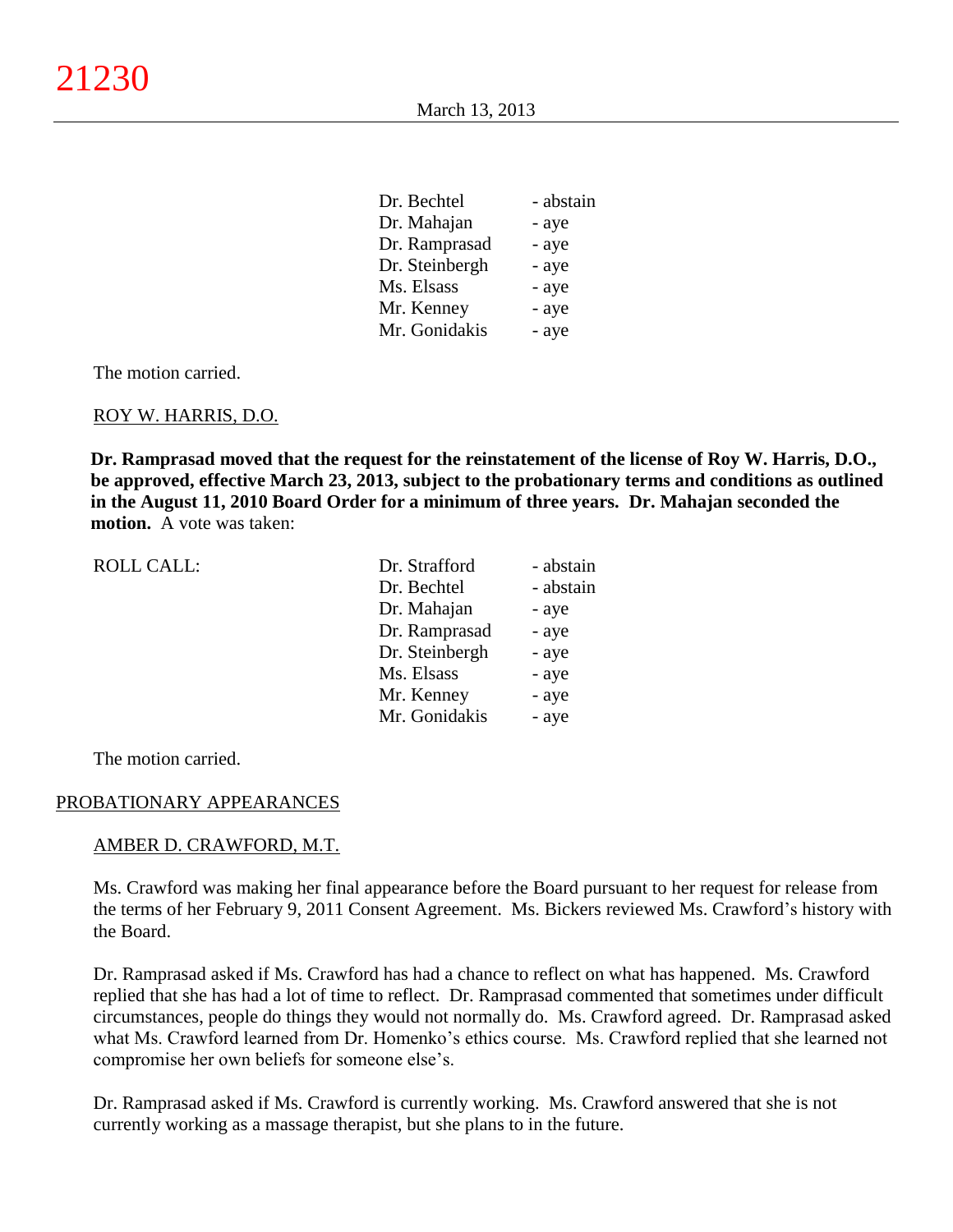Dr. Ramprasad asked if Ms. Crawford had any questions for the Board. Ms. Crawford replied that she had no questions.

## **Dr. Ramprasad moved to release Ms. Crawford from the terms of her February 9, 2011 Consent Agreement. Dr. Mahajan seconded the motion.** All members voted aye. The motion carried.

# BOBBY C. LENOX, JR., D.O.

Dr. Lenox was making his final appearance before the Board pursuant to his request for release from the terms of his January 9, 2008 Consent Agreement. Ms. Bickers reviewed Dr. Lenox's history with the Board.

Responding to a question from Dr. Ramprasad, Dr. Lenox stated that he had mainly suffered from depression. Dr. Ramprasad noted that Dr. Lenox is currently on Effexor and asked if that medication is working well for him. Dr. Lenox replied that Effexor is working very well for him.

Dr. Ramprasad observed that Dr. Lenox had had problems with his medical records and had not wanted to switch to electronic medical records (EMR). Dr. Lenox stated that his resistance to EMR is because he is simply old-fashioned. Responding to Dr. Steinbergh, Dr. Lenox stated that he is a solo practitioner. Dr. Ramprasad asked how Dr. Lenox keeps his records. Dr. Lenox answered that his practice is looking at EMR programs and is currently doing dictation daily from his handwritten notes.

Dr. Mahajan asked if the local hospital system is helping solo practitioners switch to EMR. Dr. Lenox stated that he is one of about three solo practitioners left in his county and that he relinquished his hospital privileges in 1996. Dr. Ramprasad noted that hospitals are willing to help with the conversion, even for physicians who do not have privileges.

Dr. Steinbergh asked how often Dr. Lenox sees his psychiatrist. Dr. Lenox replied that he has seen his psychiatrist every other week for the last five years. Dr. Lenox also commented that for the last three years, he has also seen a psychologist every other week between psychiatrist appointments.

Dr. Steinbergh asked if the Board's intervention was helpful to Dr. Lenox. Dr. Lenox replied that it was very helpful and advised the medical students in attendance not to be afraid to ask for help. Dr. Lenox stated that being a physician is noble work, but can be very time consuming. Dr. Lenox advised the students to not allow themselves to become overwhelmed with their work.

# **Dr. Ramprasad moved to release Dr. Lenox from the terms of his January 9, 2008 Consent Agreement. Dr. Mahajan seconded the motion.** All members voted aye. The motion carried.

# JOSEPH COOPER SIMONE, D.O.

Dr. Simone was making his final appearance before the Board pursuant to his request for release from the terms of his March 13, 2008 Consent Agreement. Ms. Bickers reviewed Dr. Simone's history with the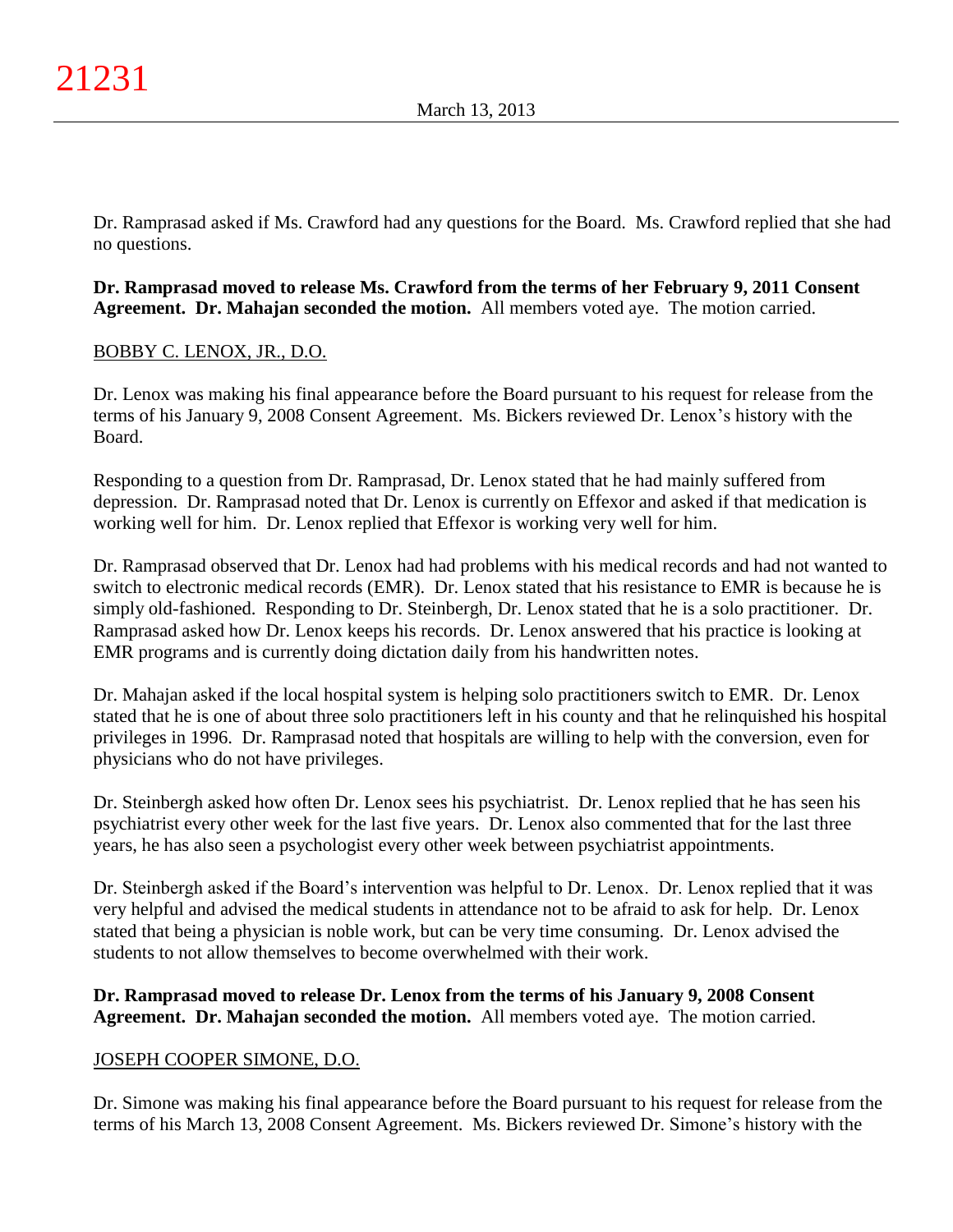Board.

Dr. Steinbergh asked Dr. Simone to describe his current practice. Dr. Simone stated that he is practicing urgent care and some addiction medicine. Dr. Steinbergh asked if Dr. Simone is working full-time. Dr. Simone answered that he works about 30 hours per week and he is comfortable with that schedule.

Dr. Steinbergh asked if Dr. Simone expects to change anything about his recovery when he is released from his Consent Agreement. Dr. Simone replied that having attended meetings and spoken with other addicts, it is evident that the first road to relapse is stopping your program. Dr. Simone stated that he intends to continue attending 10 meetings per month. Dr. Simone commented that he has a lot of family support and exercises almost daily.

Dr. Ramprasad asked if Dr. Simone's next step is to discontinue Suboxone. Dr. Simone confirmed that that is his next step. Dr. Ramprasad asked if Dr. Simone is able to function well on Suboxone. Dr. Simone replied that he takes Suboxone for chronic pain and he is able to function well. Dr. Simone stated that Suboxone is far superior to other medications because it does not build up a tolerance and does not cause euphoria. Dr. Ramprasad asked what Dr. Simone will do if his chronic pain returns after discontinuing Suboxone. Dr. Simone replied that he can continue on Suboxone if he needs to.

Dr. Steinbergh asked how long Dr. Simone has been on Suboxone. Dr. Simone answered that he has been on Suboxone for four or five years. Dr. Mahajan asked if Dr. Simone was ever on methadone. Dr. Simone stated that he has never taken methadone.

Dr. Ramprasad asked if Dr. Simone had any questions or comments. Dr. Simone advised the medical students in attendance that addiction is an insidious disease that knows no boundaries regarding profession, family, or income. Dr. Simone stated that the worst part of addiction is the denial. Dr. Simone stated that one can go for years believing that they are in control of the situation, only to discover that, in fact, their addiction is in control and something must be done about it. Dr. Simone stated that treatment is always good, whether it is sought voluntarily or results from intervention by the Medical Board.

## **Dr. Ramprasad moved to release Dr. Simone from the terms of his March 13, 2008 Consent Agreement. Dr. Mahajan seconded the motion.** All members voted aye. The motion carried.

# JOSEPH F. DAUGHERTY, III, M.D.

Dr. Daugherty was making his initial appearance before the Board pursuant to the terms of his December 12, 2012 Consent Agreement. Ms. Bickers reviewed Dr. Daugherty's with the Board. Ms. Bickers noted that Dr. Daugherty's license was reinstated earlier in the meeting.

Dr. Ramprasad asked about Dr. Daugherty's plans now that his license has been reinstated. Dr. Daugherty stated that he will resume the practice of internal medicine in Cincinnati.

Dr. Ramprasad observed that Dr. Daugherty had had problems with documentation. Dr. Daugherty stated that his documentation problems were related to his work as an independent contractor for Wellington Pain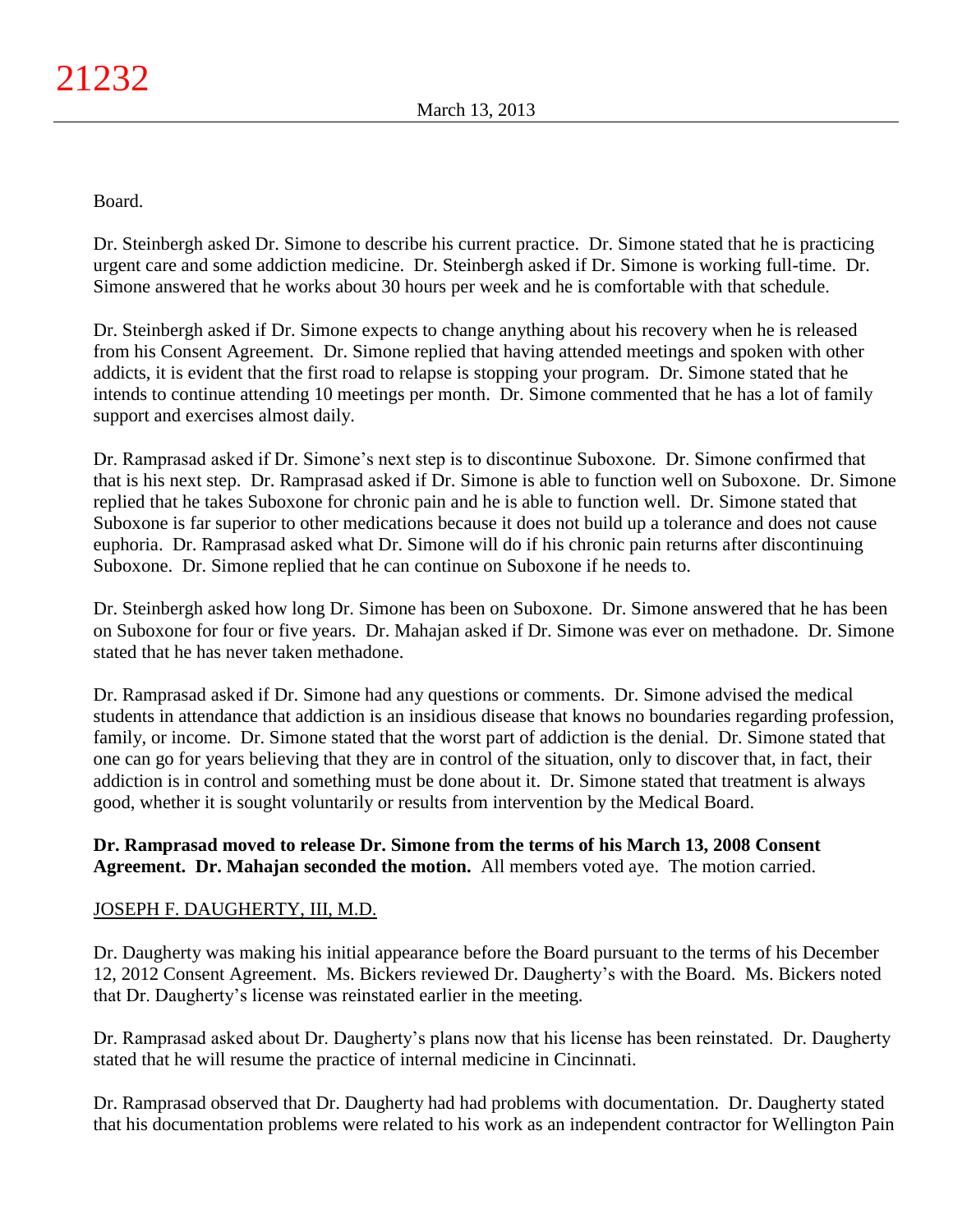Associates. Dr. Daugherty stated that he is no longer associated with Wellington Pain Associates and he does not have a nurse practitioner. Dr. Ramprasad asked if the courses Dr. Daugherty took in Massachusetts and at Case Western Reserve University were helpful. Dr. Daugherty replied that the courses were very helpful.

Dr. Ramprasad asked if Dr. Daugherty could explain what he has learned to the medical students in attendance. Dr. Daugherty informed the students that it is important to ensure that appropriate documentation is in each medical chart.

Dr. Ramprasad asked if Dr. Daugherty had any questions for the Board. Dr. Daugherty replied that he had no questions.

**Dr. Ramprasad moved to continue Dr. Daugherty under the terms of his December 12, 2012 Consent Agreement. Ms. Elsass seconded the motion.** All members voted aye. The motion carried.

## SHEILA S. REDDY, M.D.

Dr. Reddy was making her initial appearance before the Board pursuant to the terms of her December 12, 2012 Consent Agreement. Ms. Bickers reviewed Dr. Reddy's history with the Board.

Dr. Steinbergh asked if Dr. Reddy is currently on any medications. Dr. Reddy replied that she does not take any medications at this time. Dr. Steinbergh asked Dr. Reddy to describe her counseling. Dr. Reddy answered that she attends aftercare in Cleveland and those sessions include a counselor. In addition, Dr. Reddy has one-on-one sessions with the same counselor about every two months.

Dr. Steinbergh asked how Dr. Reddy is doing with her alcohol addiction. Dr. Reddy stated that she is doing well and her program is solid. Dr. Reddy stated that she keeps in touch with her sponsor, attends meetings, and makes sure to remember who her support system is.

Dr. Ramprasad asked if Dr. Reddy has resumed her internal medical residency in Cleveland. Dr. Reddy replied that she will resume her residency sometime in the next few months.

Dr. Ramprasad asked if Dr. Reddy has a family history of alcoholism. Dr. Reddy answered that she does not have any family history of alcoholism that she is aware of. Dr. Ramprasad asked how Dr. Reddy got into abusing alcohol. Dr. Reddy stated that she had been young, had not thought things through, and had not taken responsibility.

Dr. Ramprasad asked if Dr. Reddy gets help from her family. Dr. Reddy replied that her family in Columbus is part of her support network. Dr. Steinbergh asked if Dr. Reddy has a support network in Cleveland. Dr. Reddy stated that she has some extended family in Cleveland as well as personal friends that she sees regularly. Dr. Steinbergh asked if Dr. Reddy has friendships in the residency program and if she anticipates being comfortable with them when she returns. Dr. Reddy stated that she does have friends in her residency program who are part of her support system.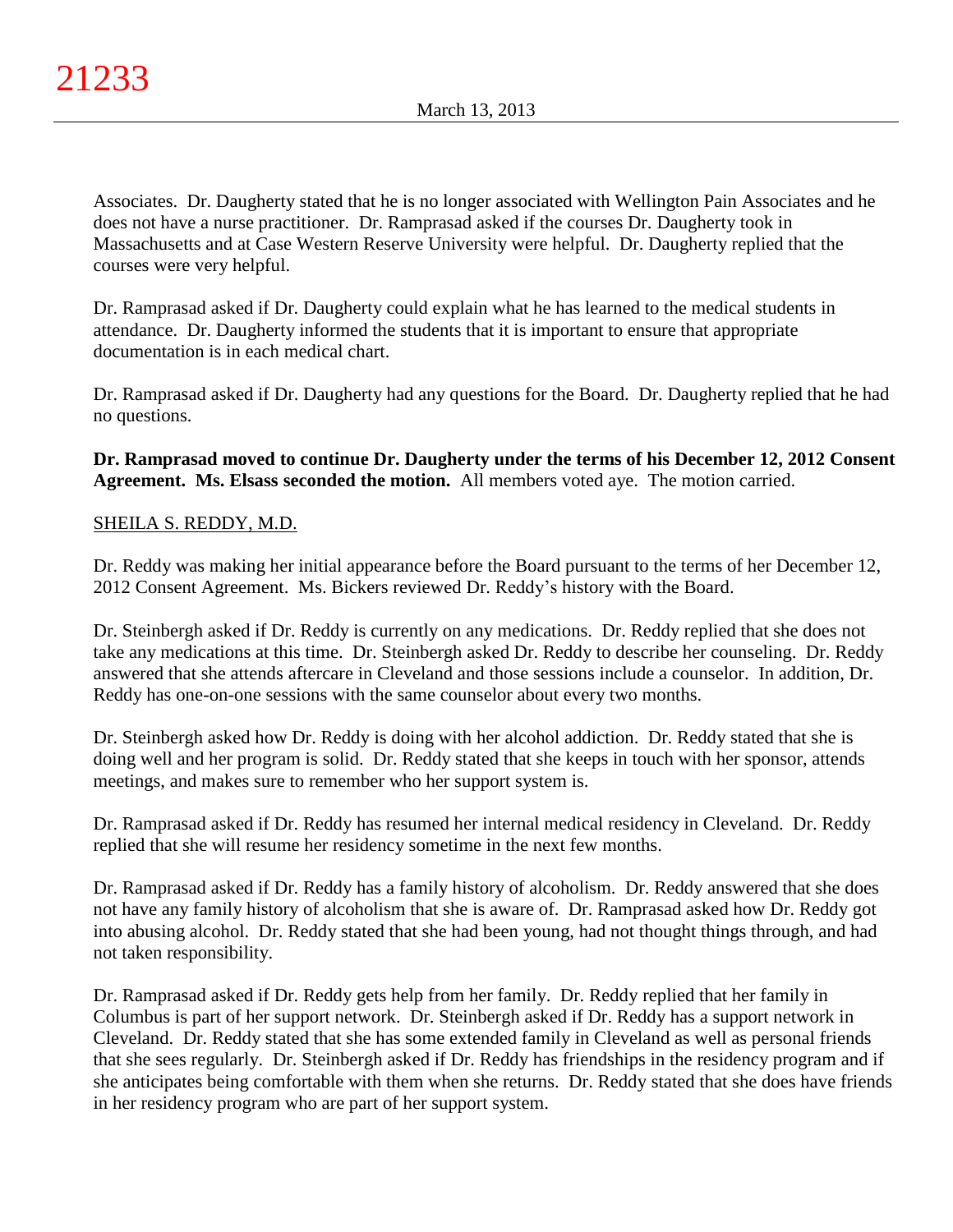Dr. Steinbergh asked if Dr. Reddy has kept up with her education and if she feels she will be prepared when she returns to her residency program. Dr. Reddy answered that her education has been a worry, but she has kept up with her reading. Also, Dr. Reddy's program director has discussed her preparations to take Step III of the United States Medical Licensing Examination.

Dr. Ramprasad noted that Dr. Reddy has a diagnosis of depression, which is associated with alcoholism, but is not taking any medications. Dr. Ramprasad asked who was directing Dr. Reddy's treatment for depression. Dr. Reddy responded that she sees her primary care physician regularly and they have discussed the possibility of starting a medication. Dr. Steinbergh stated that the relapse rate for those with dual diagnoses is very high and strongly advised her to seek out help from an addiction specialist to keep on the right track. Dr. Ramprasad stated that Dr. Reddy's youth is also a risk factor for relapse. Dr. Ramprasad noted that Dr. Reddy had a DUI in 2009 and another in 2011, another bad sign. Dr. Ramprasad urged Dr. Reddy to pay attention to her recovery. Dr. Steinbergh stated that the Board wants to see Dr. Reddy succeed.

**Dr. Ramprasad moved to continue Dr. Reddy under the terms of her December 12, 2012 Consent Agreement. Dr. Mahajan seconded the motion.** All members voted aye. The motion carried.

## REPORT AND RECOMMENDATION

#### DEREK WYMAN THOMSON, D.O., Case No. 12-CRF-090

**Dr. Ramprasad moved to reconsider the matter of Derek Wyman Thomson, D.O. Dr. Mahajan seconded the motion.** A vote was taken:

ROLL CALL:

| Dr. Strafford  | - aye |
|----------------|-------|
| Dr. Bechtel    | - aye |
| Dr. Mahajan    | - aye |
| Dr. Ramprasad  | - aye |
| Dr. Steinbergh | - aye |
| Ms. Elsass     | - aye |
| Mr. Kenney     | - aye |
| Mr. Gonidakis  | - aye |

The motion to reconsider carried.

Dr. Steinbergh stated that, at Mr. Gonidakis' suggestion, it is proposed that the Finding of Fact #2 be further amended. Copies of the proposed amendment were provided to the Board members. Dr. Mahajan stated that he favored the proposed amendment. Ms. Elsass agreed.

## **Ms. Elsass moved to amend the approved Finding of Fact #2 to read as follows:**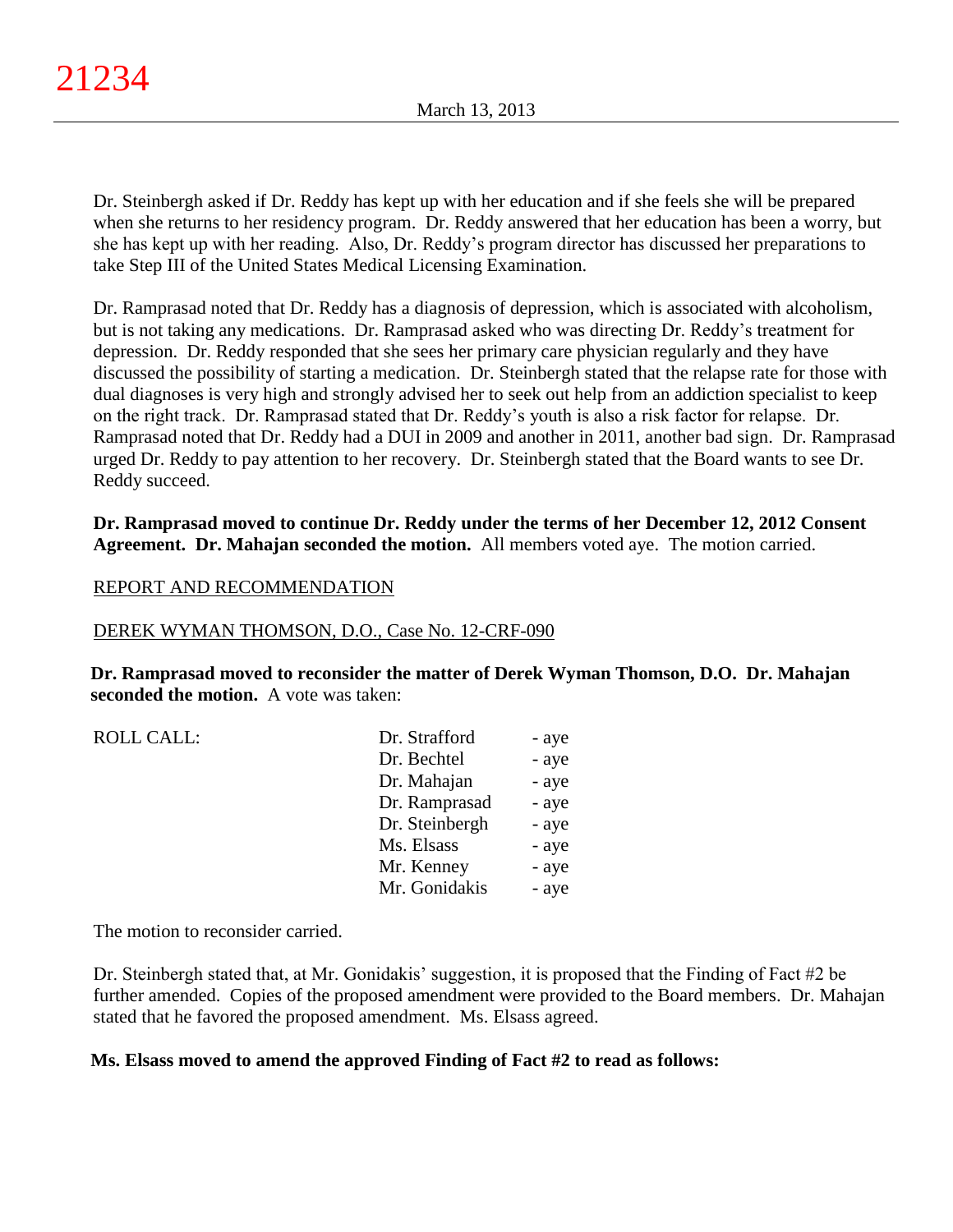2. Dr. Thomson passed Level 1 on his fifth attempt on June 8 2004; he passed Level 2 (CE) on his fifth attempt in September 19, 2008; Level 2 (PE) on his first attempt on February 19, 2009; and Level 3 on his first attempt on February 24, 2011.

### **Dr. Mahajan seconded the motion.** A vote was taken:

| <b>ROLL CALL:</b> | Dr. Strafford  | - aye |
|-------------------|----------------|-------|
|                   | Dr. Bechtel    | - aye |
|                   | Dr. Mahajan    | - aye |
|                   | Dr. Ramprasad  | - aye |
|                   | Dr. Steinbergh | - aye |
|                   | Ms. Elsass     | - aye |
|                   | Mr. Kenney     | - aye |
|                   | Mr. Gonidakis  | - aye |

The motion to amend carried.

### PROBATION AND REINSTATEMENT CONSENT AGENDA

Dr. Steinbergh advised that at this time she would like the Board to consider the probationary reports and probationary requests on today's consent agenda. Dr. Steinbergh asked whether any Board member wished to consider a probationary report or request separately. Regarding Ericka L. Davis, P.A., Ms. Bickers noted that the documents in the agenda materials indicate that the Secretary's recommendation is to reduce personal appearances to every three months. Ms. Bickers stated that, in fact, the Secretary's recommendation is to reduce personal appearances to every six months.

**Dr. Ramprasad moved to accept the Compliance staff's Reports of Conferences on February 11 & 12, 2013, with: Franklin H. Baker, P.A.; Michael R. Baum, M.D.; Andrew J. Beistel, D.O.; Thomas M. Bender, A.A.; Valentino J. Bianco, III, D.O.; Terrance R. Conti, M.D.; Franklin D. Demint, D.O.; Mary Jo Foote, P.A.; Christine M. Graham, L.M.T.; Brian F. Griffin, M.D.; Carey K. Gross, D.O.; Timothy Ross Halstead, P.A.; William Clark Harlan, D.O.; John Mark Hatheway, M.D.; Allison C. Heacock (Grauer), M.D.; Deborah A. Jorgensen, P.A.; Krzysztof J. Kubicki, M.D.; Howard C. Larkey, D.O.; Carol E. Lewis, M.D.; Paul D. Lopreato, P.A.; Randi J. McVety, M.T.; Imran Raza Naqvi, M.D.; Jeffery T. Nelson, M.D.; Ronica A. Neuhoff, M.D.; Kurt J. Palazzo, M.D.; William Popovich, M.D.; Paul D. Reikowski, Jr., L.M.T.; Richard J. Ryan, M.D.; Alan D. Sabino, M.D.; Neil A. Salas, M.D.; Siraj A. Siddiqui, M.D.; Denise J. Signs, M.D.; Rick Skibicki, M.D.; Rodney E. Stone, M.D.; Gregory M. Thomas, M.D.; Randall G. Whitlock, Jr., P.A.; Adil Y. Yamour, M.D.; and Dawn M. Zacharias, M.D.**

**Dr. Ramprasad further moved to accept the Compliance staff's Reports of Conferences and the Secretary and Supervising Member's recommendations as follows:**

**To grant Mark L. Allen, M.D.'s request for reduction in appearances from every three months to every six months;**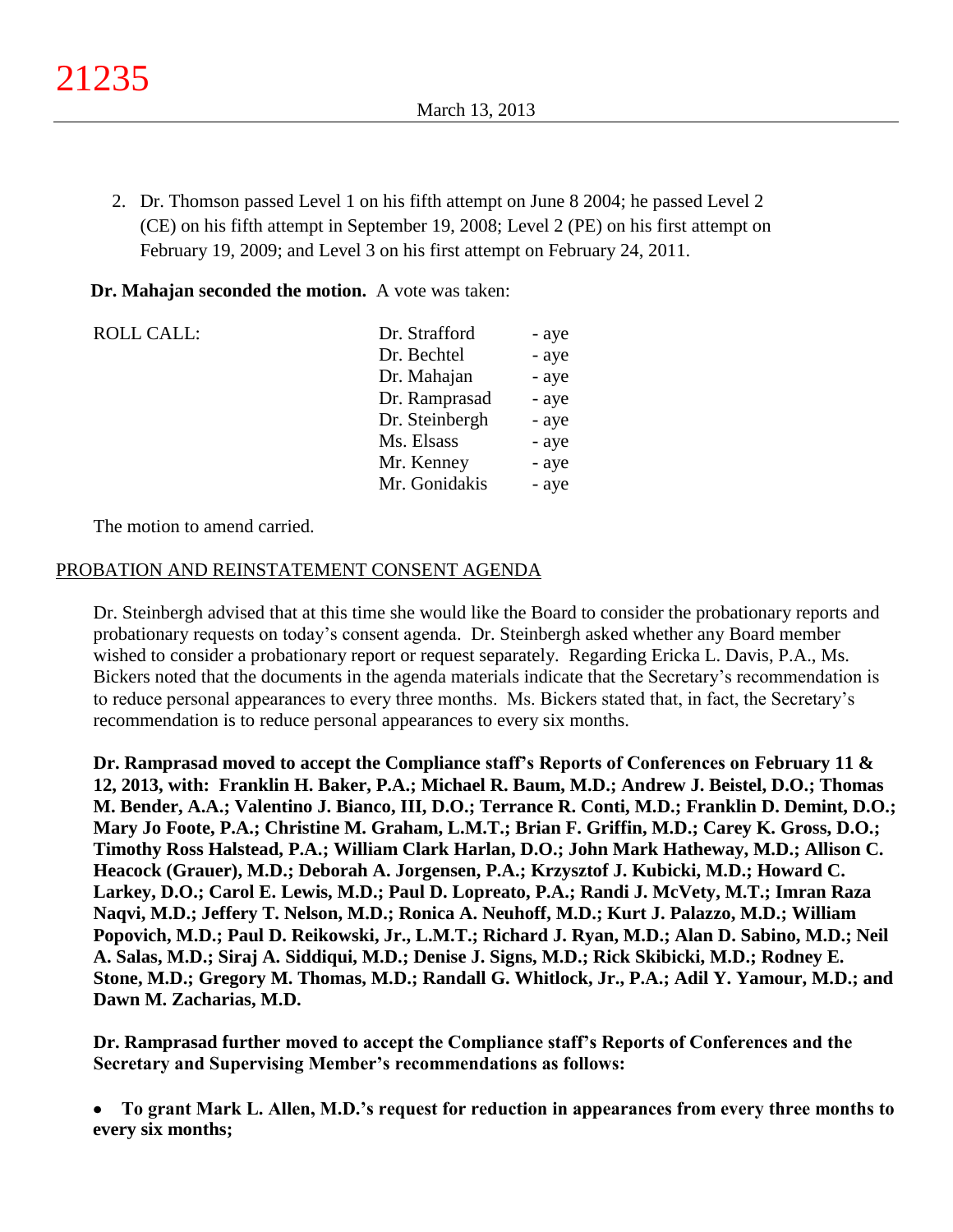- **To grant Nicholas A. Atanasoff, D.O.'s request for approval of** *Prescribing Controlled Drugs,*   $\bullet$ **administered by the Medical Association of the State of Alabama;**
- **To grant Craig L. Bierer, D.O.'s requests for approval of James J. Canfield, LISW, to conduct psychotherapy, and approval of Helen A. Holtman, M.D., to serve as the treating psychiatrist;**
- **To grant Steven F. Brezny, M.D.'s request for approval of David W. Scandinaro, M.D., to serve as the treating psychiatrist;**
- $\bullet$ **To grant Paul P. Chu, M.D.'s request for discontinuance of the controlled substances log requirement;**
- **To grant Ericka L. Davis, P.A.'s request for reduction in appearances to every six months;**  $\bullet$
- **To grant Jennifer S. Dyer, M.D.'s request for reduction in appearances to biannually;**  $\bullet$

 $\bullet$ **To grant Kelly Kaye Elenniss, L.M.T.'s request for Approval of the** *Personal and Professional Ethics in Medicine Course* **tailored by Donna F. Homenko, Ph.D., to fulfill the personal ethics course required for reinstatement;**

 $\bullet$ **In the matter of Matthew D. Kellems, M.D., to approve the Secretary's recommendation to reduce appearances to every six months and discontinuance of the chart review requirement;**

**To grant Thomas D. Kramer, Jr., M.D.'s request for Approval of Gregory Collins, M.D., to serve as the treating psychiatrist; approval of Joseph Janesz, Ph.D., to conduct psychotherapy, approval of Bradford L. Borden, M.D., to serve as the monitoring physician, and determination of the frequency and number of charts to be reviewed at 10 charts per month;**

- **To grant Mark C. Leeson, M.D.'s request for discontinuance of the chart review requirement**  $\bullet$ **and discontinuance of the controlled substance log requirement;**
- **To grant Eric P. MacDonald, M.D.'s request for approval of Matthew S. Schwamburger, M.D.,**   $\bullet$ **to serve as the monitoring physician, and determination of the frequency and number of charts to be reviewed at 10 charts per month;**
- **To grant William G. Martin, M.D.'s request for reduction in required drug and alcohol**   $\bullet$ **rehabilitation meetings to two per week with a minimum of 10 per month, and discontinuance of the chart review requirement;**
- **To grant Wendy A. Millis, M.D.'s request for approval of Carlos G. Lowell, D.O., to serve as the treating psychiatrist and to conduct one of the two required return-to-work psychiatric assessments, and approval of Catherine A. Holladay, D.O., to conduct the second return-to-work psychiatric assessment;**
- **To grant Sudhir S. Polisetty, M.D.'s request for approval of Baljit Singh, M.D., to serve as the**  $\bullet$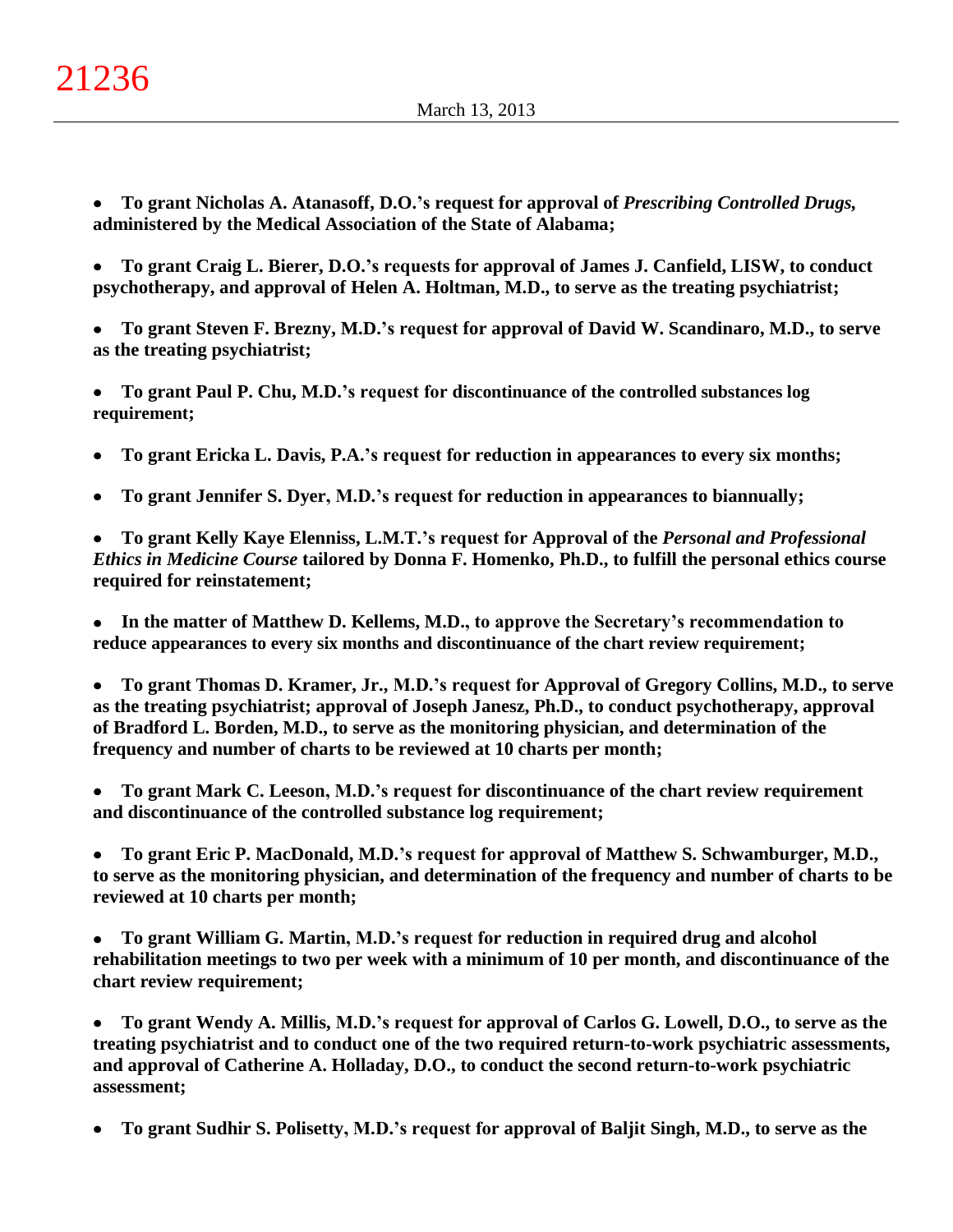**treating psychiatrist;**

 $\bullet$ **To grant Lawrence Gene Ratcliff, M.D.'s request for discontinuance of the drug log requirement; and**

 $\bullet$ **To grant Stephen A. Straubing, M.D.'s request for reduction of required drug and alcohol rehabilitation meeting attendance to two per week with a minimum of 10 per month.**

**Dr. Mahajan seconded the motion. A vote was taken**:

ROLL CALL: Dr. Strafford - ave

| DI. QUAIIVIU   | - ayc |
|----------------|-------|
| Dr. Bechtel    | - aye |
| Dr. Mahajan    | - aye |
| Dr. Ramprasad  | - aye |
| Dr. Steinbergh | - aye |
| Ms. Elsass     | - aye |
| Mr. Kenney     | - aye |
| Mr. Gonidakis  | - aye |
|                |       |

The motion carried.

#### EXECUTIVE SESSION

**Dr. Mahajan moved that the Board declare Executive Session to consider the discipline of a public employee. Dr. Ramprasad seconded the motion.** A vote was taken:

| <b>ROLL CALL:</b> | Dr. Strafford  | - aye |
|-------------------|----------------|-------|
|                   |                |       |
|                   | Dr. Bechtel    | - aye |
|                   | Dr. Mahajan    | - aye |
|                   | Dr. Ramprasad  | - aye |
|                   | Dr. Steinbergh | - aye |
|                   | Ms. Elsass     | - aye |
|                   | Mr. Kenney     | - aye |
|                   | Mr. Gonidakis  | - aye |
|                   |                |       |

The motion carried.

Pursuant to Section 121.22(G)(3), Ohio Revised Code, the Board went into executive session with Ms. Anderson, Ms. Loe, and Ms. Debolt in attendance.

The Board returned to public session at 4:55 p.m.

Thereupon, at 4:55 p.m., the March 13, 2013 session of the State Medical Board of Ohio was adjourned by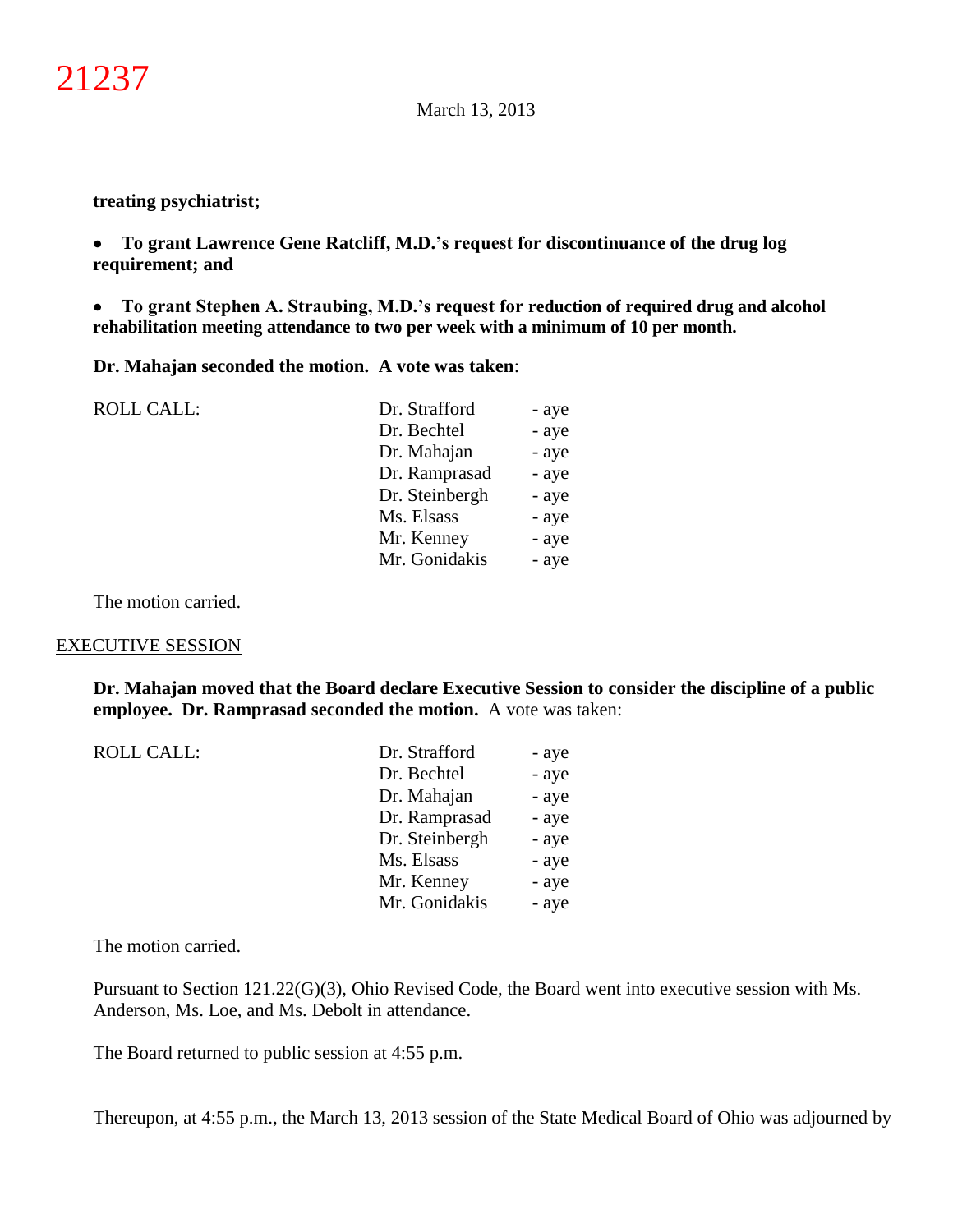March 13, 2013

Dr. Steinbergh.

We hereby attest that these are the true and accurate approved minutes of the State Medical Board of Ohio meeting on March 13, 2013, as approved on April 10, 2013.

mara Un.

Anita M. Steinbergh, D.O., President

J. Canis Street MAMPH<br>J. Craig Strafford, M.D., M.P.H., Secretary

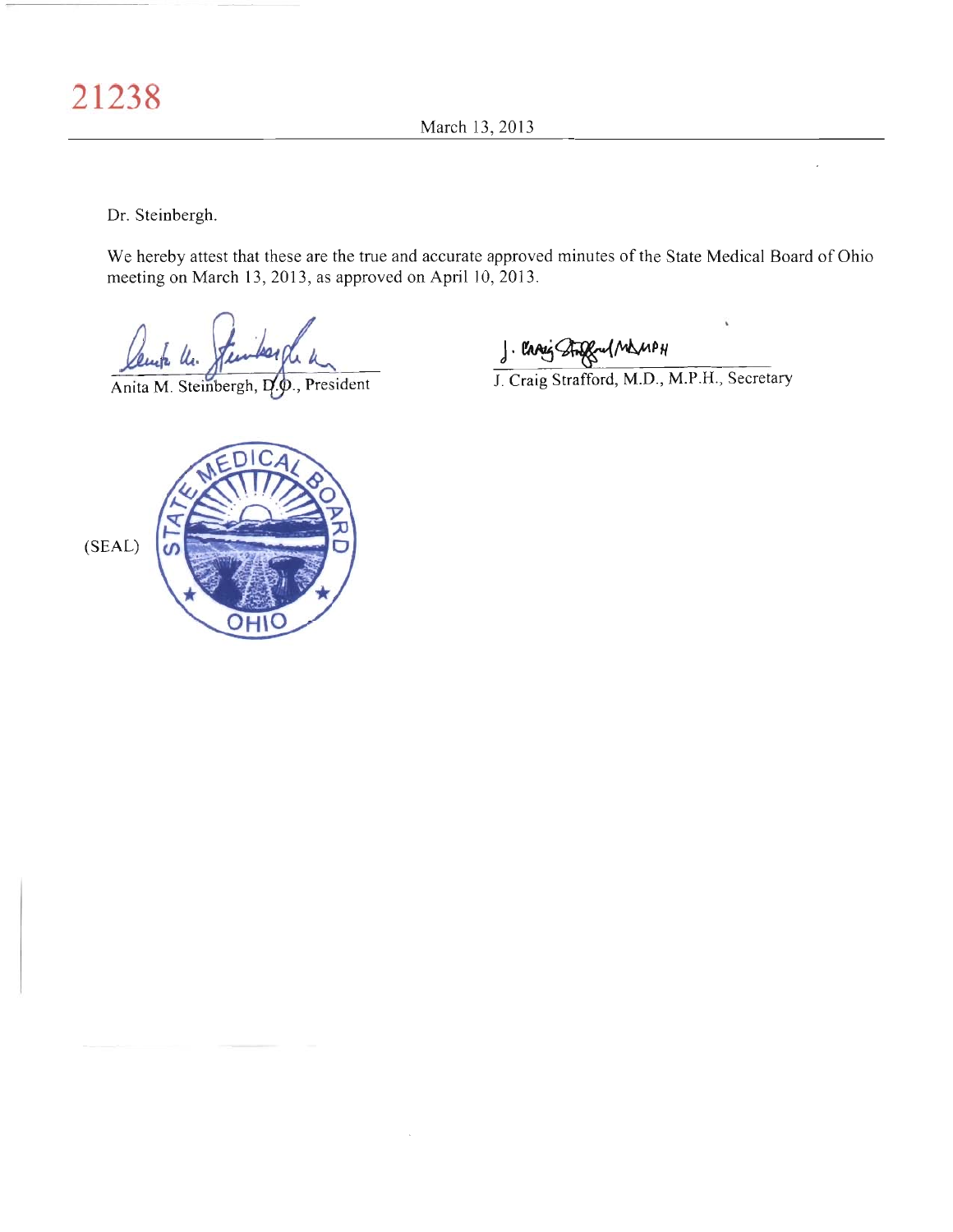### **MINUTES**

### **THE STATE MEDICAL BOARD OF OHIO**

#### **March 14, 2013**

Anita M. Steinbergh, D.O., President, called the meeting to order at 8:00 a.m., in the Administrative Hearing Room of the James A. Rhodes State Office Tower, 30 E. Broad St., Columbus, Ohio 43215, with the following members present: Kris Ramprasad, M.D., Vice-President; J. Craig Strafford, M.D., Secretary; Mark A. Bechtel, M.D., Supervising Member; Darshan Mahajan, M.D.; Laurie O. Elsass; and Donald R. Kenney, Sr. The following members did not attend the meeting: Lance A. Talmage, M.D.; Dalsukh Madia, M.D.; and Michael Gonidakis.

Also present were: Kimberly Anderson, Interim Executive Director; Susan Loe, Assistant Executive Director, Program Management and Operations; Sallie J. Debolt, General Counsel; Joan K. Wehrle, Education & Outreach Program Manager; Michael Miller, Interim Assistant Executive Director, Licensure and Renewal; Rebecca Marshall, Chief Enforcement Attorney; Danielle Bickers, Compliance Supervisor; Annette Jones, Compliance Officer; Kyle Wilcox, Melinda Snyder, and Heidi Dorn, Assistant Attorneys General; Gregory Porter, Acting Chief Hearing Examiner; Danielle Blue, Hearing Examiner; Nicole Weaver, Chief of Licensure; Barbara Jacobs, Senior Executive Staff Attorney; Cathy Hacker, P.A. Program Administrator; Patrick Randall, Systems Chief; and Fonda Brooks, Public Information Assistant.

#### ADMINISTRATIVE REPORT

**E-License System:** Ms. Anderson stated that the staff will be meeting with the vendor for the new e-Licensing system next week. The goal is to be converted to the new system by the end of 2013. Ms. Anderson commented that the Board of Pharmacy, which has already had meetings with the vendor, reports that the new system seems to have capabilities that the current system lacks.

**Audit:** Ms. Anderson stated that the results of the Board's audit were released last week. Ms. Anderson stated that the audit had no cites, but did contain two management recommendations. First, the audit recommended that the Board make efforts to ensure the timely deposits of checks for licensure fees. Second, the audit recommended that the Board continue to provide annual reports and post them on the website. Ms. Anderson stated that she has filed a response to the audit.

Regarding the first recommendation, Ms. Anderson stated that when the audit was performed, there was a rule that required checks to be deposited two business days after receipt and the process to deposit a check required approval from three people. Ms. Anderson stated that some people in the approval process were on extended leave during that time. Ms. Anderson further noted that this rule has been changed to give agencies three business days to deposit a check instead of two. In addition, two additional staff people have been trained to be part of that process.

Regarding the annual report, Ms. Anderson stated that an annual report was issued in December 2012 and another will be issued in 2013, thereby bringing the Board up-to-date.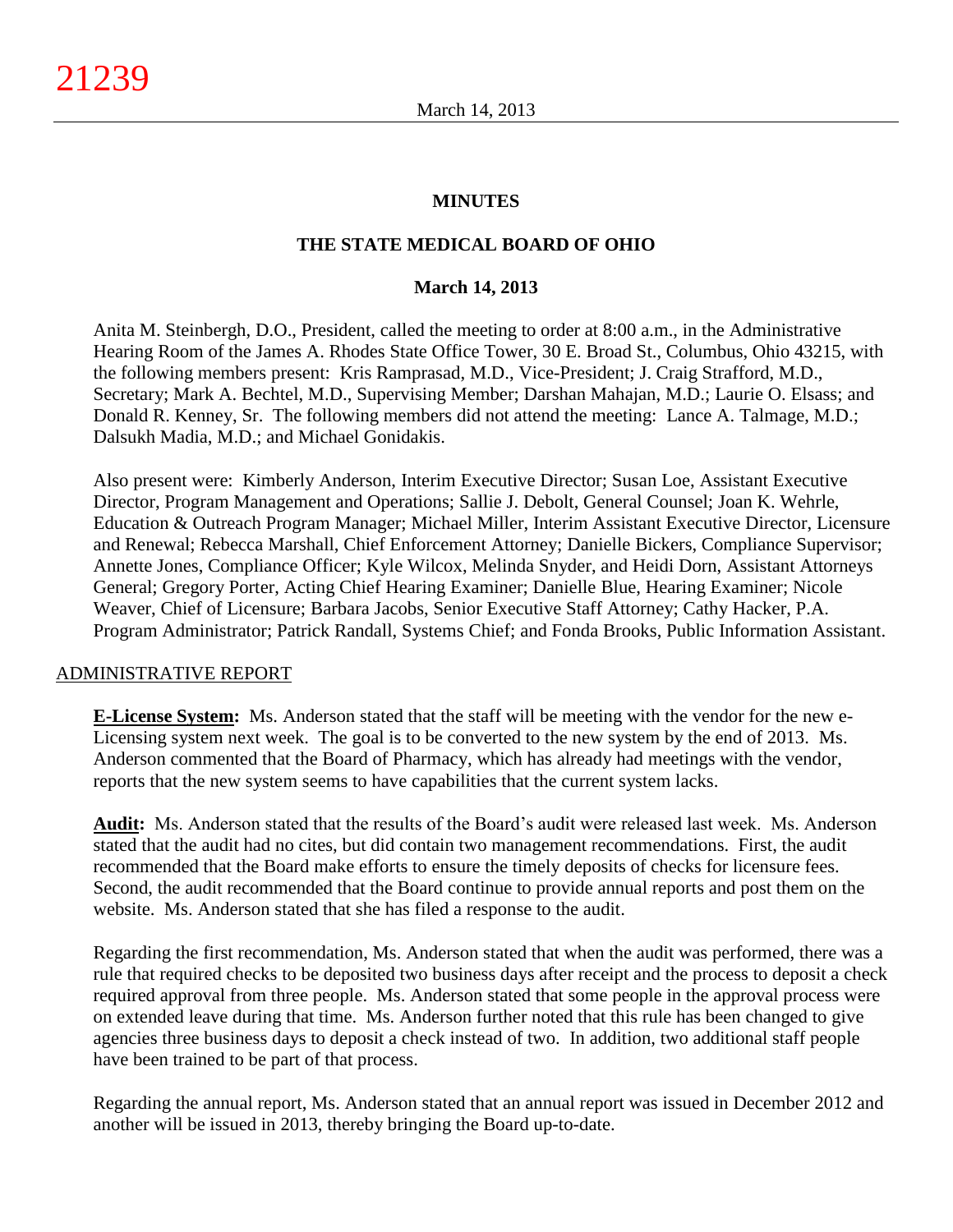**Workplace Violence Training:** Ms. Anderson stated that workplace violence training has been provided for all employees by the Employee Assistance Program (EAP) at no cost to the Board. Ms. Anderson stated that the training has been well-received by the employees and that a workplace violence policy will be presented to the Board for approval in the near future. EAP will provide additional training for the Board's investigators in May.

**Assistant Attorneys General:** Ms. Anderson stated that she met with Art Marziale, Chief of the Health and Human Services Section of the Attorney General's Office, to discuss the Board's financial issues and the fact that the Board is not able to have a contract to fund its assistant attorneys general (AAG) at this time. Ms. Anderson stated that Mr. Marziale was understanding of the Board's situation and that he did not anticipate significant changes to the Board's representation at this point. However, this will shift the AAG's from self-funded to General Revenue Fund (GRF) funded, which may cause a problem for the Attorney General's office in filling other positions and may result in the Board's AAG's being used for work with other agencies. Ms. Anderson stated that if the Board's funding is stabilized, the issue of funding AAG's can be revisited.

Mr. Kenney questioned why the issue would need to be revisited, noting that the Attorney General's office is required by statute to represent the Board. The Board discussed this issue thoroughly, including the merits of having AAG's dedicated solely to working with the Medical Board. Dr. Ramprasad noted that the Ohio State Medical Association has expressed great concern that the lack of dedicated AAG's will affect the quality of the Board's legal representation.

**LeanOhio:** Ms. Anderson stated that staff will meet with representatives from LeanOhio tomorrow to discuss where the Board stands in the implementation of their recommendations. Ms. Anderson stated that many items have already been implemented. Ms. Anderson stated that the proposed changes to the complaint triaging process is proving more difficult than originally thought, but they should be in place this week or next week.

**Personnel:** Ms. Anderson reported that the Board's new enforcement attorney, Dennis Tenison, began in his new position a couple of weeks ago.

**Renewal Applications:** Ms. Anderson stated that the Executive Committee discussed license renewal applications and the importance of having good demographic information that can be cross-checked against other databases. Ms. Anderson stated that the proposal is to start collecting Drug Enforcement Agency (DEA) numbers and National Provider Identifier (NPI) numbers on renewal applications, as well as a notice that physicians should sign up for the Ohio Automated Rx Reporting System (OARRS). Ms. Anderson stated that draft language for this proposal has been included in the Administrative Report.

**Dr. Bechtel moved to approve the draft language for changes to the physician renewal licensure applications and to implement the changes in April 2013. Dr. Mahajan seconded the motion.** All members voted aye. The motion carried.

**Ohio Council of Medical School Deans:** Ms. Anderson invited Mr. Miller to discuss the recent meeting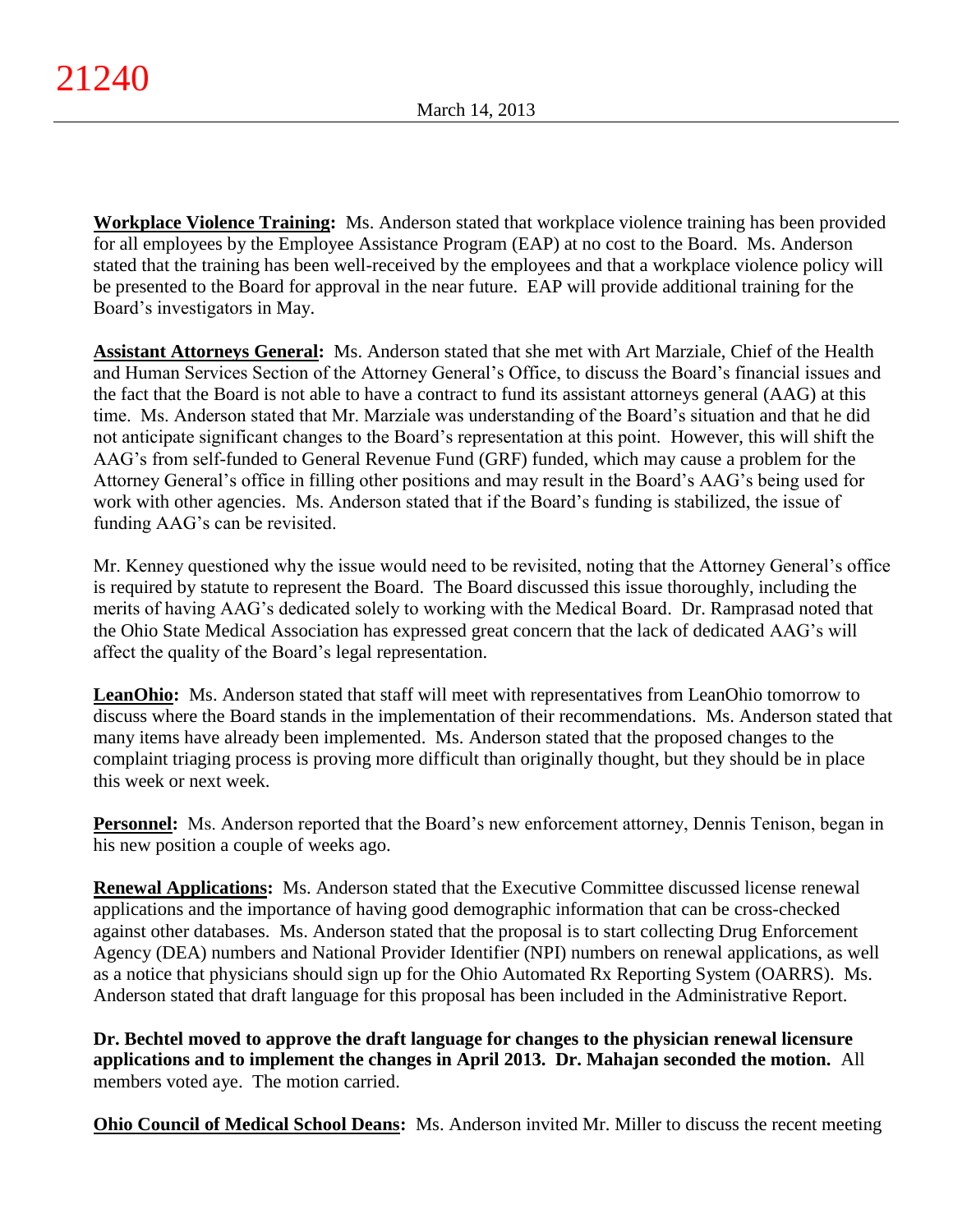with the Ohio Council of Deans regarding licensure rules. Mr. Miller stated that the Council discussed the proposed changes to the Board's rules on the United States Medical Licensing Examination (USMLE) and the Comprehensive Osteopathic Medical Licensing Examination (COMLEX), specifically the number of attempts that will be allows for each step or level of the examinations. Mr. Miller stated that diverse views on this topic were represented on the Council and there was not a clear majority in favor of or against the proposed changes.

Dr. Steinbergh commented that it is critical that the Council of Deans has input on the Board's consideration of the licensure rules.

**Treatment Advisory Panel:** Ms. Anderson stated that the Board's Treatment Advisory Panel met for the first time to begin working on proposed impairment rules. Ms. Anderson stated that that effort is being led by Ms. Bickers and is assisted by Ms. Elsass as a Board representative. Ms. Elsass commented that the meeting went very well and all members of the panel contributed.

**Proposed Statement on Prescribing Threshold:** Ms. Anderson stated that the Board is continuing to meet with cabinet agencies, the Ohio Department of Health, the Ohio Department of Aging, the Ohio Department of Alcohol and Drug Addiction Services, the Dental Board, and the Optometry Board regarding the prescribing threshold issue. Ms. Anderson stated that all involved are committed to have a position statement in place by July 1 and there should be a draft for the Board's consideration in April. Ms. Anderson stated that they continue to struggle with determining how to measure the success of the policy.

Ms. Anderson stated that the staff has reached out to the Bureau of Workers Compensation (BWC) because of their data on injured workers, as well as the Board of Pharmacy regarding using data from the Ohio Automated Rx Reporting System (OARRS). Dr. Bechtel commented that looking at the Medicaid population would also provide insight into this matter.

Dr. Steinbergh expressed concern with the portion of the proposal involving collection of physicians' Drug Enforcement Agency (DEA) numbers on license renewal applications. Dr. Steinbergh stated that exposure of a physician's DEA number should be minimized. Dr. Strafford observed that the DEA number is used as a provider identifier. Dr. Ramprasad also commented that physicians' DEA numbers can be found on the internet. Ms. Anderson stated that it will be crucial to have DEA numbers as a common identifier for other types of demographic data.

The Board continued to thoroughly discuss the merits and drawbacks of utilizing DEA numbers, as well as other issues with physician identification. The Board also discussed the difficulties in obtaining information from private insurance companies and the lack of a centralized point from which to do so.

Ms. Anderson stated that the staff will continue to work on these issues and provide the Board with updates.

**Budget Issues:** Ms. Anderson stated that she gave testimony before the House Health and Human Services Subcommittee in February; the testimony is attached to the Administrative Report. Ms. Anderson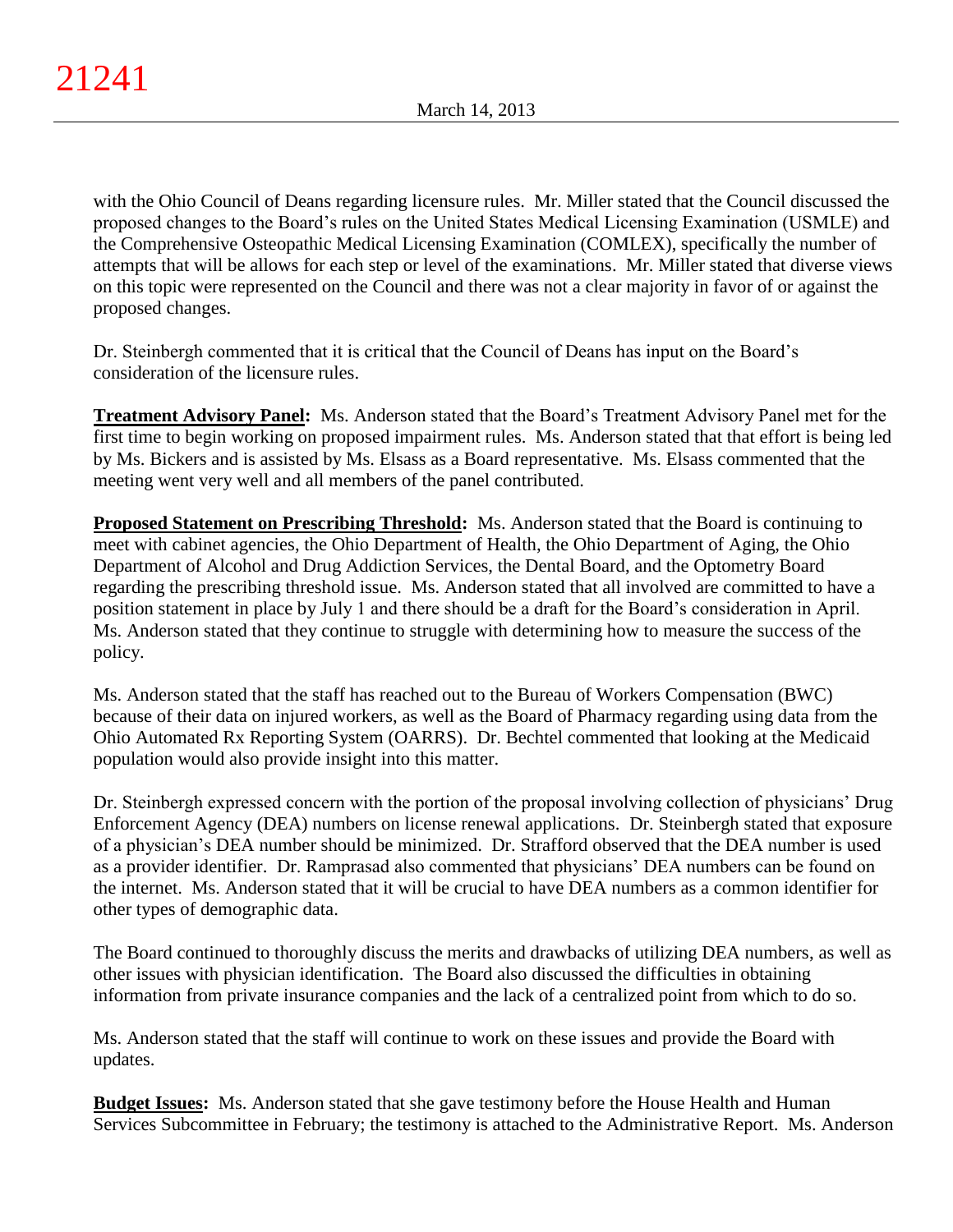stated that she will meet with Representative Gonzalez tomorrow and will be accompanied by Mr. Kenney and other members of the staff. Ms. Anderson also noted that Dr. Ramprasad has already had a meeting with the House Speaker regarding the budget. Testimony before the Senate is being prepared for April. Ms. Anderson will attempt to meet with the subcommittee chairman, Senator Burke, prior to the testimony. Ms. Anderson noted that the Board was worked well with Senator Burke in the past.

Ms. Anderson continued that the goal is to stabilize the Board's funding. Ms. Anderson stated that proposals for expedited licensure and addressing Continuing Medical Education (CME) violations in a non-disciplinary fashion will help diversity the Board's revenue. Ms. Anderson stated that the proposed increase in physician license renewal fees will still be needed to stabilize funding. Ms. Anderson expressed concern that some subcommittee members may believe that cost recovery efforts should be approved in lieu of the license renewal fee increase. Ms. Anderson stated that cost recovery alone would not provide the stability that the Board needs in its funding.

# LEGISLATIVE UPDATES

**House Bill 44 and Senate Bill 57, Public Health Emergencies and Emergency Responders:** Mr. Miller stated that these bills are moving relatively quickly through the legislature. Mr. Miller stated that House Bill 44 requires the director of the Department of Health to work with regulatory boards to establish protocols for emergency situations. Mr. Miller stated that there are still questions regarding what level of emergency the bill is intended to address and whether the protocols will address controlled substances.

Mr. Miller continued that Senate Bill 57 establishes a pilot program in Lorain County that would allow individuals to administer Naloxone to someone who is in an apparent drug overdose. Mr. Miller commented that there are at least two or three other pending bill regarding administration of Naloxone by emergency responders and possibly law enforcement. Mr. Miller stated that the Department of Health is very much in favor of this trend and already has a program in Scioto County. Dr. Mahajan stated that he was contacted by the Lorain County Coroner and told of instances in which individuals could have survived if they had gotten Naloxone in time.

The Board continued discussed this issue and the question of who would or should be allowed to administer Naloxone and under what circumstances, as well as the role of the Board of Pharmacy.

**House Bill 98, Occupational Licensing Law:** Mr. Miller opined that this bill will also move quickly through the legislature. The bill will require licensing boards to consider relevant military experience when considering licensure. Mr. Miller stated that the bill in its current form is similar to House Bill 284, which considers military experience in the licensing of physician assistants.

**Duty of a Physician to Report Criminal Behavior to Law Enforcement:** Mr. Miller stated that Attachment B of the Legislative Report is a draft regulatory statement regarding the duty of a physician to report criminal behavior to law enforcement. Mr. Miller stated that this has come up a number of times in the context of prescription drug abuse. Mr. Miller stated that the regulatory statement is an effort to reduce the various statutes and requirements into something that is understandable to providers.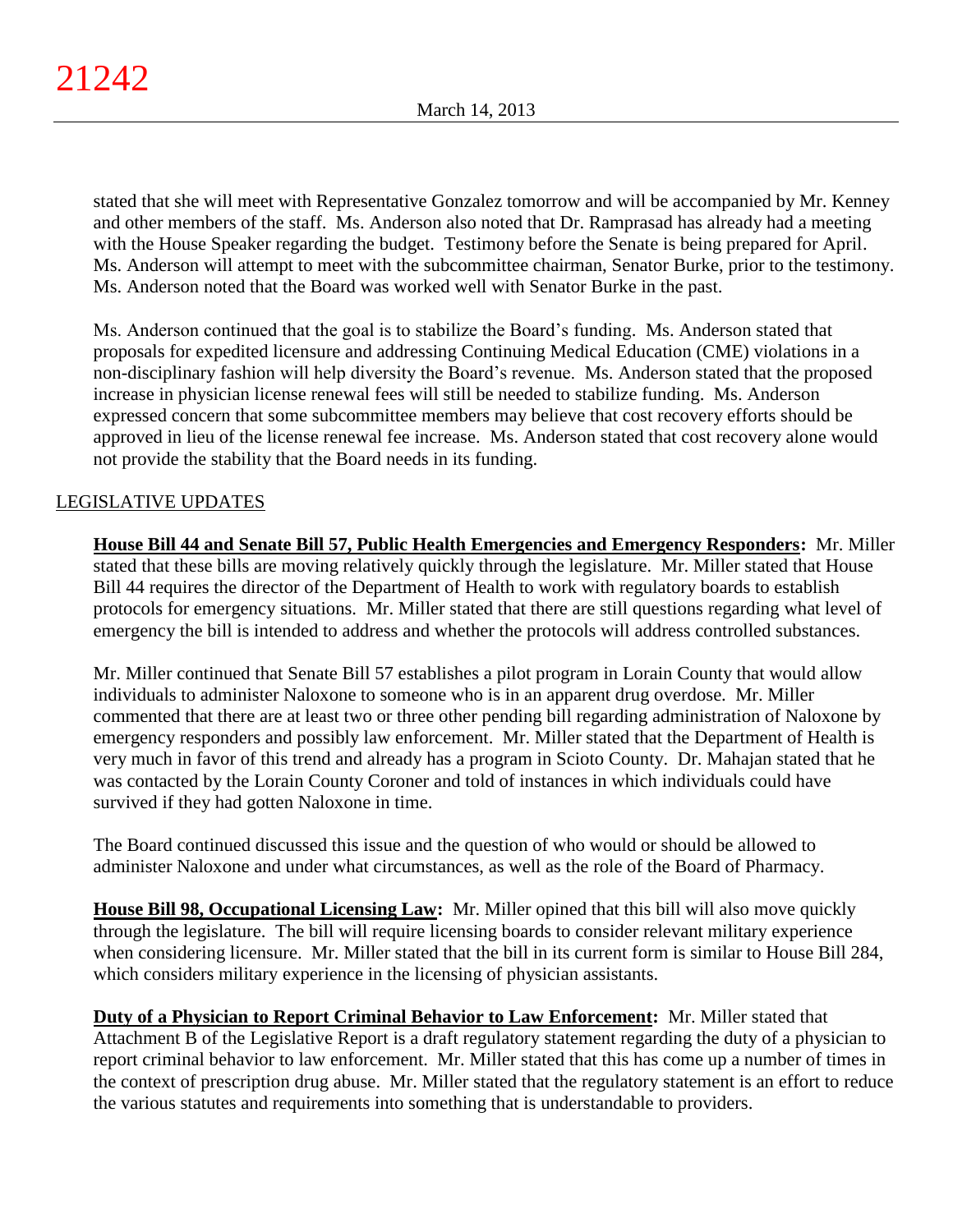Ms. Anderson stated that this question as arisen many times and that the draft statement will be very helpful. Ms. Anderson stated that the staff is often asked if there is a duty to report when the patient is being treated for drug addiction and they produce a urine screen that is positive for drugs. Ms. Anderson stated that this situation would probably fall under the physician/patient relationship, but not having a concise statement to point to has been problematic.

## **Dr. Strafford moved to approve the draft regulatory statement on the duty of a physician to report criminal behavior to law enforcement. Ms. Elsass seconded the motion.** All members voted aye. The motion carried.

**Determining Applicant's Fitness to Resume Practice:** Mr. Miller stated that Attachment C of the Legislative Report has draft statutory language regarding physician reentry to the workplace. Mr. Miller stated that the draft builds on what is already in statute and gives the Board more options for sending applicants for evaluations and assessments. Under the proposed language, the Board would be able to require applicants to obtain an evaluation of their physician skills to assess necessary coordination, fine motor skills, and dexterity to perform evaluations and procedures. The Board will also be able to require an evaluation of cognitive skills and send applicants to a comprehensive physical examination to include assessment of physical abilities, special sensory evaluations, and neurological screening.

**Dr. Strafford moved to approve the draft language for determining applicants' fitness to resume practice. Dr. Bechtel seconded the motion.** All members voted aye. The motion carried.

# FEDERATION OF STATE MEDICAL BOARDS ANNUAL MEETING 2013

# RESOLUTIONS FOR FSMB ANNUAL MEETING 2013

Dr. Steinbergh stated that the proposed resolutions for the FSMB Annual Meeting 2013 were included in the agenda materials. Dr. Strafford stated that the Board will support Dr. Steinbergh's speaking on its behalf as the voting delegate and suggested that any specific questions that Board members may have on the resolutions be addressed at the Board's April meeting.

Dr. Steinbergh stated that among the resolutions, the only one she questioned was Resolution 13-2, setting higher standards for unrestricted medical licensure. This resolution was submitted by Michigan, which requires successful completion of an Accreditation Council for Graduate Medical Education (ACGME) approved post-graduate training program as a prerequisite for an unrestricted medical license. Dr. Steinbergh stated that she will request that the American Osteopathic Association (AOA) also be included in the resolution.

Dr. Steinbergh noted an email that she and other Board members received from Dr. Hank Chaudhry, President of the FSMB:

Dear colleague, we want you to be aware of the attached bipartisan letter to the FSMB received today from nine U.S. Senators applauding recent efforts of the state medical boards in exploring new mechanisms to expedite state medical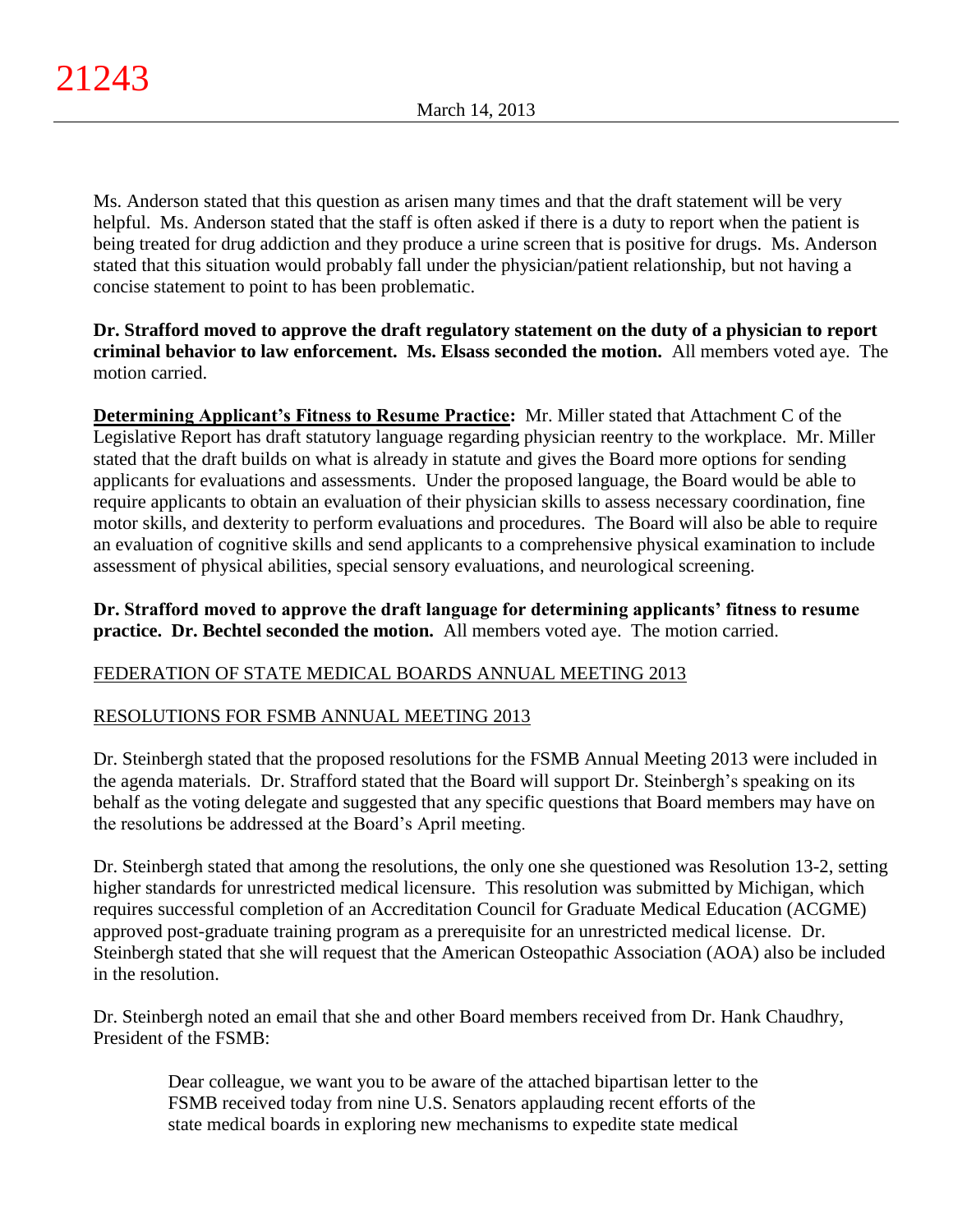licensure for the multi-state practice of medicine, and its portability to telemedicine access. The FSMB, as you know, supports the state-based licensure of physicians and is opposed to proposals that may subvert the time-honored and constitutionally-protected right of states to regulate the practice of medicine. This letter acknowledges FSMB's efforts to work with state medical boards to address the issue. The FSMB has been grateful for your support in recent years for our license portability project which has encouraged the streamlining of the state medical licensure process through initiatives such as the uniform application and the Federation's Credentials Verification Service (FCVS). More recently, we were gratified by the attendance of so many board executives and chairs at our special meeting in Dallas, co-hosted by the FSMB and AIM to discuss the issue and begin to explore new models that could streamline current state medical licensing processes by preserving the states' rights and autonomy for those physicians interested in the multi-state practice of medicine. The energy and enthusiasm generated at the meeting were positive and constructive.

Dr. Steinbergh commented that information from the Annual Meeting will be made available to all Board members.

# REPORTS BY ASSIGNED COMMITTEE

# MEDICAL BOARD NEWSLETTER

Ms. Wehrle stated that the Board had asked for more information on the cost that would be involved in producing a paper version of the *Your Report* newsletter for four issues per year. Ms. Wehrle reported that preliminary figures from State Printing indicate that the cost of producing four issues would be \$192,000.00. Due to the cost, the Executive Committee decided not to pursue this matter. At the Board's direction, Ms. Wehrle produced a draft electronic newsletter with a goldenrod background, similar to what had previously been produced on paper. The Executive Committee recommended using that style as the newsletter format. Ms. Wehrle stated that a draft of the May newsletter will be presented to the Board for approval at the May meeting.

Ms. Wehrle continued that the Board's communication plan calls for e-blasts, which are single-topic messages sent electronically to the Board's licenses four times per year. Ms. Wehrle stated that the title of the e-blast will be *e-Report* and will have a similar logo as the *Your Report* newsletter. Ms. Wehrle presented a draft of an *e-Report* on the Board's recent statement regarding follow up on abnormal laboratory results, as well as a draft on the Board's policy on signing death certificates. Dr. Steinbergh asked Board members to share any other ideas for the *e-Report* with Ms. Wehrle.

# FISCAL REPORT

Ms. Loe stated that at the beginning of Fiscal Year 2013, the Board was authorized to spend nearly \$9,200,000.00 with the expectation that revenue would be under \$8,000,000.00 for the year. Ms. Loe stated that, in reality, the Board's spending is down significantly due to vacancies that will continue until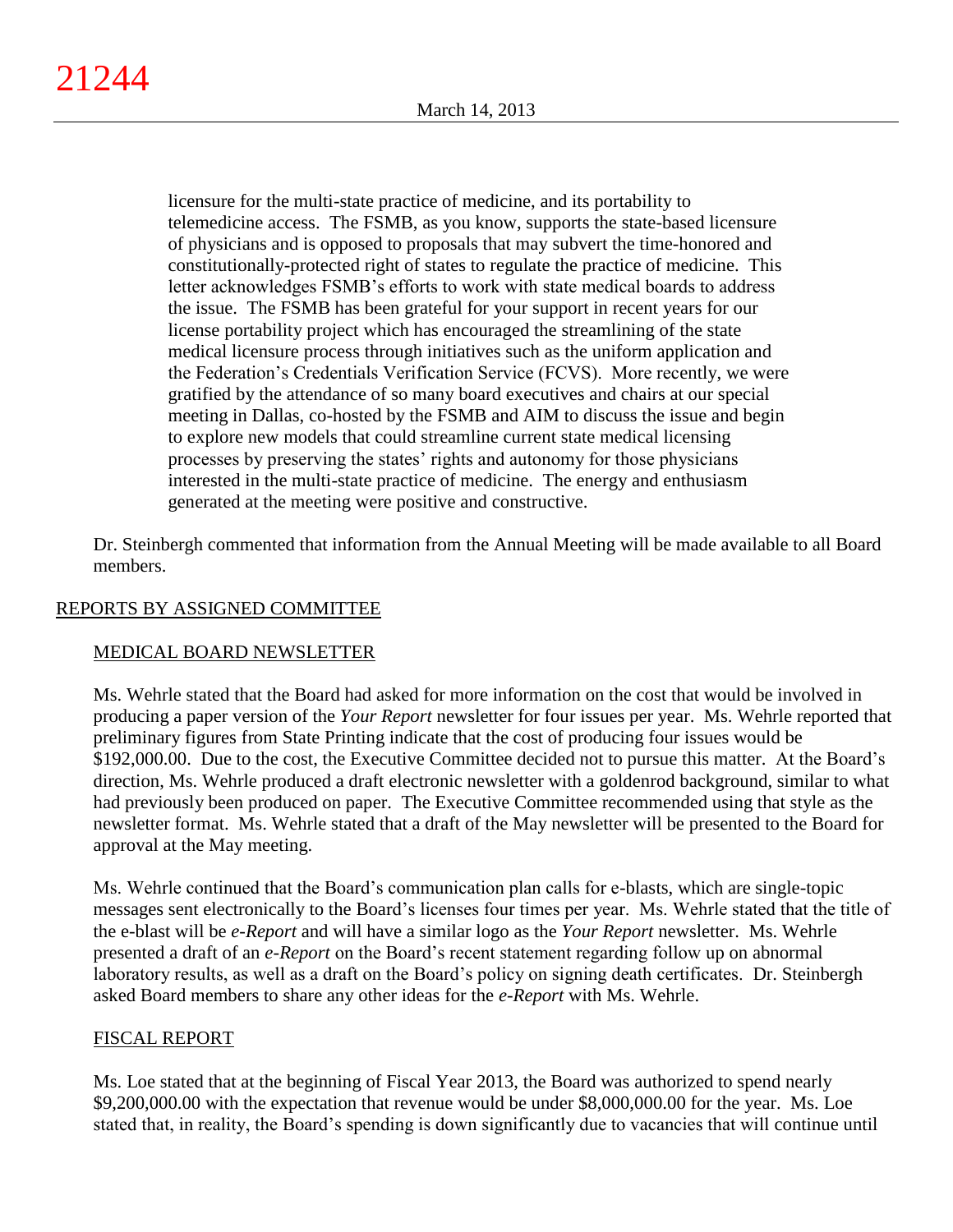the end or near the end of the fiscal year, as well as the elimination of some costs such as funding assistant attorneys general. Ms. Loe stated that the Board is averaging under \$650,000.00 in spending per month and had \$850,000.00 in revenue in February. Ms. Loe noted that normally, odd-numbers fiscal years have higher spending than revenue.

# CERTIFICATE OF CONCEDED EMINENCE APPLICATION REVIEW

# MOHAMED NAGUIB ATTALA, M.D.

Dr. Ramprasad stated that Dr. Attala's application for a Certificate of Conceded Eminence as approved by the Group 1 Committee in February, but was denied by vote of the full Board because it was felt that he did not meet the criteria for international awards. Dr. Ramprasad stated that it was discovered that Dr. Attala was only required to meet four of the eight criteria. Dr. Ramprasad stated that the Group 1 Committee discussed this issue again yesterday and tabled it for further discussion in April.

# TREATMENT PROVIDER APPLICATION REVIEWS

# FARLEY CENTER AT WILLIAMSBURG PLACE

Ms. Bickers stated that Farley Center at Williamsburg Place has applied for a Certificate of Good Standing to offer inpatient residential treatment for the Board's licensees, as well as aftercare treatment, 72-hour inpatient assessment, outpatient assessments, and return-to-work evaluations. Ms. Bickers stated that the Farley Center meets all of the Board's requirements for providing treatment.

**Dr. Strafford moved to approve the application for the Certificate of Good Standing as a Treatment Provider for Impaired Practitioners from the Farley Center at Williamsburg Place. Ms. Elsass seconded the motion.** All members voted aye. The motion carried.

## LINDNER CENTER OF HOPE

Ms. Bickers stated that the Lindner Center of Hope has held a Certificate of Good Standing since March 2010 and is applying for renewal of that certificate.

**Dr. Bechtel moved to approve the renewal application for a Certificate of Good Standing as a Treatment Provider for Impaired Practitioners from Lindner Center of Hope. Dr. Mahajan seconded the motion.** All members voted aye. The motion carried.

## POSSIBLE COMMITTEE REORGANIZATION

Dr. Steinbergh commented that when her presidency commenced at the beginning of 2013, she had wanted to reorganize the Board's committee structure for greater efficiency. However, Dr. Steinbergh noted that some difficulties have arisen regarding the current number of Board members and opined that committee reorganization should be postponed until new Board members have been appointed.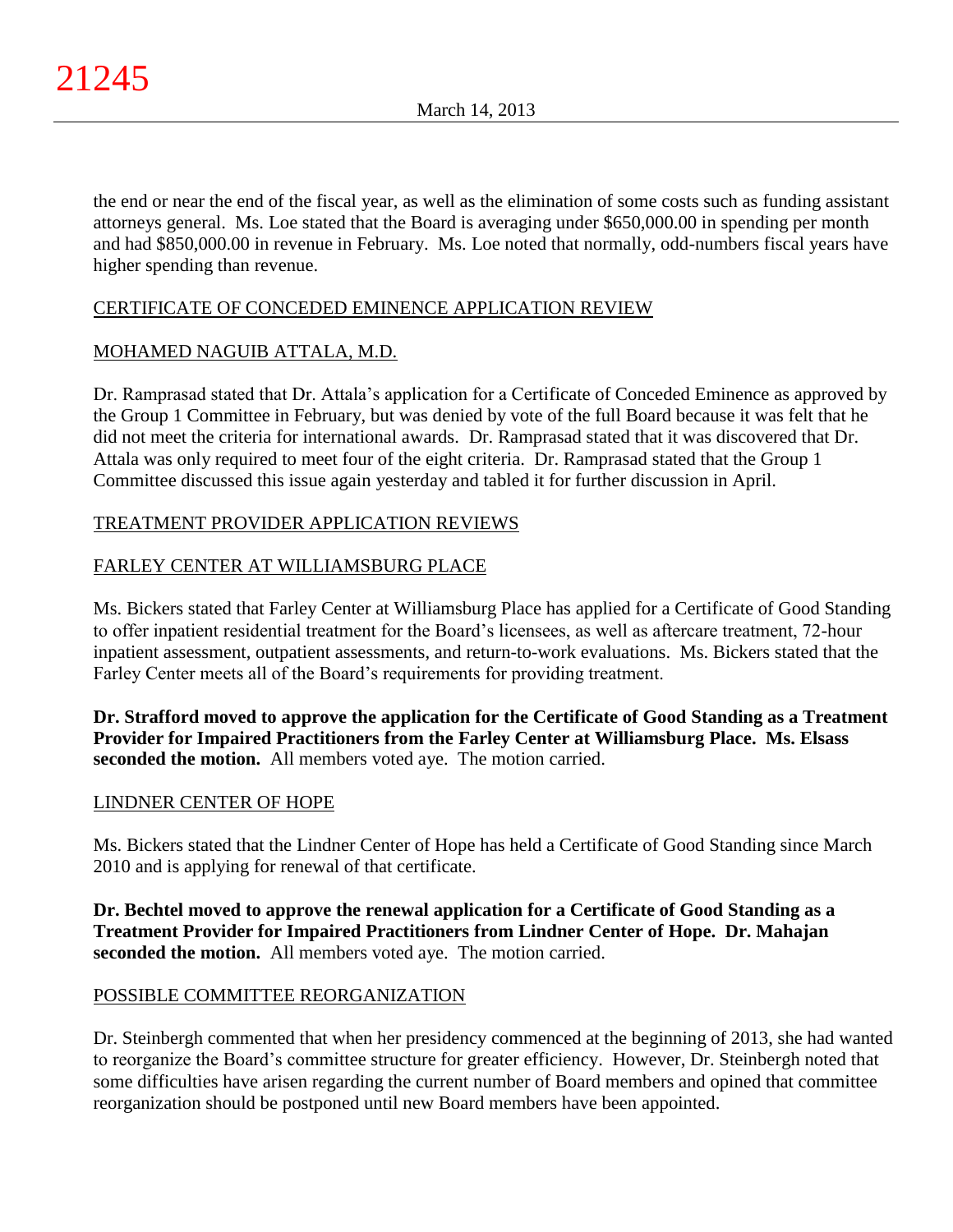The Board recessed at 9:15 a.m. and resumed at 9:30 a.m.

## PRESENTATION BY RICHARD WHITNEY, M.D., REGARDING SUBOXONE TREATMENT FOR ADDICTION

Ms. Anderson introduced Richard Whitney, M.D., medical director at Shepherd Hill, an approved treatment provider for impaired licensees. Dr. Whitney works with the Board's staff evaluating impaired practitioners and providing 28-day treatments. Dr. Whitney presented information to the Board regarding the treatment of addiction with Buprenorphine and its formulations, most notably Suboxone.

Dr. Whitney stated that addiction is a brain-based disorder. More specifically, addiction is an abnormal response in the reward pathway of the brain. Dr. Whitney stated that opiate withdraw can be described as much worse than the worst case of the flu in terms of physical discomfort. Dr. Whitney stated that protracted withdraw from opiates can last weeks or months and only a small amount of opiate can relieve the physical symptoms. This leads many to relapse.

Dr. Whitney continued that in order for patients to get and stay well, comprehensive treatment in needed. Dr. Whitney stated that without learning about the disease of addiction, people relapse at a rate greater than 90%, and those who do not relapse are often in a restricted environment such as prison. Dr. Whitney argued against the notion that addiction treatment must be voluntary to be effective.

Dr. Whitney stated that duration of treatment depends on the specific patient, but noted that those who receive less than 90 days of treatment, including outpatient care, have a very low success rate. Dr. Whitney stated that longer treatment for some patients is frequently indicated. Dr. Whitney comments that the goal of treatment is to get patients well, out of the legal system, and back to a productive life.

Dr. Whitney stated that the use of Suboxone is still considered a controversial subject in the field of addiction treatment due to what Dr. Whitney opined is an anti-medication bias. Dr. Whitney noted that medication to assist treatment is often referred to as a crutch, but opined that there is nothing wrong with a crutch. Regarding criticism that medication-assisted treatment is "replacing one drug for another," Dr. Whitney disagreed and stated that such treatment constitutes the use of a powerful therapeutic tool for a period of time to assist people to arrest their chronic, progressive, relapsing, fatal illness. Dr. Whitney stated that there is a body of medical data which shows that Suboxone is lifesaving if appropriately used.

Dr. Whitney continued the presentation with a review of the history of addiction treatment medications and the chemical nature of Suboxone. Dr. Whitney noted that 97% of patients who have undergone such treatment would recommend it to a friend suffering with opioid addiction.

Dr. Steinbergh asked if Dr. Whitney generally utilizes group therapy or individual therapy. Dr. Whitney answered that individual therapy is notoriously unsuccessful in the treatment of addiction and virtually all programs use groups for initiation and maintenance of treatment. Dr. Steinbergh asked if Dr. Whitney requires his patients to go into counseling as a condition to receive prescriptions. Dr. Whitney responded that he requires some level of treatment, such as an outpatient treatment program specifically for addiction.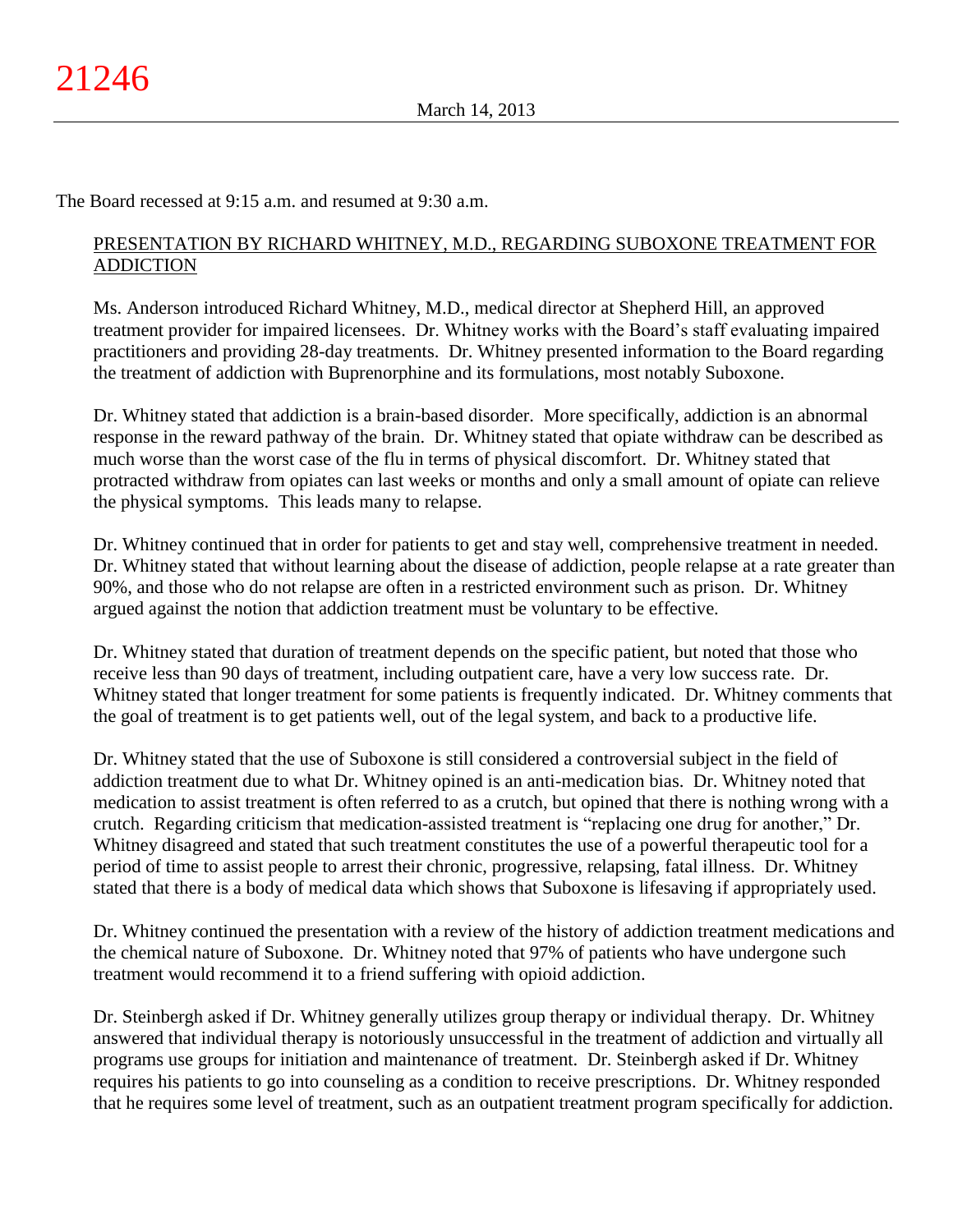Dr. Steinbergh asked if Dr. Whitney has problems with third-party payors regarding length of treatment. Dr. Whitney replied that he does encounter some resistance from third-party payors, but he almost never gets turned down for a second round of medication.

Dr. Steinbergh asked about life-long treatment, noting that some sufferers of depression often have an onset of symptoms after a period of time off anti-depressant medication. Dr. Whitney stated that his patients almost never need lifelong treatment, but noted that some people have been on the medication methadone for more than 40 years and are doing well. Dr. Whitney stated that each patient must be assessed individually to determine when or if to cease medication. Regarding Suboxone, Dr. Whitney stated that he has been using that medication for only six years.

Mr. Kenney asked if a 50% success rate for treatment of addicts is accurate, defining success as absence of relapse. Dr. Whitney stated that the success rate is at least 50% and the success of each treatment depends on the medication and the patient's motivation. Dr. Whitney stated that the field of addiction treatment is evolving into a chronic disease and harm reduction model. Dr. Whitney stated that in the past, only 100% lifelong abstinence counted as a successful treatment. However, Dr. Whitney opined that cases in which a patient suffers a relapse, returns to treatment, and resumes abstinence should also be considered a therapeutic success, though not perfect. Dr. Whitney likened the situation to that of a diabetic, who may go off their diet and stop exercising, then returns to the physician to get their blood sugar under control again.

Ms. Bickers asked if the success rate is different for physicians. Dr. Whitney replied that the success rate for physicians is about 85% to 90% and attributed this to high motivation, high intelligence, ability to afford high-quality treatment, and close monitoring. Ms. Bickers asked if physicians often require lengthier treatment. Dr. Whitney answered that physicians often get more advanced into the disease before beginning treatment, and therefore often require longer treatment.

Dr. Ramprasad asked if new opioid antagonists can be used at the same time as medications like Suboxone. Dr. Whitney stated that he is not aware of any medication that is contraindicated with Suboxone, except for other addictive drugs.

Dr. Ramprasad asked for comments regarding the Board's rule against physicians practicing while taking Suboxone for treatment of addiction. Dr. Whitney stated that he would feel very comfortable with a surgeon on Suboxone performing surgery on him. Dr. Whitney opined that the depression of the central nervous system on Suboxone is minimal, but if there is any question then the physician should be required to undergo neuropsychological testing before returning to practice. Dr. Whitney was unaware of any literature indicating that Suboxone significantly impairs cognition. Dr. Whitney noted that physicians are allowed to practice while on prescriptions for medications that cause more cognitive impairment, such as valium and Oxycontin.

Ms. Bickers stated that when the Board's rules on Suboxone were first considered, one key point was that a physician with 28 days of inpatient treatment would ideally have been detoxified from all medications. Ms. Bickers asked why Suboxone should be introduced if the physician is free of all substances. Dr. Whitney agreed that physicians should not be placed on Suboxone after 28 days of inpatient treatment, but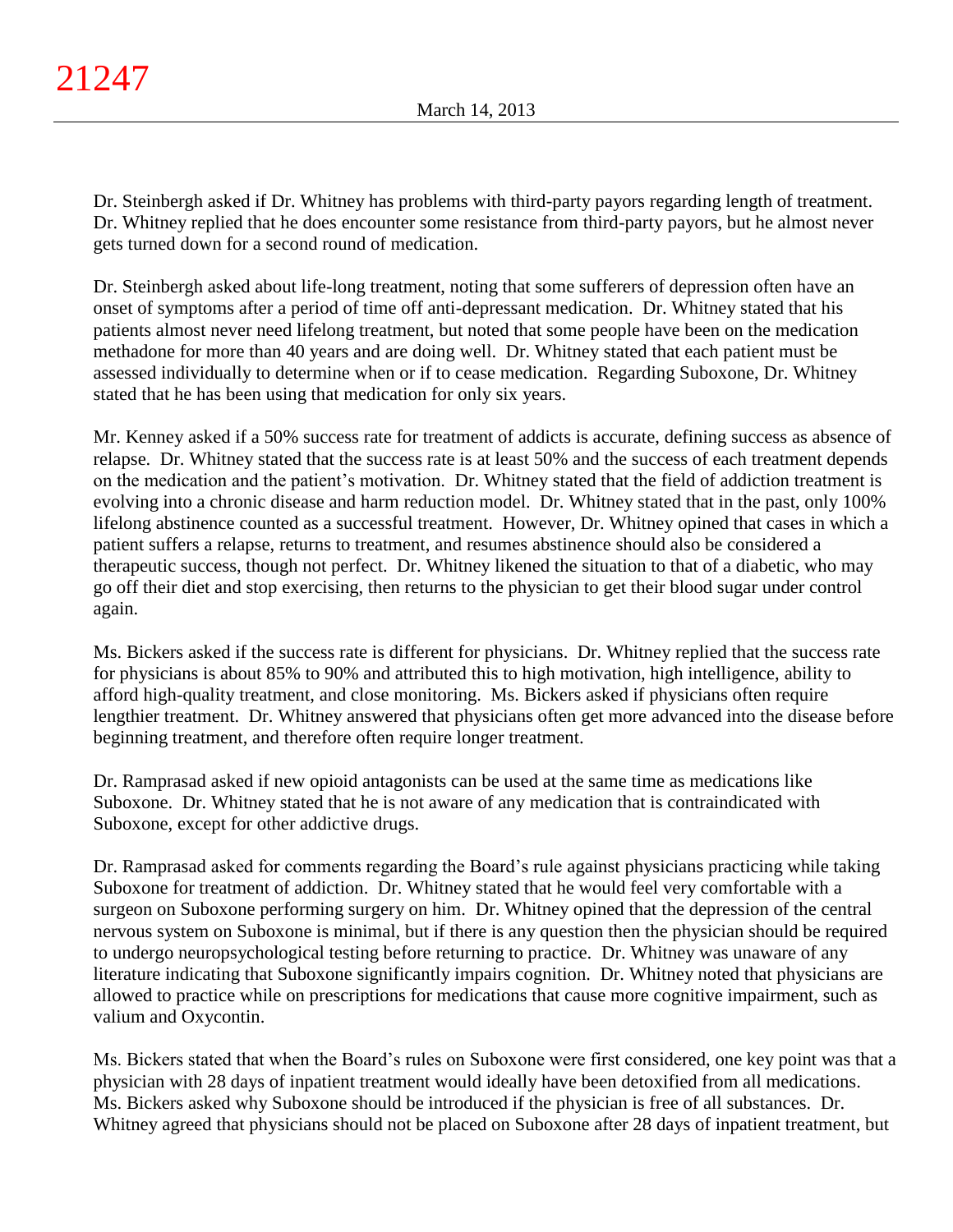stated that many patients are prescribed Suboxone during treatment. Dr. Whitney stated that the completion rate of 28-day treatment is much higher for opioid addicts on Suboxone. Dr. Whitney considered patients who are on Suboxone but off other substances such as heroin and alcohol to be completely detoxified and drug-free.

Dr. Strafford noted that he recently spoke to a licensee who was an opiate addict who commented that they could think clearly and correctly when on Suboxone. Dr. Whitney stated that addicts on Suboxone often report that they feel normal and can think clearly. Dr. Whitney also stated Suboxone reduces the chance of relapse and has no adverse consequences with manual dexterity.

Ms. Elsass asked if Alcoholics Anonymous (AA) is moving towards considering addicts on Suboxone to be drug-free. Dr. Whitney stated that that is the case and that, thanks to increased education, it is becoming more acceptable to sponsor and work with those on therapeutic medications and accept them as part of the recovery community.

Ms. Elsass asked Dr. Whitney to comment on the criticism that the AA model does not specifically address the needs of 18-year-old to 25-year-old patients. Dr. Whitney stated that that is correct and that young patients struggle with treatment. Dr. Whitney commented that during his 10 years at Shepherd Hill, the average age of patients has gone from the 30's to the 20's, with some patients having used drugs since the age of 13 or 14. Dr. Whitney stated that these patients are often emotionally immature and may have personality disorders. Dr. Whitney stated that these patients must first be habilitated before they can be rehabilitated.

Dr. Mahajan asked if Dr. Whitney utilizes mood stabilizers, tranquilizers, or anti-depressants. Dr. Whitney replied that that he does utilize those medications and stated that patients with co-occurring depression, anxiety, bipolar disorder, and thought disorders need to be treated appropriately like anyone else, with the exception that benzodiazepines cannot be used.

Dr. Steinbergh thanked Dr. Whitney for making this presentation to the Board. Responding to a request from Dr. Steinbergh, Dr. Whitney agreed to continue these conversations with members of the staff following the meeting.

Dr. Bechtel exited the meeting during the prior discussion.

# RULE 4731-6-14, ELIGIBILITY FOR LICENSURE BY EXAMINATION

Mr. Miller presented a memo regarding 4731-6-14, Ohio Administrative Code, revised to correct some technical errors and to include comments from the American Osteopathic Association to create parallel examination tracks for both osteopathic and allopathic physicians. Mr. Miller stated that if approved, the number of attempts to pass each step of the United States Medical Licensing Examination (USLME) or each level of the Comprehensive Osteopathic Medical Licensing Examination (COMLEX) will increase from four attempts to six attempts. Mr. Miller stated that the Board will have the ability to grant good cause exceptions if the applicant has specialty board certification.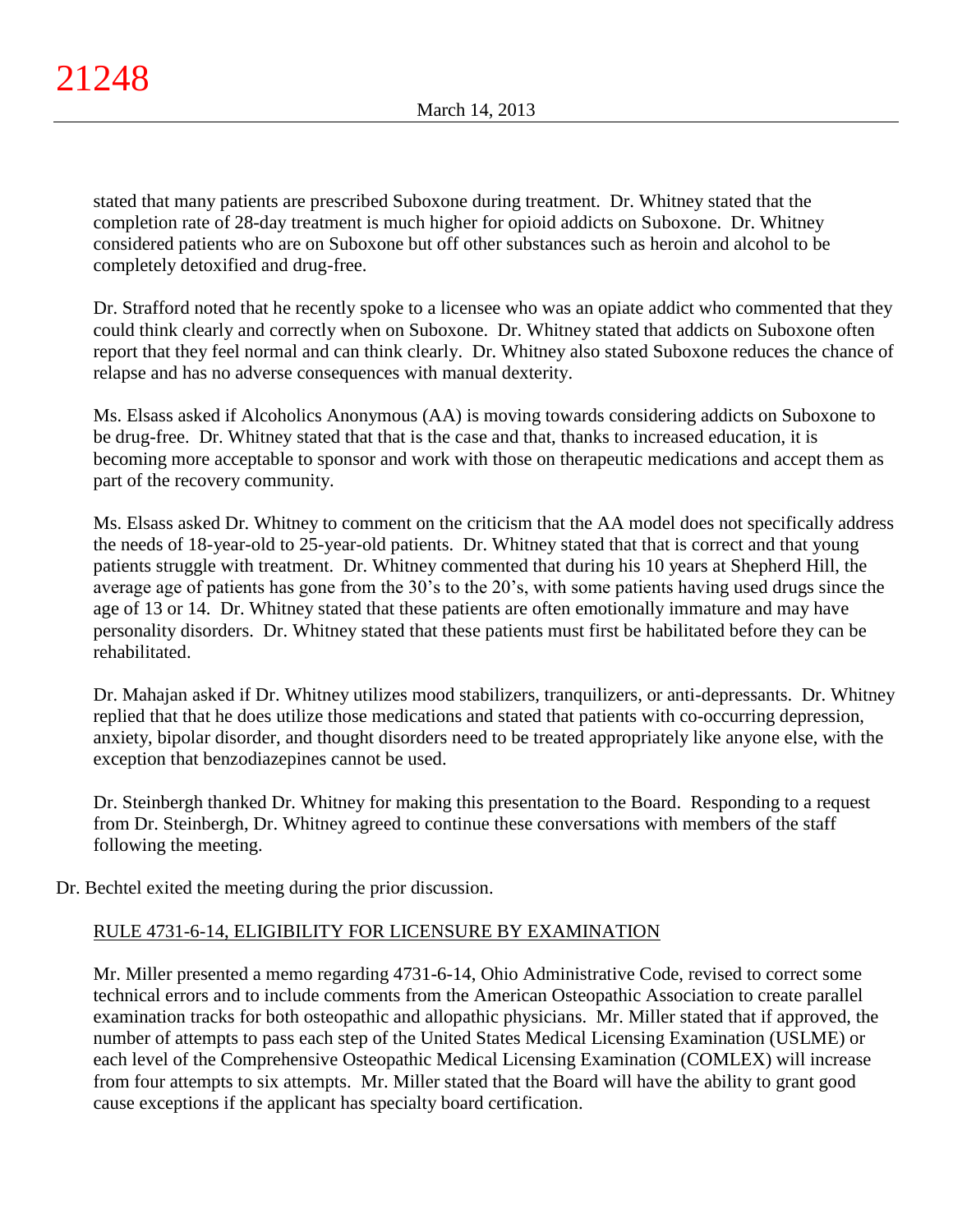Dr. Ramprasad asked about applicants who are licensed in another state. Mr. Miller replied that that issue is not addressed in this proposal, but would fall under the proposal for expedited licensure, which can be granted on the basis of the applicant having had a license in another state for five years, as well as meeting other qualifications.

The Board discussed the relative merits of granting good cause exceptions on the basis of specialty board certification versus licensure in another state. Dr. Strafford stated that he felt more comfortable granting good cause exceptions based on specialty board certification. Dr. Steinbergh agreed, noting that some states have less strict licensure rules than Ohio.

Dr. Ramprasad stated that there is no data to suggest that individuals who do not comply with this testing sequence are inferior physicians than those who do. Dr. Ramprasad noted that pathologists will not pass Step III of the USMLE or COMLEX because they do not participate in direct patient care. Because of this, Dr. Ramprasad opined that the applicants' specialty is more important than their performance on the USMLE or COMLEX. Dr. Ramprasad stated that he would support the proposal.

**Dr. Strafford moved to approve the proposal and to begin the process of changing Rule 4731-6-14 accordingly. Ms. Elsass seconded the motion.** All members voted aye. The motion carried.

# CME COMPLIANCE

Mr. Miller stated that through random audits, the Board has identified at least 45 physicians who have not fulfilled their Continuing Medical Education (CME) requirements. These violations have ranged from being one hour short to failing to complete any hours at all. Mr. Miller noted that the Board has struggled with this issue, especially as other areas such as prescription drug issues have taken a higher priority. In order to encourage greater compliance with CME requirements while utilizing fewer staff resources, Mr. Miller proposed that physicians identified through the audit process as being deficient in CME credits be sent a letter imposing a fine based on the number of hours short and giving them 60 days to come back into compliance. If the physician still fails to comply, the matter can be moved into the enforcement process. The amount of the fine would be \$2,500.00 for being 0 to 10 hours short, and \$5,000.00 for being more than 10 hours short.

Dr. Steinbergh supported the proposal and opined that the number of audits should increase. Mr. Miller stated that the Group 1 Committee also felt that the number of audits should increase from the current 2%. The Board engaged in a discussion of the time and resources involved in conducting audits. Mr. Miller stated that changes in statute would have to be approved by the legislature to alter the percentage of licensees in a random audit.

Dr. Ramprasad commented that he would like to have a system in which all physicians must submit their CME information electronically as a requirement of license renewal. Mr. Kenney agreed and opined that an ideal random audit percentage would be 100%. Dr. Ramprasad agreed that 100% is a level that the Board should strive for. Ms. Anderson questioned if the Board would ever have the resources necessary to perform audits on 100% of physicians.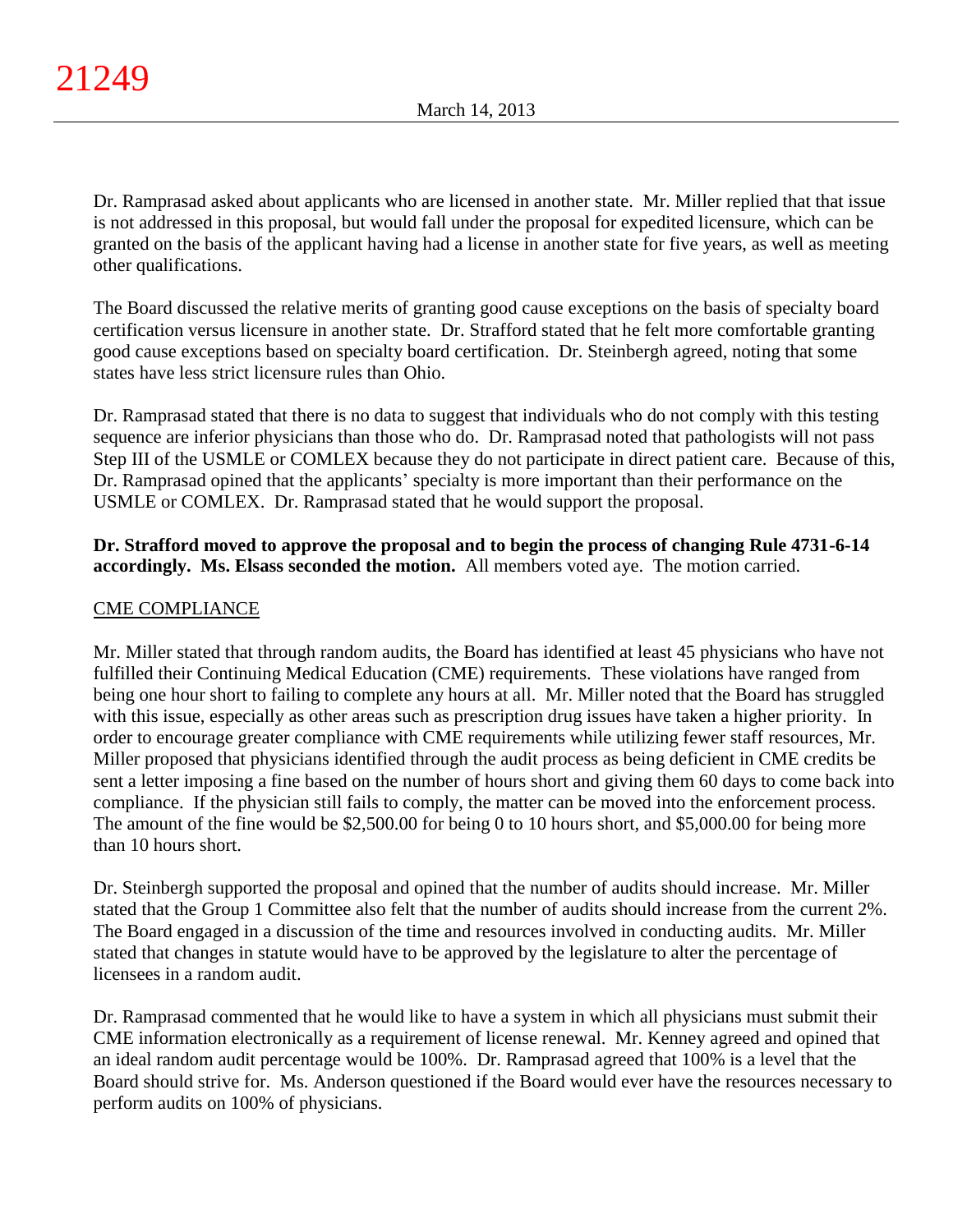**Ms. Elsass moved to direct the staff to pursue legislation increasing the percentage of physicians that undergo random audit. Dr. Strafford seconded the motion.** All members voted aye. The motion carried.

Mr. Kenney exited the meeting at this time.

With the departure of Mr. Kenney, the Board lacked a quorum to conduct further business. The meeting recessed at 11:55 a.m. and resumed at 2:15 p.m. when Dr. Bechtel returned.

## FORMULARY REVIEW

Ms. Hacker stated that the proposed changes to the physician assistant formulary reflect the fact that physician assistants will be allowed to prescribe Schedule II medications as of March 22 when House Bill 284 becomes effective.

**Dr. Strafford moved to approve the proposed changes to the physician assistant formulary. Dr. Mahajan seconded the motion.** All members voted aye. The motion carried.

## SPECIAL SERVICES APPLICATIONS

## DERMATOLOGY ASSOCIATES

Ms. Hacker noted that the Group 2 Committee has recommended denial of the special services application of Dermatology Associates. Ms. Hacker explained that the Board has adopted a model supervisory plan for cryotherapy. Prior to the adoption of the model plan, two physicians from Dermatology Associates were approved for a plan which is not consistent with the current model plan. Dermatology Associates is now asking for approval of two additional physicians for a plan like the one previously approved. Ms. Hacker stated that the Group 2 Committee wanted to be consistent in only approving the model plan. Ms. Debolt noted that the proposed denial is based on patient safety concerns.

Dr. Bechtel stated that the Board's model plan focuses on patient safety and has been the standard by which other proposed plans have been approved. Dr. Bechtel opined that the Board should be consistent with its model plan and not deviate from it.

**Dr. Strafford moved to deny the special services application of Dermatology Associates due to patient safety concerns. Dr. Mahajan seconded the motion.** All members voted aye. The motion carried.

## ENCORE DERMATOLOGY

Dr. Steinbergh stated that Encore Dermatology has submitted a special services application for Botox injections to treat facial wrinkles. Dr. Steinbergh stated that this matter was tabled by the Group 2 Committee. Dr. Steinbergh stated that the Board received a letter from Jonathan Bass, M.D., President of the Ohio Dermatological Association (ODA), who felt that this procedure is too complex to be approved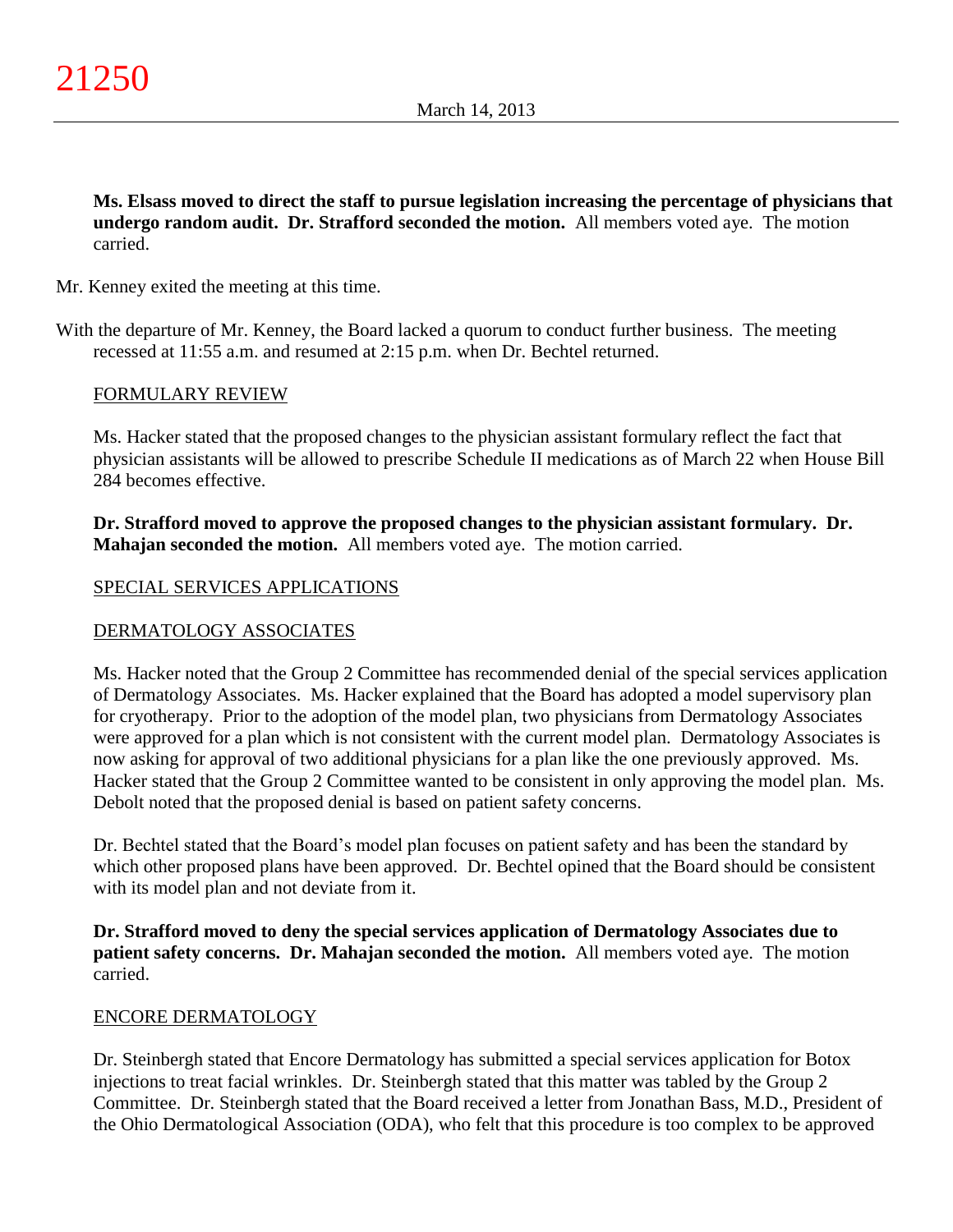for physician assistants. Dr. Steinbergh stated that the Committee wished to gather more information, noting that Anderson Cosmetics had previously submitted a similar special services application and, after a hearing, the application was granted by vote of the Board.

Dr. Bechtel stated that the ODA feels strongly about this issue. Dr. Bechtel noted that the ODA Board of Trustees, including its physician assistant members, voted unanimously that it did not feel comfortable with physician assistants performing Botox injections due to risk of patient injury. Dr. Bechtel acknowledged that Anderson Cosmetics, after an initial rejection, had a similar application approved following a hearing. Dr. Bechtel stated that the precedent established by Anderson Cosmetics, along with the fact that nurse practitioners, registered nurses, licensed practical nurses are allowed to do the injections, merited a closer look at the issue, and this is why the matter was tabled at committee.

Ms. Debolt noted that at the time the Anderson Cosmetics application was considered, the state did not have an expert opinion to argue for the rejection. However, now an expert opinion has been provided by the ODA.

# WESTERVILLE DERMATOLOGY

Dr. Steinbergh stated that the special services application for Westerville Dermatology has been tabled by the Group 2 Committee. Dr. Steinbergh noted that this matter was tabled because it is very similar to the application submitted by Encore Dermatology, which was also tabled.

# MEDCENTRAL ORTHOPAEDIC INSTITUTE

Dr. Steinbergh stated that MedCentral Orthopaedic Institute has submitted an application for a special services plan for subacromial bursa injections, with or without ultrasound guidance, with 100% on-site supervision. Dr. Steinbergh observed that the plan stipulates that the physician assistant will observe a physician performing 25 procedures and then will perform 25 procedures under the supervision of a physician. In all cases, a physician will determine the need for the injection. Dr. Steinbergh stated that the Group 2 Committee recommends approval of the plan.

**Dr. Bechtel moved to approve the special services application of MedCentral Orthopaedic Institute. Dr. Mahajan seconded the motion.** All members voted aye. The motion carried.

# STATEMENT BY DR. MAHAJAN

Dr. Mahajan stated that this meeting is potentially his last since his term expires later this month. Dr. Mahajan stated that he has enjoyed serving on the State Medical Board and he has learned a great deal. Dr. Mahajan also commended the hard work and dedication of the staff. Dr. Steinbergh thanked Dr. Mahajan for his service. The Board and staff applauded Dr. Mahajan.

Thereupon at 2:25 p.m., the March 14, 2013, meeting of the State Medical Board of Ohio was duly adjourned by Dr. Steinbergh.